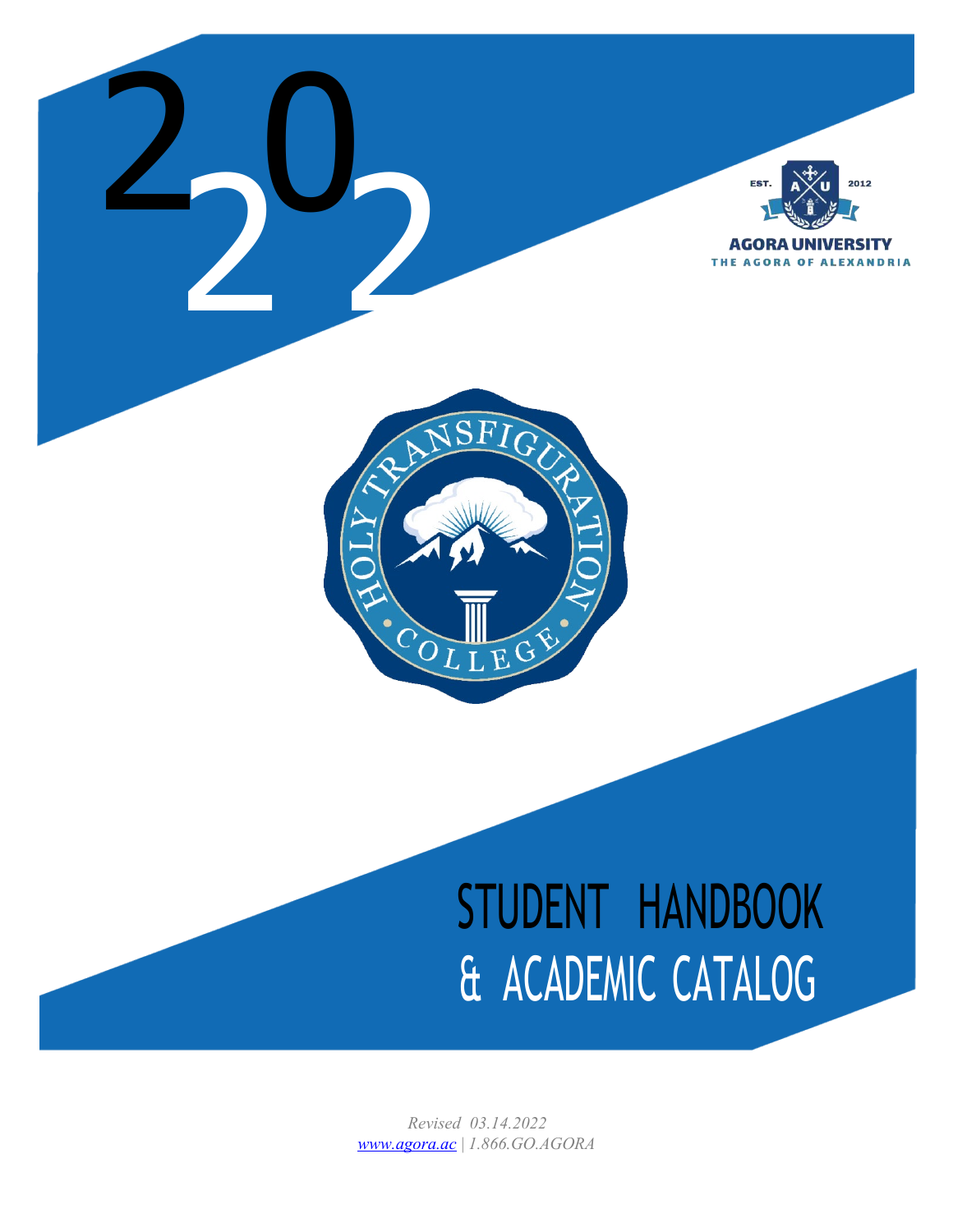# 2022 Agora University *Handbook Effective Date: 08.30.2021 – 08.30.2022*

Contact Information 7406 Alban Station Court • Suite B207 Springfield, VA 22150 Phone:1.866.GO.AGORA Fax: 202.930.7909

Agora University is a religious institution exempt from state regulation and oversight in the Commonwealth of Virginia.

#### Hours of Operation

Agora University's programs and courses are always available through our Learning Management System.

Our faculty and support staff are available: Monday – Friday 9:00 am to 4:00 pm EST

Agora University offices are closed during the following holidays: Martin Luther, King Jr. Day, Presidents Day, Eastern Orthodox Holy Week, Good Friday, Memorial Day, Independence Day, Labor Day, Veteran's Day, Thanksgiving Week, and the final two weeks of December through January 7<sup>th</sup> of every year.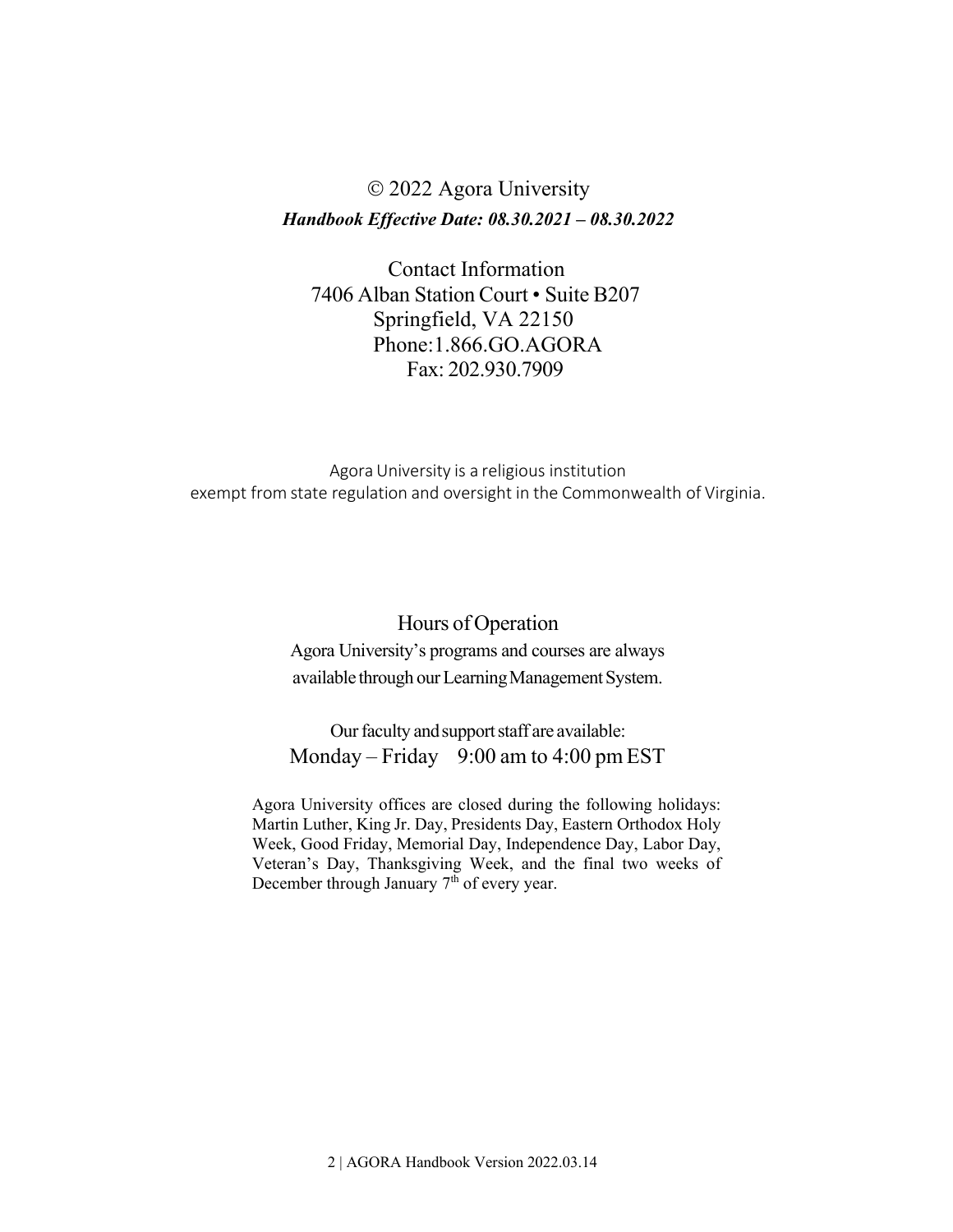# **Contents**

# <span id="page-2-0"></span>Contents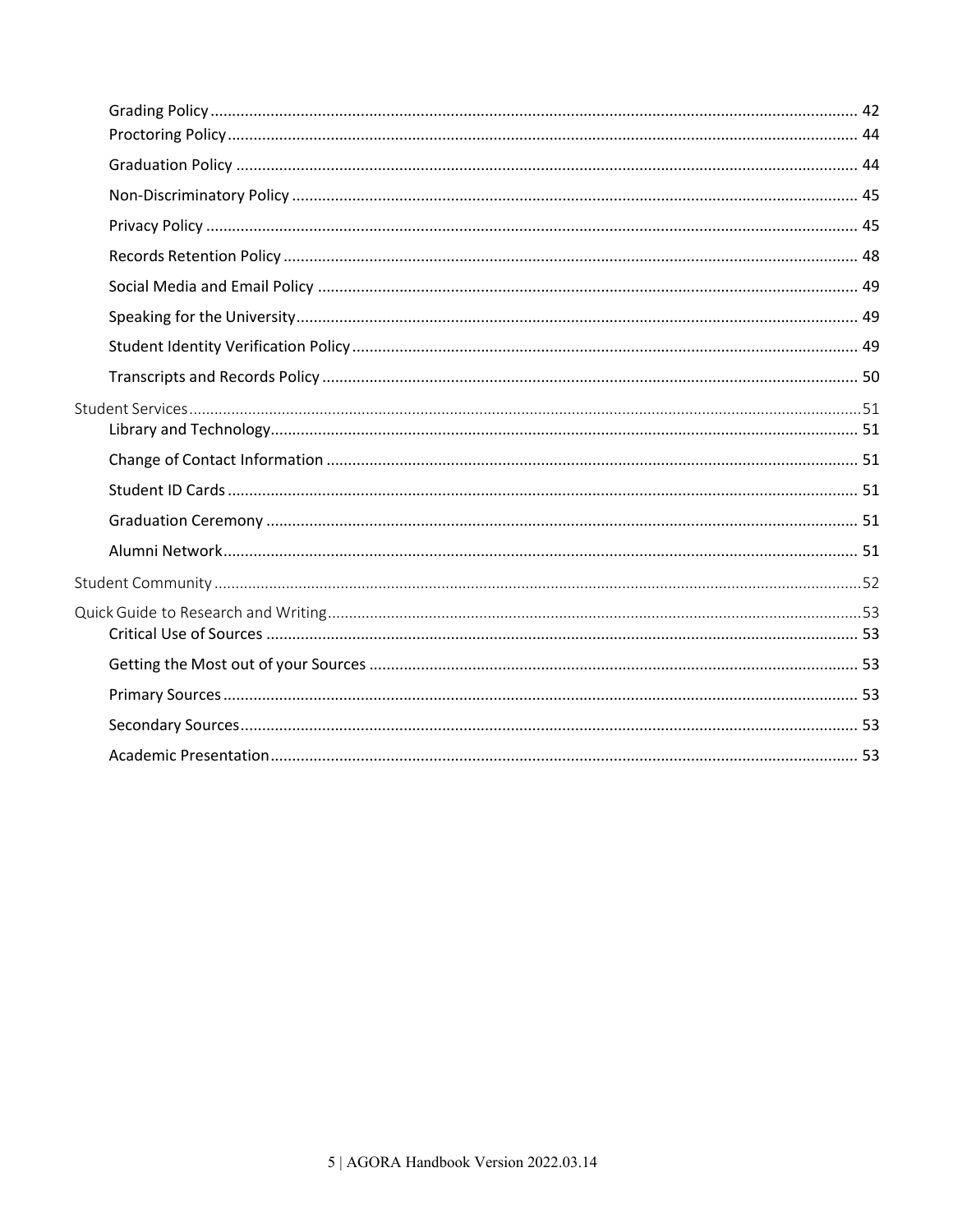# **A LETTER FROM THE CHANCELLOR**

<span id="page-5-0"></span>Welcome to Agora University's Holy Transfiguration College! We are dedicated to academicdistinction, theological inquiry, and groundbreaking research, where we strive for excellenceand relevance in every course we offer.

With a world-class faculty who possess degrees from the greatest educational institutions in the world including, University of Oxford, University of St. Andrews, UCLA, University of Aberdeen, University of Toronto, and Claremont University to name a few, we are able to make available to ourstudents some of the most outstanding thinkers in the world. This allows us to offer courses that will challenge students in a multitude of fields through an engagement between Orthodox Christian theology and the humanities.

We believe the true value of education starts with experience and praxis, actualizing theory into a lifestyle of communal missionand service. It is our pleasure to "give instruction to a wise man, [knowing]…he will be still wiser" (Proverbs 9:9a). By participating in our activities and experiencing the depth, diversity and modernity of Early Christian thought, it will equip those with a desire to fulfill the Great Commission of Christ (Matthew 28:16) to the world of today.

Anton dans

Rev. Fr. Michael Sorial, M.litt. Chancellor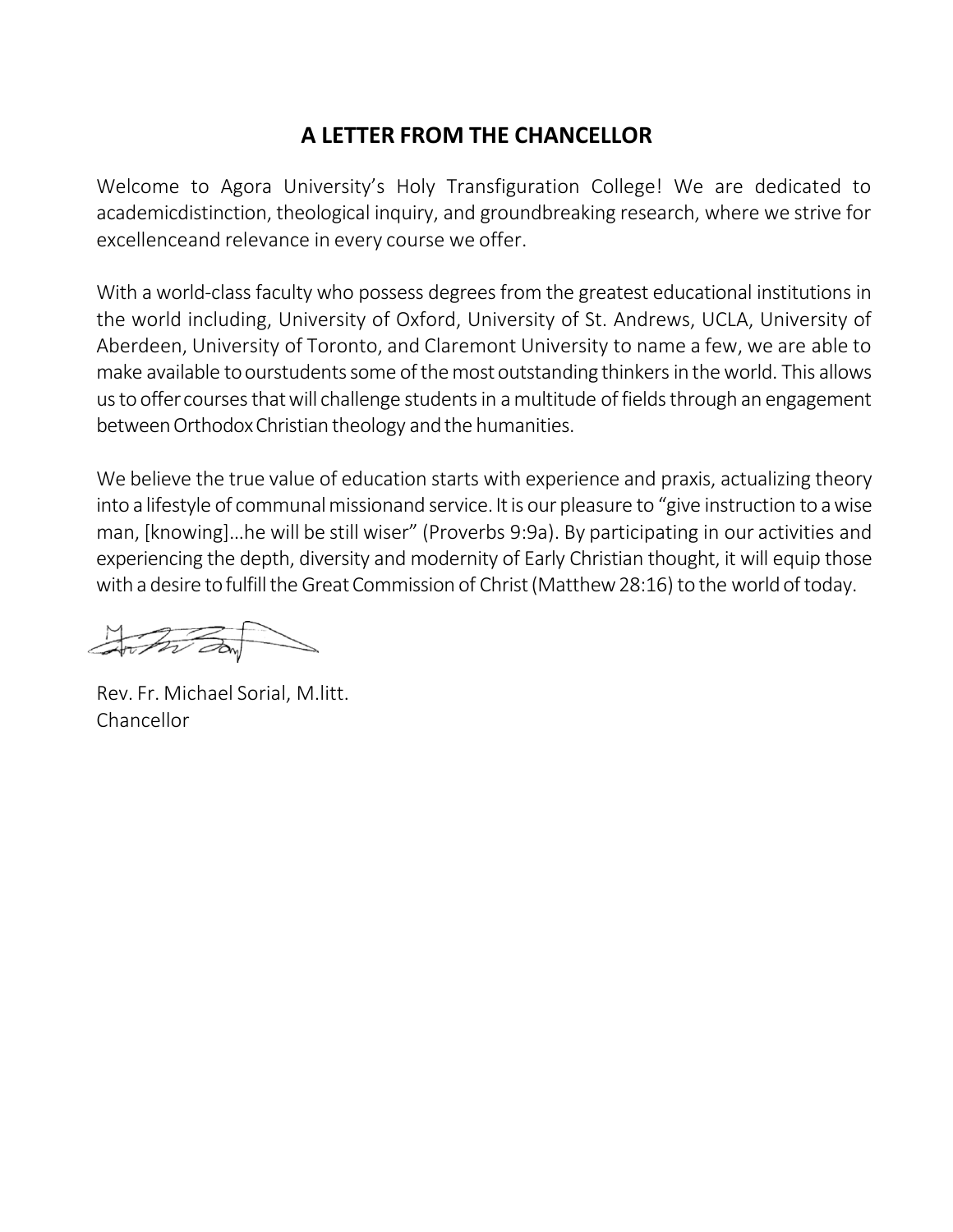# **ABOUT AGORA UNIVERSITY**

<span id="page-6-0"></span>At the heart of the great city of Alexandria in Egypt and at the intersection of Canopic Street and Pharos Street stood one of the most well-known public squares in the World. The Agora of Alexandria, which was only a few steps west of the Great Library of Alexandria, witnessed some of humanity's most astute thinkers, teachers and philosophers, the formation of profound teachings and free speech. Carefully situated between the Roman quarters (west), the Hellenic quarters (east) and the Coptic quarters (north), the Agora of Alexandria has been regarded as the melting -pot of the ancient world. Today, Agora University is a continuation of this indigenous Alexandrian heritage.

Agora University is a 501 (c)(3) non-profit pioneering global Orthodox Christian University dedicated to the Humanities.

2012 – Agora University was co-founded by Dr. Emmanuel Gergis and Rev. Fr. Michael Sorial in 2012 as a venue for engaging the Oriental Orthodox Christian tradition and the Humanities.

2013 – His Holiness Pope Tawadros II of the Coptic Orthodox Church and His Holiness Patriarch Ignatius Aphrem II Karim of the Syriac Orthodox Church granted their blessings for the Mission and activities of the University.

2014 – Agora began cooperation with the Alexandria School Journal publishing its first academic journal in English and helped establish the Alexandria School Foundation in Egypt.

2015 – His Grace Bishop Epiphanius (of blessed memory) of the Monastery of St. Macarius in Scetis, Egypt became the President of the Advisory Board.

2016 – Mr. Naguib Sawiris became the Chairman of the Boards of Agora University.

2019 – Agora University's degree programs were fully accredited in the European Union.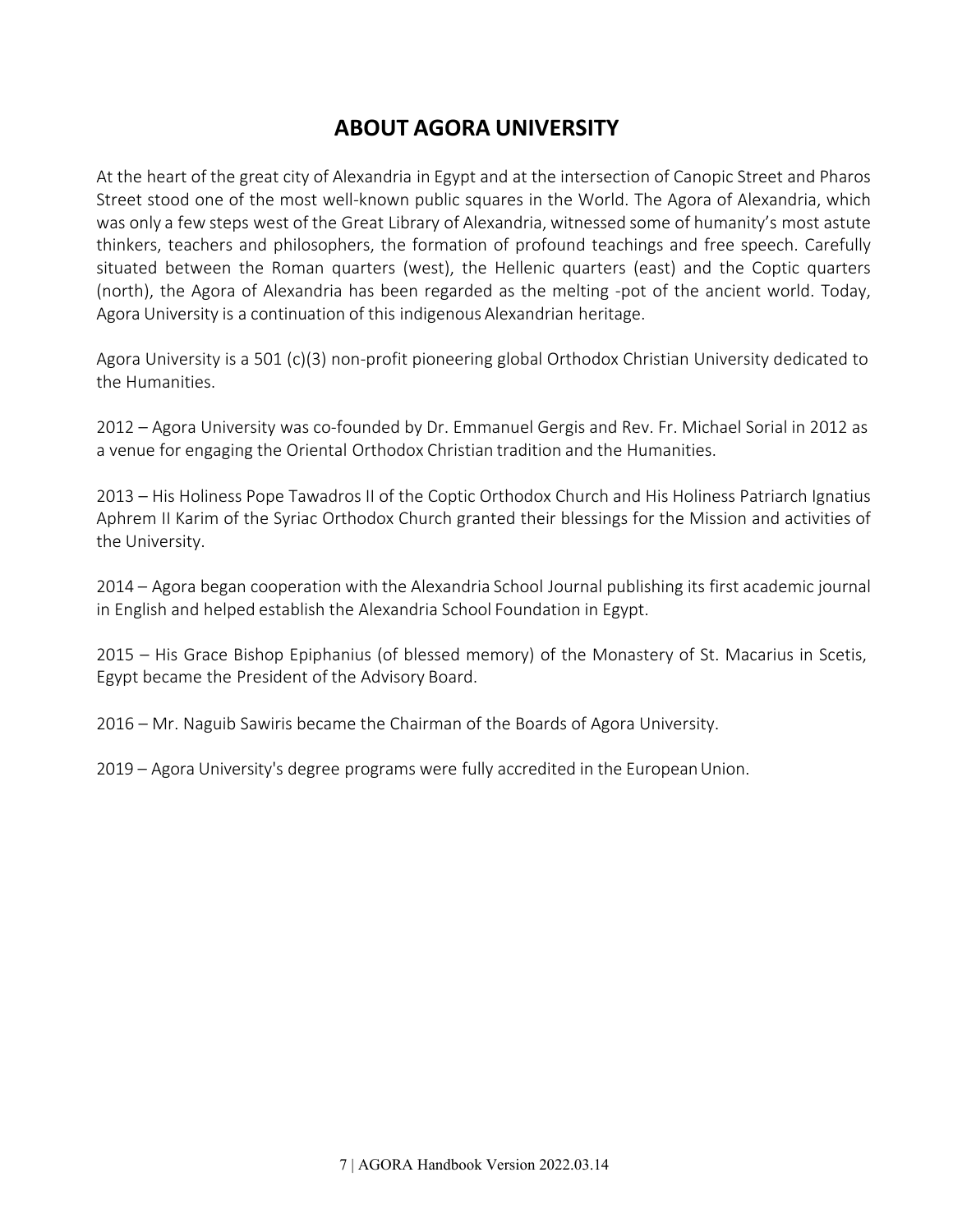# **AGORA UNIVERSITY MISSION**

<span id="page-7-0"></span>Agora University is a pioneering global Orthodox Christian University dedicated to building bridges between Orthodox Christianity and the Humanities to address the challenges of the contemporary world via distance learning. Agora University is committed to building a community of inspired students through innovative learning, open discussion, and research to become whole persons, and creative leaders to advance their communities. We welcome students from all faiths and backgrounds and provide them the intellectual freedom to express their diverse voices in open dialogue while preserving and upholding the particularity of our Orthodox Christian identity.

# **HOLY TRANSFIGURATION COLLEGE MISSION**

<span id="page-7-1"></span>Our Mission is to establish a community of Christian thinkers, where members can grow spiritually and academically, develop in character, and witness in the contemporary world. We believe in a future where our graduates are ready to impact their society by building bridges between Orthodox Christianity and the humanities through distance learning.

# **CORE VALUES**

<span id="page-7-2"></span>Our Core Values are:

- 1. Embodying Orthodox Christian Faith and Community
- 2. Imprinting Orthodoxy Globally
- 3. Providing Cutting-Edge Academic Content
- 4. Maintaining Financial Responsibility

# **EDUCATIONAL PHILOSOPHY AND OBJECTIVES**

<span id="page-7-3"></span>The keyword in our organization is "Community". Agora University strives to maintain a close relationship between students and staff. Members of our faculty are deeply involved in shaping and guiding students during the academic year. Faculty members encourage students as they grow in their paths, discuss things they are learning in class, and challenge them in areas where the student may be struggling. Students have ready access to any staff or faculty member and are encouraged to seek help both academically and personally.

At Agora University, we aim to build well-rounded students by developing a well-balanced approach to Christian education through:

- 1. The Humanities— Being committed to shaping our curriculum and programs to ask the fundamental questions of human existence and to situate our knowledge guided by Eastern Christian Wisdom.
- 2. Our Eastern Christian Identity—the realization that the self-understanding of who we are and what we do is grounded and informed by what it means to be an Eastern Christian.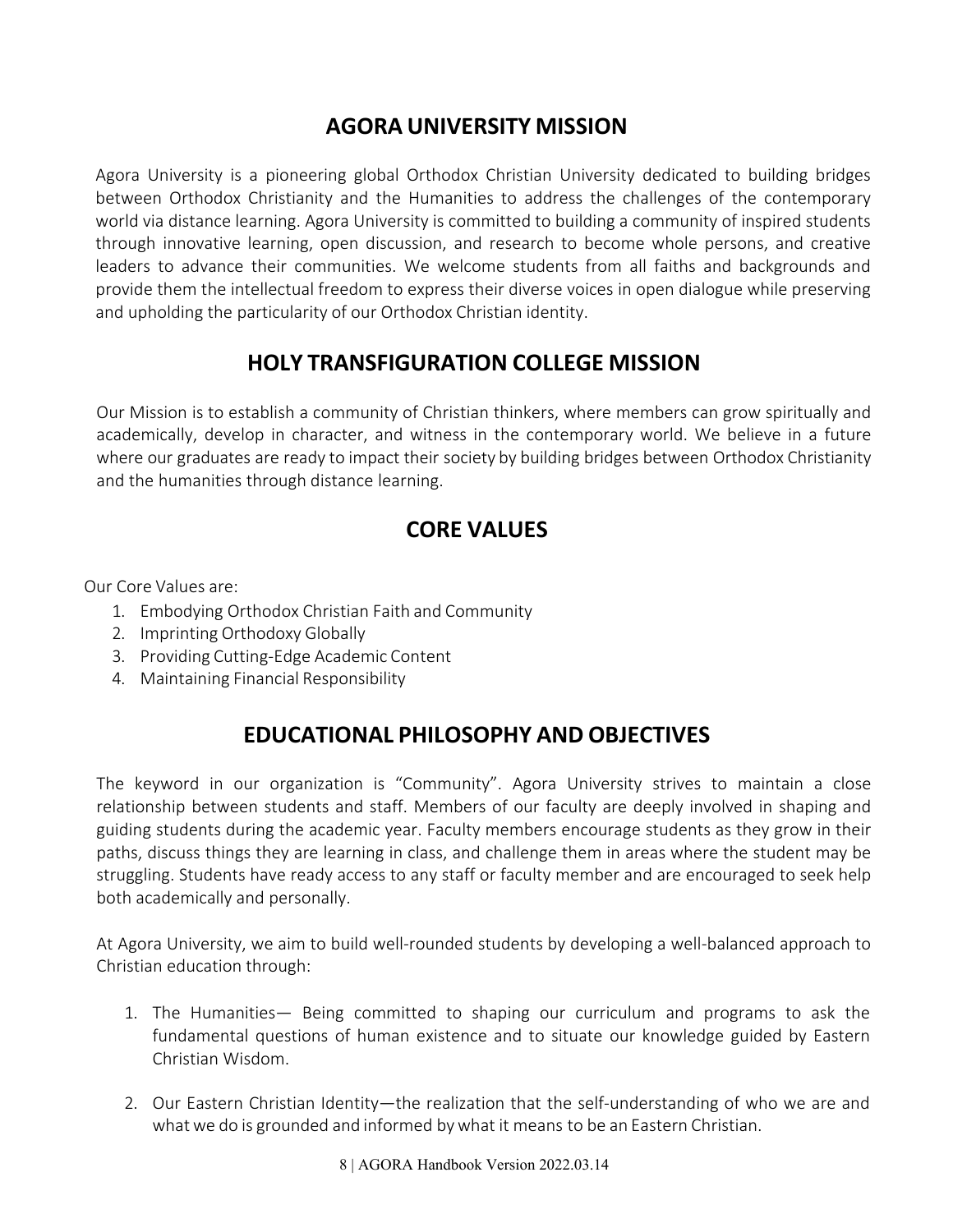#### <span id="page-8-0"></span>**Educational Objectives and Outcomes**

- Provide quality distance education programs for graduate students to impact their communities.
- Provide credentialed faculty members who have experience in teaching. Our goal is that at least 90 percent of our faculty have doctorates in their fields. Others with at least exceptional expertise in the courses they teach.
- Provide adequate administrative staff to facilitate coordination of student services, financial accountability, and technological support.
- Provide structured graduate-level programs in a semester-long format that is readily accessible in a flexible manner through technologically sound, cost-effective educational systems.
- Provide effective interactions between students and faculty, as measured by at least a 90 percent positive rating on our end-of semester survey. All student complaints will be investigated by the Dean within 14 days.

#### <span id="page-8-1"></span>**Holy Transfiguration College Student LearningOutcomes**

- Theological knowledge: a coherent understanding and spiritual encounter of the Orthodox Christian theological tradition in light of Eastern Christian wisdom.
- Theological skills: the ability to reflect, analyze, synthesize, communicate, interpret, and apply that tradition in a religiously and culturally diverse world.
- To create a communal environment that nurtures collaboration, inspires an apostolic spirit, and supports the development of the spiritual life appropriate to work and ministry in a changing world.
- Leadership skills: the ability to interact with others in a spirit of openness and collaboration, to communicate effectively both orally and in writing.
- Spiritual maturity: an integration of affective and intellectual growth and commitment to the practice of spiritual disciplines, both personal and communal.
- To affirm the richness of intercultural diversity through the ways in which we foster community, construct our learning environments, and invite students, staff, and faculty to share their intercultural experiences and insights as a means of shaping students' academic understanding,spiritual development, and pastoral practice.
- Intercultural communication: an ability to interact with persons of diverse cultures with empathy, mutuality, and respect.

These broad goals arise out of the ways in which students and faculty, staff, and public partners participate in the school's programs. Each of these, in turn, aligns with Program Learning Outcomes for degree programs, and Student Learning Outcomes in individual courses.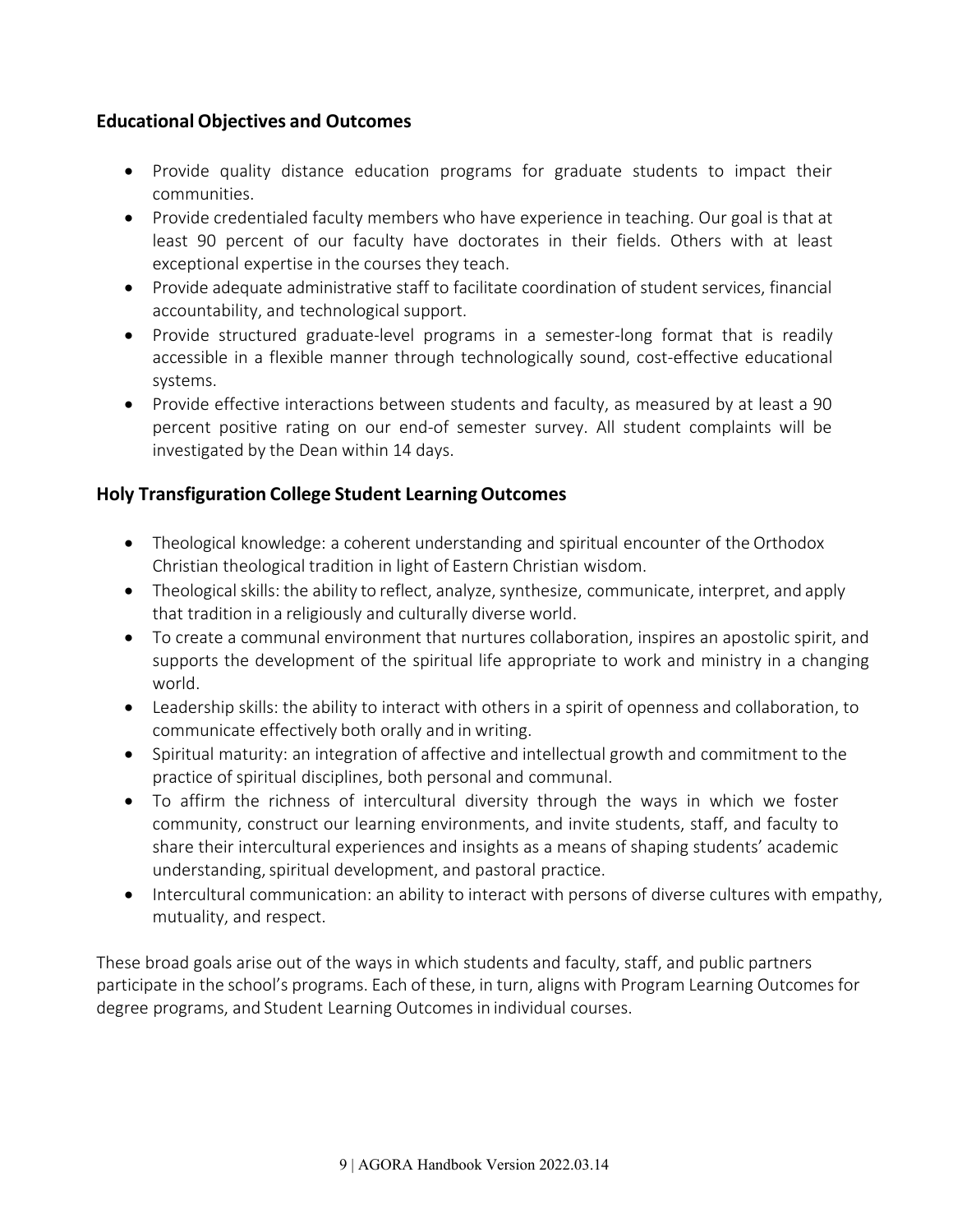# **STATEMENT OF FAITH**

<span id="page-9-0"></span>As an indigenous Orthodox Christian organization, our Statement of Faith is the Scripture-based Nicene-Constantinopolitan Creed of 325 and 381 A.D. as follows:

We believe in one God, God the Father the Pantocrator who created heaven and earth, and all things seen and unseen. We believe in one Lord Jesus Christ, the Only-Begotten Son of God, begotten of the Father before all ages; Light of Light, true God of true God, begotten not created, of one essence with the Father, by whom all things were made; Who for us men and for our salvation came down from heaven, and was incarnate of the Holy Spirit and of the Virgin Mary and became Man. And He was crucified for us under Pontius Pilate, suffered and was buried. And on the third day He rose from the dead, according to the Scriptures, ascended to the heavens; He sits at the right hand of his Father, and He is coming again in His glory to judge the living and the dead, Whose kingdom shall have no end. Yes, we believe in the Holy Spirit, the Lord, the Life-Giver, Who proceeds from the Father, Who with the Father and the Son is worshiped and glorified, who spoke by the prophets. And in one holy, catholic and apostolic Church. We confess one baptism for the remission of sins. We look for the resurrection of the dead, and the life of the coming age. Amen.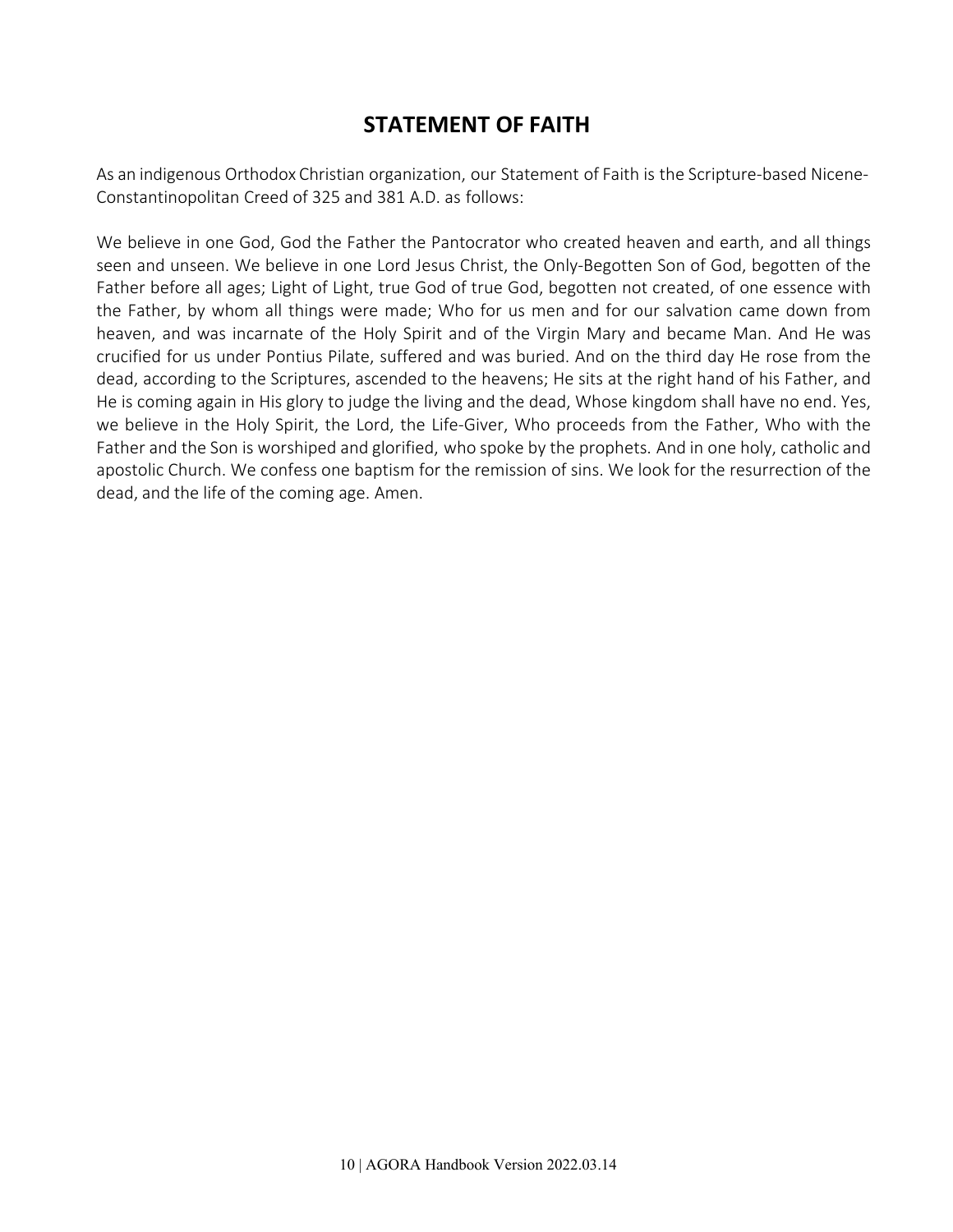# **STATE LICENSURE AND EXEMPTIONS**

#### <span id="page-10-1"></span><span id="page-10-0"></span>**STATE OF VIRGINIA**

Agora University is a religious institution exempt from state regulation and oversight in the Commonwealth of Virginia.

#### <span id="page-10-9"></span>**STATE OF CALIFORNIA**

Agora University (formerly St. Cyril Society) is exempt as a religious institution in the State of California, and operates under the Private Postsecondary Education Act of 2009, California Education Code (CEC) Section 94874 (e) of the Bureau for Private Postsecondary Education (BPPE).

#### <span id="page-10-2"></span>**STATE OF ARIZONA**

Agora University is not required to obtain state authorization in Arizona since the university has no physical presence in Arizona as defined by A.R.S. § 32-3001(5).

#### <span id="page-10-3"></span>**STATE OF CONNECTICUT**

Agora University is not required to be licensed by the Connecticut Department of Higher Education since the institution does not have a physical presence in Connecticut.

#### <span id="page-10-4"></span>**STATE OF ILLINOIS**

Agora University is not required to be licensed by the Illinois Department of Higher Education since the institution does not have a physical presence in Illinois.

#### <span id="page-10-5"></span>**STATE OF KANSAS**

Agora University is not required to be licensed by the Kansas Board of Regents since the institution does not have a physical presence in Kansas.

#### <span id="page-10-6"></span>**STATE OF LOUISIANA**

Agora University is not regulated by the Louisiana Board of Regents since it offers courses and programs fully online and does not maintain physical facilities in the State of Louisiana.

#### <span id="page-10-7"></span>**STATE OF MASSACHUSETTS**

Agora University is not required to seek licensure with the Massachusetts Department of Higher Education to enroll residents of Massachusetts into online courses and programs.

#### <span id="page-10-8"></span>**STATE OF NEW JERSEY**

Agora University is not required to seek licensure with the New Jersey Secretary of Higher Education to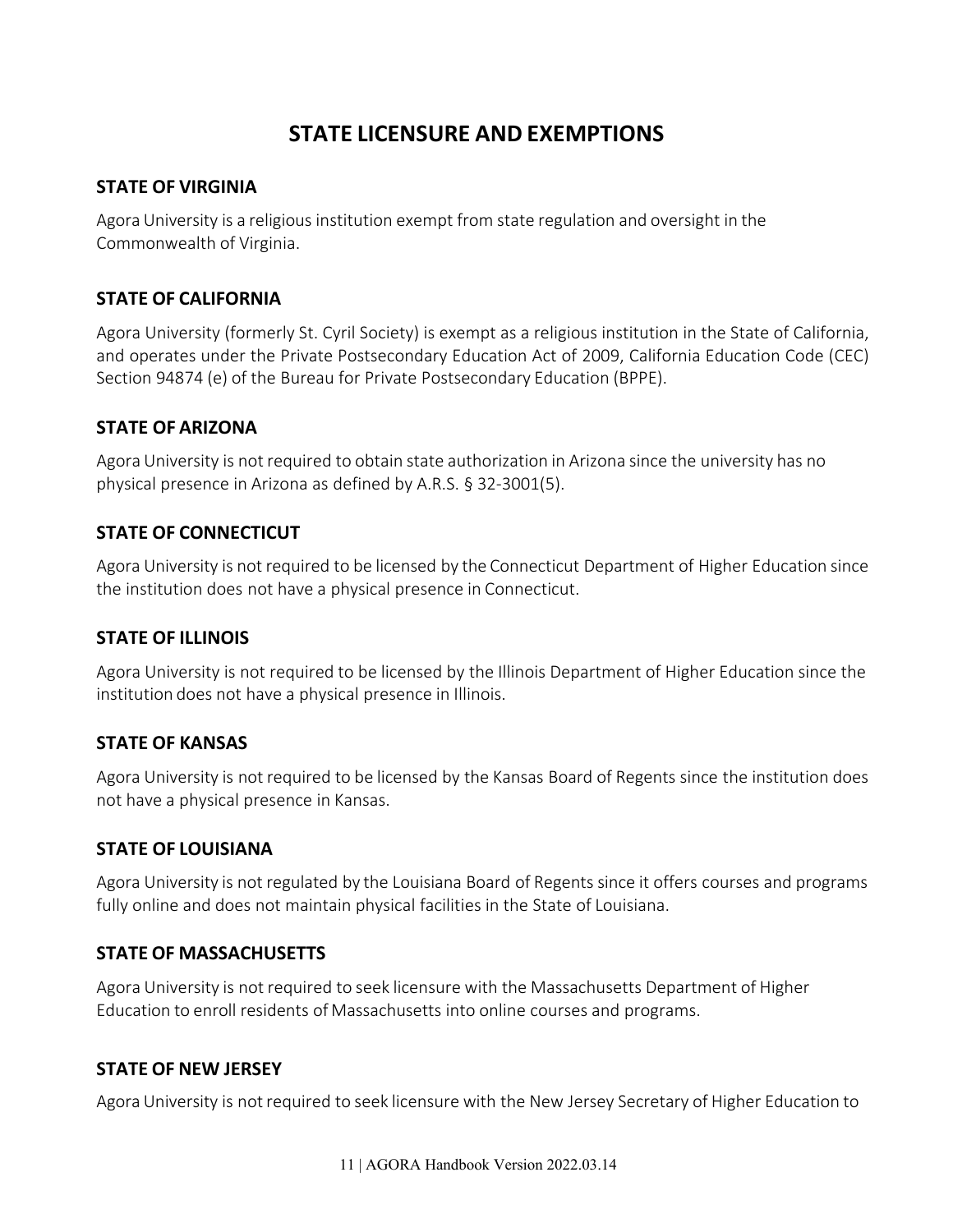enroll residents of New Jersey into online courses and programs.

#### <span id="page-11-0"></span>**STATE OF NORTH CAROLINA**

Agora University is not required to seek licensure with the Board of Governors of the University of North Carolina to enroll residents of North Carolina into online programs.

#### <span id="page-11-1"></span>**STATE OF SOUTH CAROLINA**

Agora University is exempt as a religious institution by the South Carolina Commission on Higher Education.

#### <span id="page-11-2"></span>**STATE OF MONTANA**

Agora University is exempt from authorization as it meets the requirements set forth in 34 CFR § 600.9 b. 2 by the State of Montana University System.

#### <span id="page-11-3"></span>**STATE OF TEXAS**

Agora University falls within the exception for authorization in 19 Texas Administrative Code § 7.9 implementing H.E.B. Ministries v. Texas Higher Education Coordinating Board, 235 S.W.3d 627 (2007), and does not require approval of the Coordinating Board. The use of the term "university" in Texas does not violate Texas Education Code, Chapter 61, or the THECB's rules.

#### <span id="page-11-4"></span>**OTHER STATES**

Agora University is not currently pursuing state authorization in other States and has no students who reside in those states. Additionally, Agora in unable to accept applications for admissions from the states where it is not licensed or exempt.

# **ACCREDITATION**

#### <span id="page-11-6"></span><span id="page-11-5"></span>**European Union**



Agora University's programs are fully accredited in the European Union through our collaboration and accreditation agreement with the Catholic University of Murcia, Spain.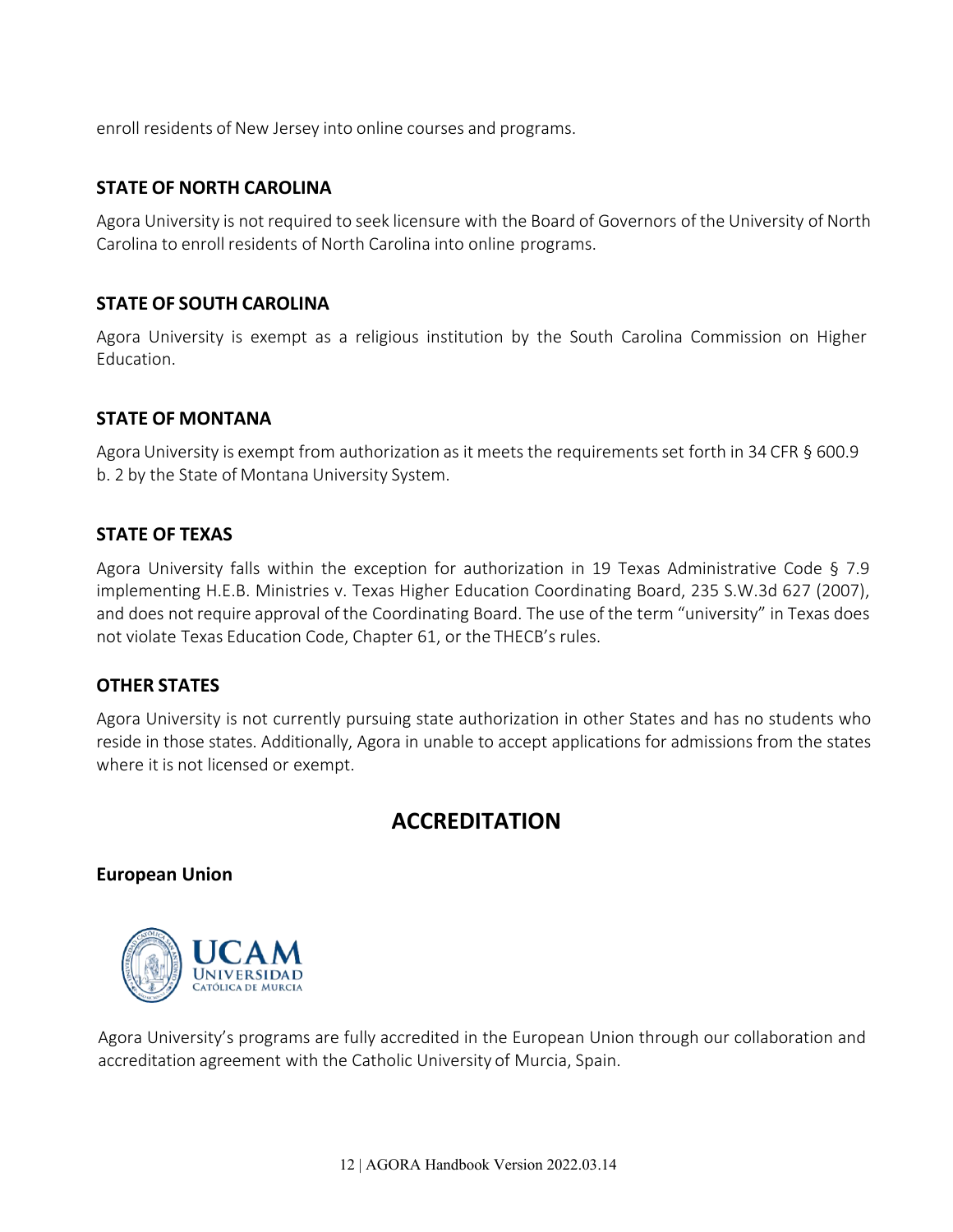### **LEADERSHIP**

#### <span id="page-12-1"></span><span id="page-12-0"></span>**CHAIRMAN OF THE BOARDS**

Mr. Naguib Sawiris Chairman of Orascom Telecom Media & Technology Holding

#### <span id="page-12-2"></span>**THE ADVISORY BOARD**

Mr. Alex Shalaby President of the Board Chairman and Former CEO of Mobinil, Egypt

H.G. Bishop Angelos Board Member General Bishop, Egypt

H.E. Archbishop Dionysius John Kawak Board Member Patriarchal Vicar of the Syriac Archdiocese of Eastern USA

Mr. George Sorial, *J.D., M.B.A., L.L.M.*  Board Member Founder and Principal of Sorial Consultants

Mr. Onsi Sawiris Board Member Co-Founder, Managing Partner at HOF Capital

Mr. Mark Morgan, *J.D.*  Board Member Partner at Day Pitney, LLP

### Board Members Emeriti

H.G. Bishop Epiphanius (June 27, 1954 – July 29, 2018) First President of the Advisory Board Bishop of the Monastery of St. Macarius, Egypt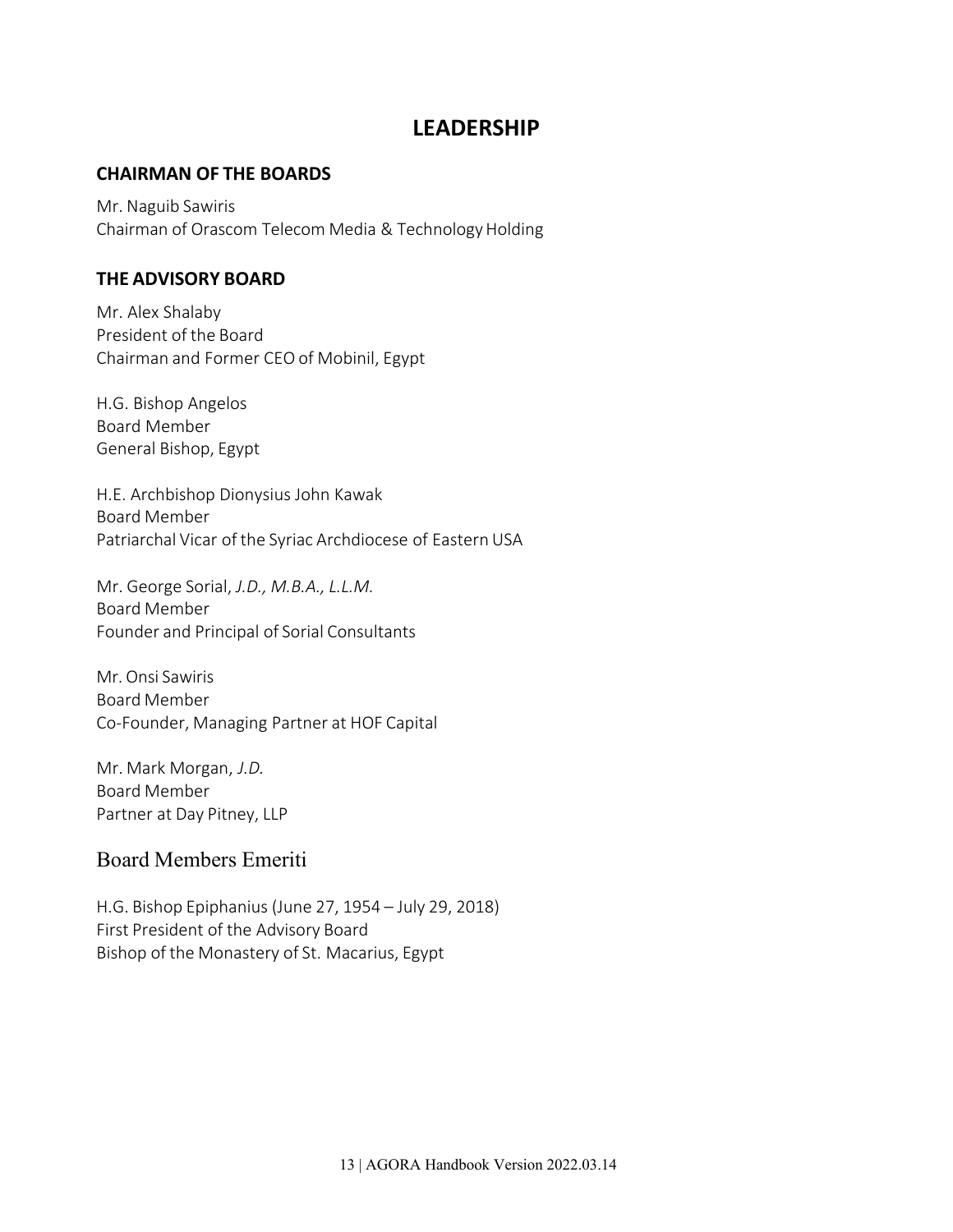#### <span id="page-13-0"></span>**THE GOVERNING BOARD**

Rev. Fr. Michael Sorial, *M.Litt*. President of the Board and Chancellor

Dr. Emmanuel Gergis, *M.A., M.Litt., Ph.D.*  Vice President of the Board

Ms. Lydia Dimyan, *C.P.A.*  Treasurer

Ms. Mora Sorial, *M.A., M.Ed.*  Secretary

Dr. Michael Wingert, *M.A., M.A.T., Ph.D.*  Board Member

Ms. Monica Ghattas, *J.D.*  Board Member

Rev. Fr. Seraphim El-Baramos, *M.Litt.*  Board Member

Ms. Lana Sawiris Board Member

Mr. Ramy Adeeb, *M.Sc., M.B.A.*  Board Member

#### <span id="page-13-1"></span>**THE EXECUTIVE TEAM**

Dr. Emmanuel Gergis, M.A., M.Litt., *Ph.D.*  Chief Executive Officer

Ms. Sylvana Selim, M.A., M.Fin. Chief Operating Officer

Mr. Amir Hanna, *M.Sc.* Chief Financial Officer

Mr. John Saad Chief Technology Officer

Dr. Michael Wingert, M.A., M.A.T., *Ph.D.*  Dean of Holy Transfiguration College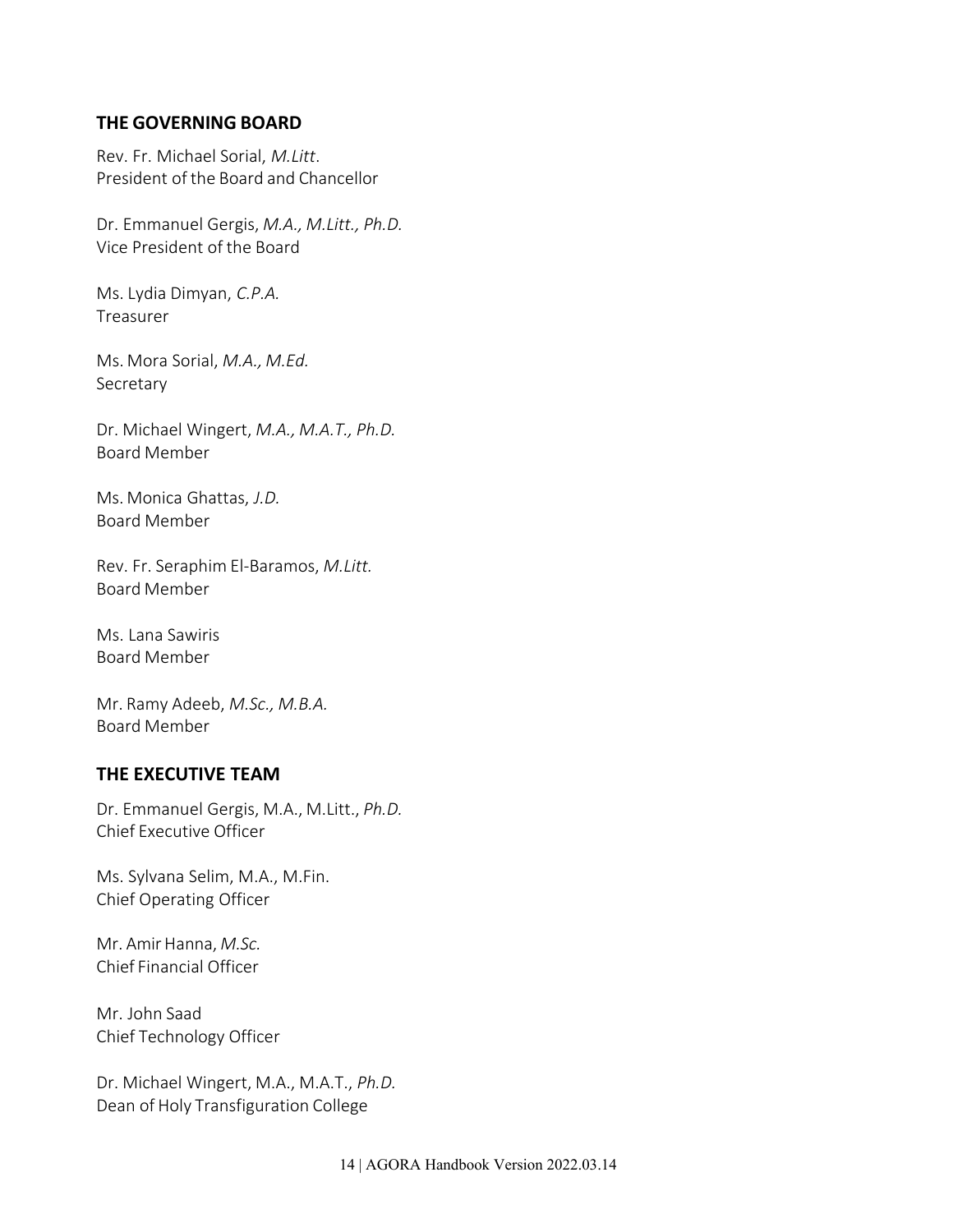Mr. Pablo Diaz, *M.A.*  Senior Director of Educational Services and Partnerships

Mr. Avram Ibrahim, *M.B.A.*  Director of Public Relations

Ms. Mary Ghattas, *Ph.D. (ABD)*  Agora University Press, Editor-in-Chief

Mr. Bassem Massoud Director of Finance

Ms. Iriny Guirguis Associate Director of Admissions

Mr. Remon Michel Media Production Specialist

Mr. Andrew Amir Information Technology Specialist

# **ACADEMIC CALENDAR**

<span id="page-14-0"></span>

|                            | MTh               | MTS                 |
|----------------------------|-------------------|---------------------|
| Application & Registration | Jan. 15 – Aug. 15 | Jan. 15 – Aug. 15   |
| <b>Fall Semester</b>       | Sept. 1 – Dec. 15 | Sept. $1 - Dec.$ 15 |
| <b>Spring Semester</b>     | Jan. 15 – May. 13 | Jan. 15 – May. 13   |

Agora University offices are closed during the following holidays: Martin Luther, King Jr. Day, Presidents Day, Eastern Orthodox Holy Week, Good Friday, Memorial Day, Independence Day, Labor Day, Veteran's Day, Thanksgiving Week, and the final two weeks of December through January 7<sup>th</sup> of every year.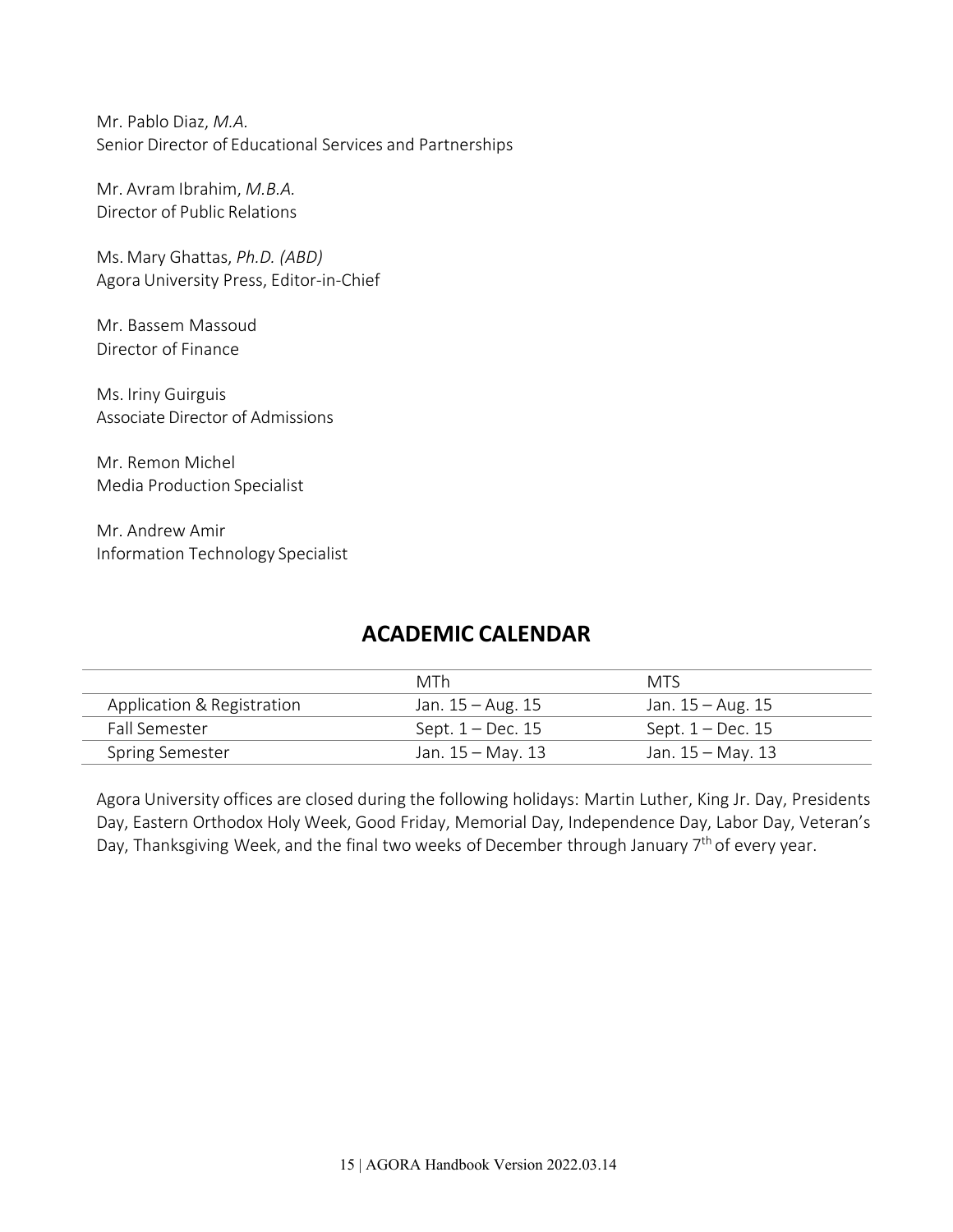# <span id="page-15-1"></span>**ADMISSION REQUIREMENTS**

#### <span id="page-15-0"></span>**General Admissions**

- 1. Each applicant must be at least 18 years of age at the time ofregistration.
- 2. Each applicant must submit their undergraduate degree transcript and diploma. Average GPA of 3.0 in USA and the equivalent of 85% or a "B" worldwide.
- 3. Evidence of passing English language proficiency requirements by satisfying one of the following categories:
	- a. Native speaker.
	- b. Graduation from an English-speaking institution in USA, Canada, UK, Australia, New Zealand, or any other country whose native language is English.
	- c. Graduation from an English-speaking institution worldwide (i.e. American University in Cairo).
	- d. A GCSE or iGCSE graduate with at least a "C" grade in English.
	- e. An IB Diploma graduate.
	- f. IELTS 6.5 or equivalent, with nothing lower than 5.5 in any of the four elements (listening, speaking, reading and writing).
	- g. TOEFL iBT score of 78, with nothing lower than 17 in any of the four elements (listening, speaking, reading and writing). Equivalency Guide: (TOEFL 550/ TOEFL CBT 213/TOEFL iBT 78).
	- h. The Admissions Committee reserves itself the right to take into consideration other proofs of English proficiency not stated above.
- 4. Submit two professional or academic letters ofrecommendation.
- 5. Complete Admission application and financial declaration forms.
- 6. Payment of Admission Application Fee. Fees can be paid by visiting https://htc.agora.ac/admissions-and-tuition/
- 7. Submit a letter of intent detailing your reasons for joining the program.
- 8. All applicants must submit a 2000-word writing sample.
- 9. All applicants must submit a government issued Photo ID.
- 10. All applicants must submit a passport sized photograph (in JPEG format, recent color photo, plain/white background, bright, centered/front view of full face, eyes open and visible and cropped from just above the top of the head to the collarbone)
- 11. Submit an updated Resume/CV

Agora University accepts foreign transcripts from universities officially recognized by their respective governments in their country of residence. An official stamped and sealed transcript is required from all foreign students.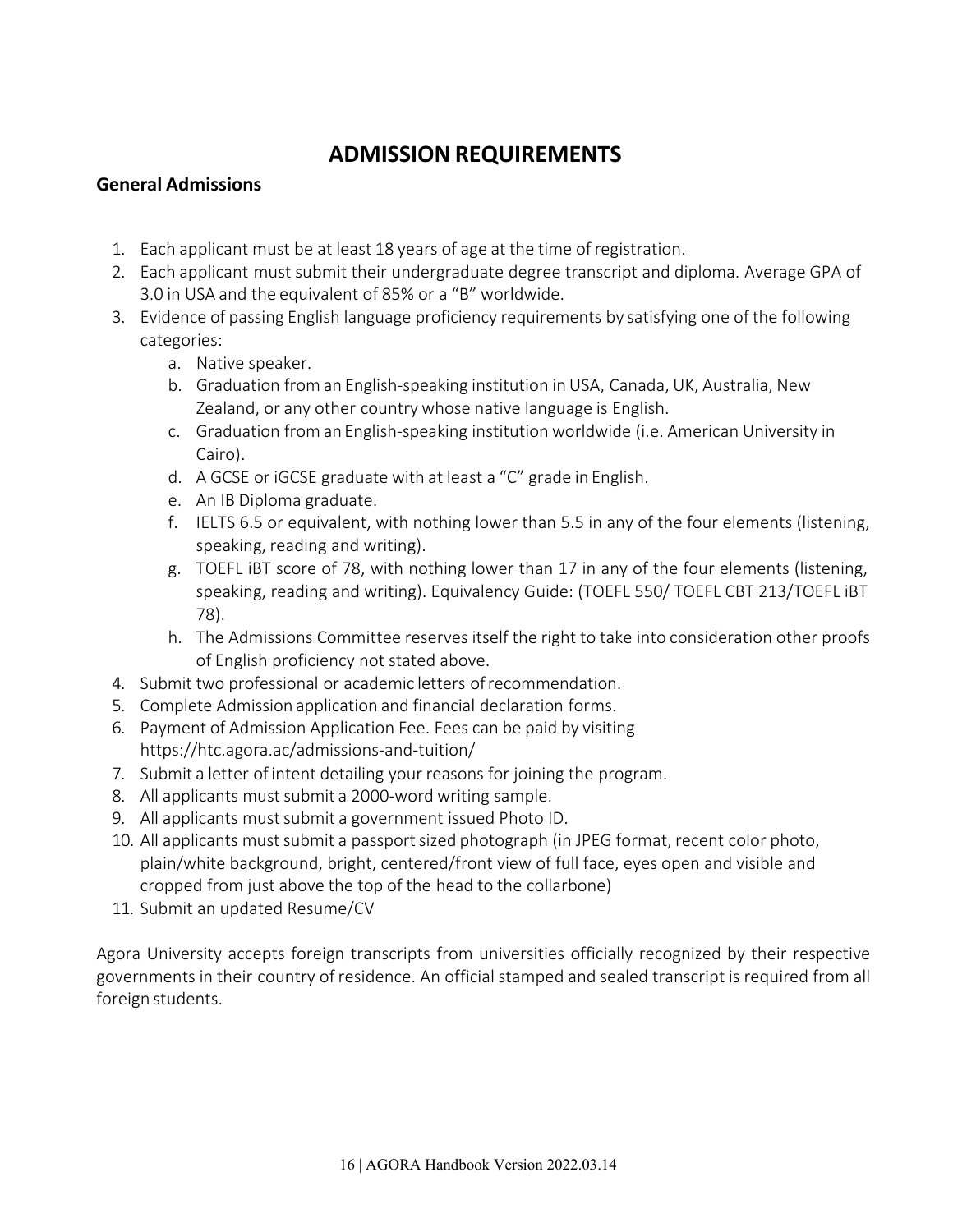#### <span id="page-16-0"></span>**Special Admissions to Holy Transfiguration College**

Individuals with extensive ministry experience and a high school degree, but without an accredited bachelor's degree, may petition for provisional acceptance into the MTh program. They must submit an essay and other evidence that they are capable of doing graduate-level work and evidence of experiential learning. A committee will review the petition and if it qualifies an interview will be scheduled with the applicant and a final decision will be communicated thereafter. Students must earn a GPA of at least 3.0 in their first four courses. No more than 5 percent of the students in the MTh program can be admitted without a bachelor's degree.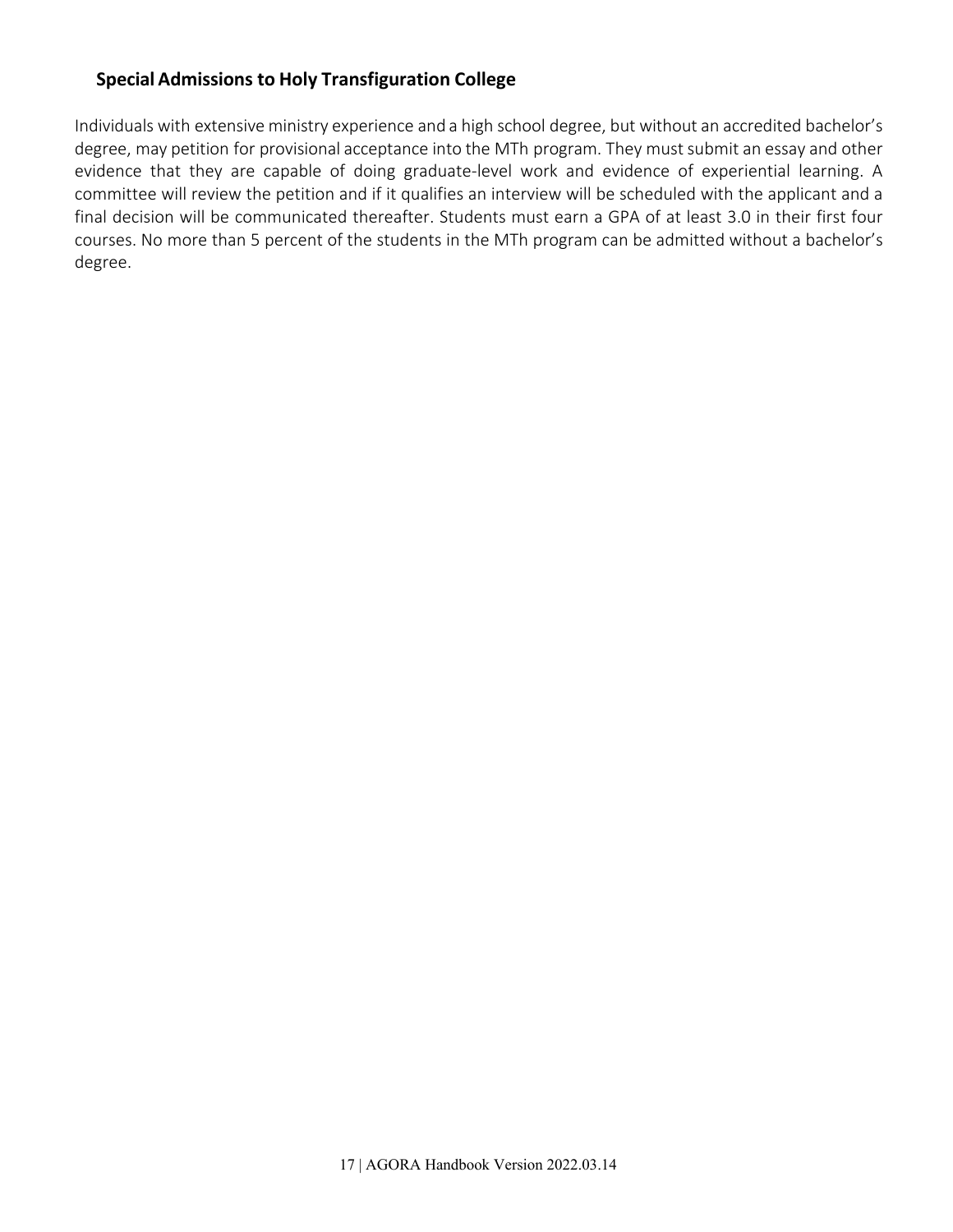#### <span id="page-17-0"></span>**Transfer Credit**

Agora University may consider for transfer coursework completed at accredited institutions of postsecondary education whose accrediting agencies are recognized by the European Union or by an agency recognized by CHEA. Only coursework completed at a C average or better may be considered for transfer after a review by, and at the discretion of the Dean. Students will need to provide a transcript for all accredited coursework taken and indicate a desire to transfer coursework before enrolling in the current term. A maximum of 50% of graduate coursework can be transferred. A minimum of 50% of graduate coursework must be undertaken at Agora University.

Coursework earned at a non-accredited institution may be submitted for review with an official transcript and course descriptions. Coursework earned at non-accredited institutions will be considered on a case by case basis by the Academic Dean. In most cases, refusal to transfer work will be based on content or academic standards incompatible with the courses required for graduation at Agora University.

Please note that Agora University courses might not be transferable to other institutions. It is only at the discretion of the receiving institution to make that decision.

#### <span id="page-17-1"></span>**Technology Requirements and Policy for Studying at Agora University**

This policy was established to aid in the planning of computer purchase(s) throughout the completion of the Agora University programs.

The University strongly recommends that students entering our programs have appropriate and updated mid-range consumer-grade laptop. Students should consider using a laptop that is already owned or another existing computer if possible. If you do not have access to a laptop already and must purchase a new one we have some recommendations below. Again, please note that if you already have a laptop it does not need to meet the specifications below. These specifications are only for people who don't already have access to a laptop and must purchase a new one. Some courses in the university may require a more robust system, so be sure to verify any class/software requirements before making a purchase. The College will update these specifications on an annual or biannual basis to match advances in software and hardware requirements.

Example minimum hardware specs: - Intel® Core™ i5 (4 cores recommended)

- 4GB Memory
- 256GB Hard Drive
- 15.6′′ HD Widescreen LED Display
- Wireless Network Adapter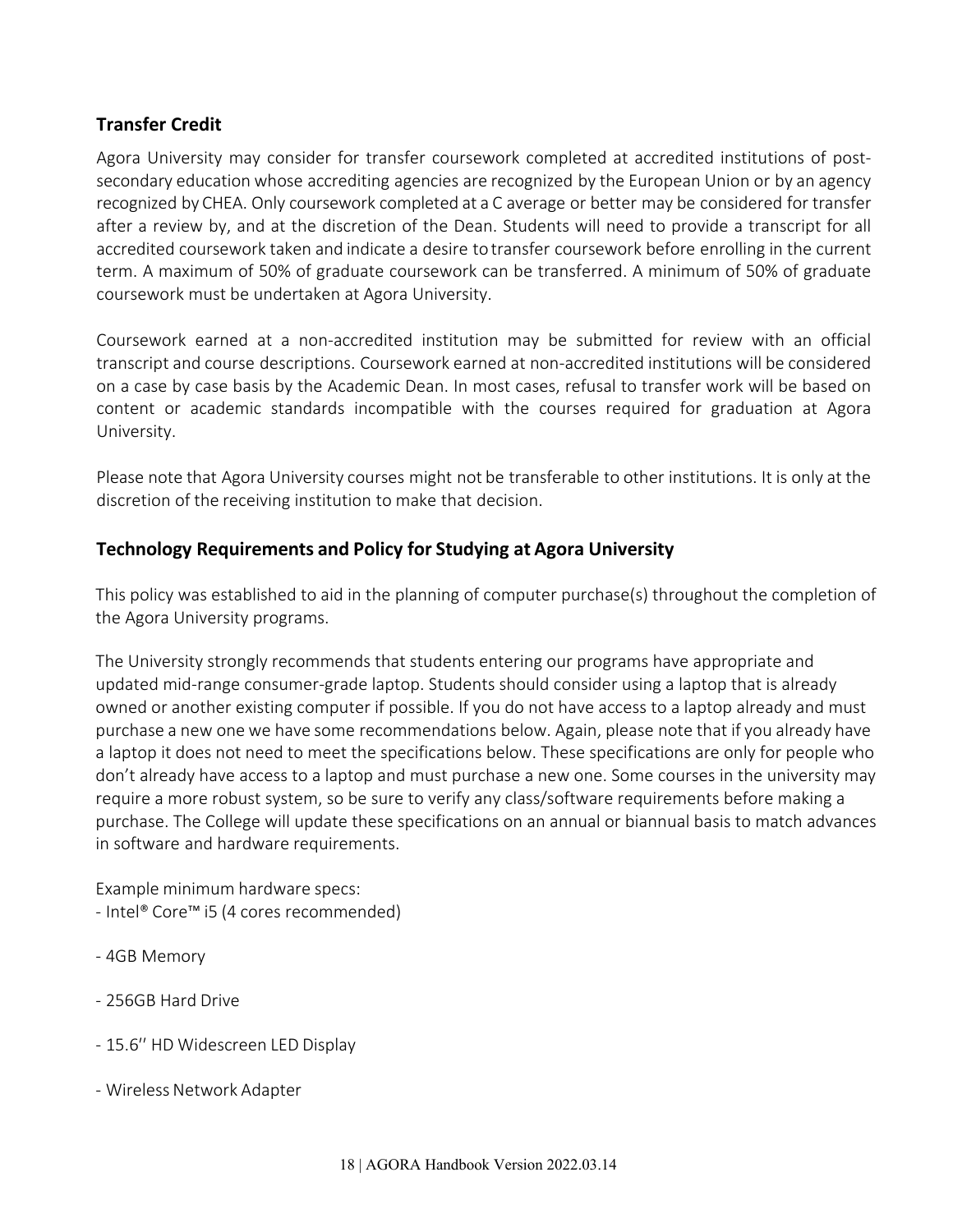#### - Software Requirements:

- Operating System of Choice (ie. Windows or Mac)
- Word Processor of Choice (ex. Microsoft Word)

You must have access to a computer connected to the internet. If you are reading this Handbook, you probably already meet the requirements. Dial-up connections will be sufficient for accessing readings in most classes, but all courses have substantial video materials, which will display better if you have a DSL or cable connection. You may use any of the common browsers: Chrome, Edge, Firefox, or Internet Explorer. Most of our course reading materials are in PDF format. There is a link to three free PDF readers on our public information page. The PDF pages are designed for full-size computers; tablets may provide an adequate display, but the materials may be difficult to read on smaller devices. We require that you have a word-processing program, such as Microsoft Word. Free word-processing programs are also suitable. We highly recommend that you also have a webcam with a microphone, for identity verification and livesessions. Your internet connection must be able to transmit video.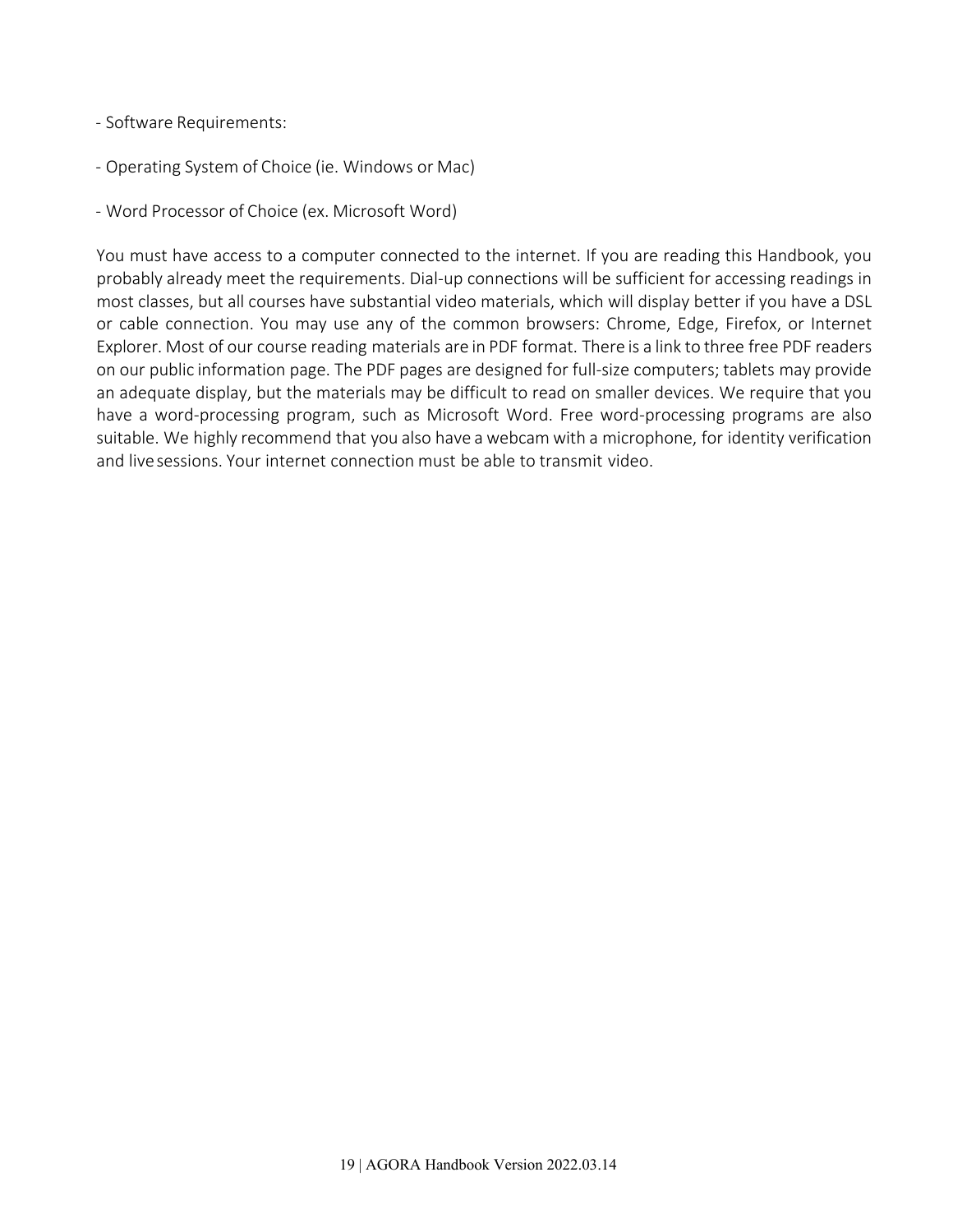# **ENROLLMENT**

<span id="page-19-0"></span>Upon receiving a Letter of Admission from Agora University, the Student will also receive an Enrollment Agreement which must be signed and returned to the University for the Admissions process to be finalized. Upon receiving the signed Enrollment Agreement, the University Registrar will enroll students in their respective courses.

The normal full-time enrollment for a graduate student is nine credit hours per semester. Part-time students may register in up to six hours per semester. Auditing students may register in courses on a-lacarte basis. Students who register as full-time may file a request with the Registrar to change their status to part-time. However, students who are in the part-time schedule may not upgrade to full-time status.

It is the responsibility of students to keep the Registrar apprised of their activities and to ensure that the Registrar is aware of their enrollments and progress. Any leave of absence must be approved by the Dean and submitted to the Registrar for proper filing.

#### <span id="page-19-1"></span>**Enrollment Status**

- Enrolled
- On Leave (officially recognized after petitioning the Dean)
- Withdrawn (were once enrolled but have not been for one or more semesters.
	- o Thisstatus may require you to be reactivated which requires a fee of \$50.
- Dismissed (officially acted upon by the Dean)
- Graduated (once all requirements have been met and verified by the Registrar, the Director of Finance, and the Dean)

# **STUDENT RIGHTS and RESPONSIBILITIES**

<span id="page-19-2"></span>*The student understands and agreesthat:*

- *1. If English is not the student's primary language, and the student is unable to understand the terms and conditions of the enrollment agreement, the student shall have the right to obtain a clear explanation of the terms and conditions and all cancellation and refund policies in his or her primary language.*
- *2. Agora University agrees to provide current, accredited, distance education content and instruction, as well as reasonable educational and student services including, but not limited to course registration, assessment, maintenance of student records, and transcripts. Instruction is provided online through [www.agora.ac](http://www.agora.ac/)*
- *3. Students who have non-academic grievances may contact Agora University Management by phone at 1.866.GO.AGORA or by email at [ceo@agora.ac](mailto:ceo@agora.ac)*
- *4. Any questions a student may have regarding this enrollment agreement that have not been satisfactorily answered by Agora University may be directed to State Council of Higher Education for Virginia (SCHEV), 101 N. 14th Street, 9th floor, James Monroe Building, Richmond, VA 23219, [www.schev.edu,](http://www.schev.edu/) Phone (804)371-2285, or by Fax (804)225-2604. A student or any member of the public may file a complaint about this institution with the SCHEV by calling (804)371-2285 or by completing a complaint form, which can be obtained on the SCHEV's Internet website [www.schev.edu.](http://www.schev.edu/)*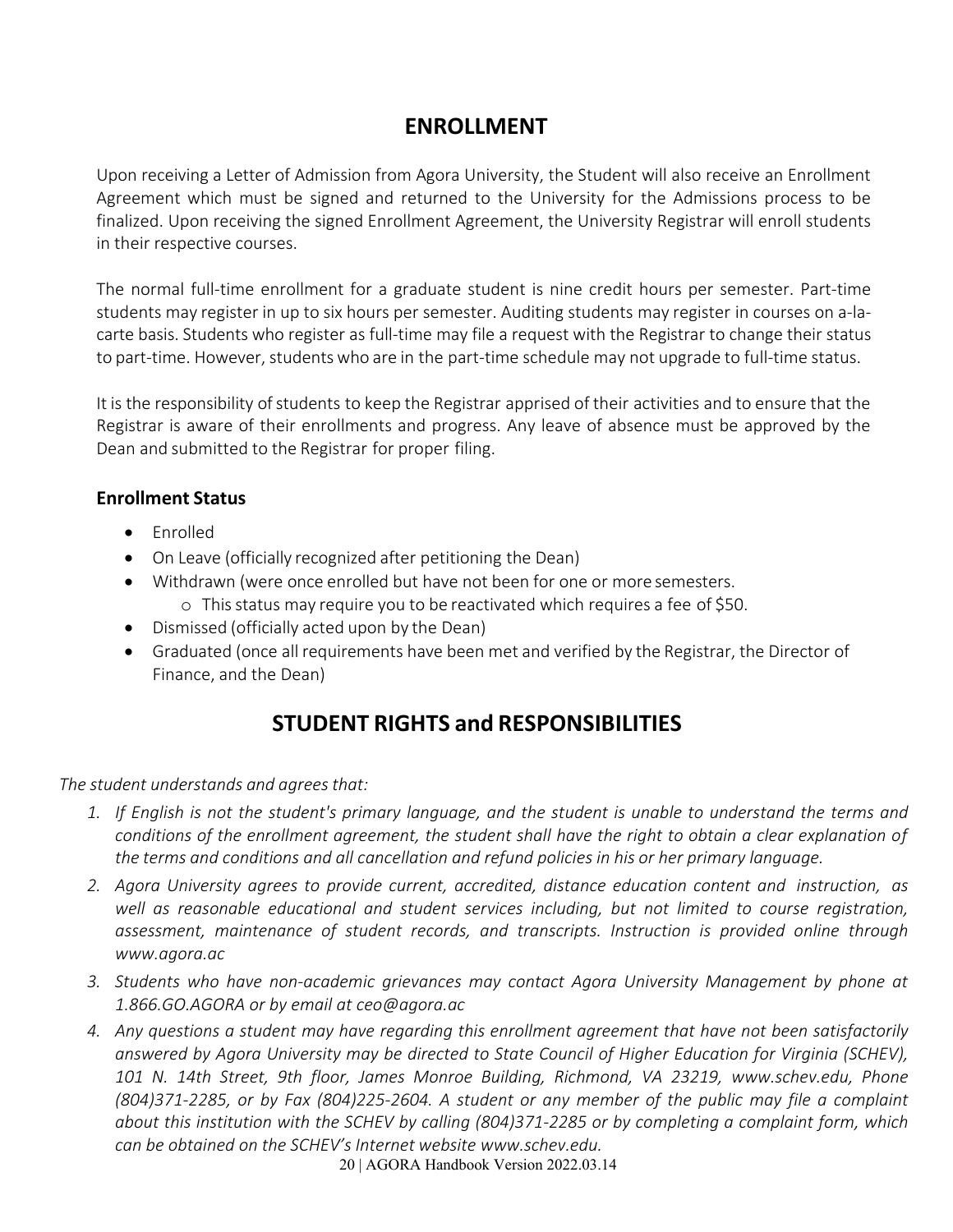- *5. Course enrollees agree that all Information within Agora University courses, course texts, accompanying workbooks, and websites, etc. are protected by intellectual property rights, including copyrights, trademarks and other proprietary rights, which rights are valid and protected in all media existing now or later developed, and contractually agree not to create derivative works based on the Information and not to use the Information for the purpose of enhancing competing works. Course enrollees are granted a limited license to use, search, display, or print the Information contained on Agora University websites for their own personal non-commercial use only, provided the Information is not modified and a copy of this agreement is attached to any copies that are made. Any other use of the Information is strictly prohibited. None of the Information may be otherwise reproduced, republished or re-disseminated in any manner or form without the prior written consent of Agora University. All rights, including copyright, in any information which are linked to but not hosted on the website continue to be owned by their respective owners. Note that by using agora.ac, you signify your agreement to this and future Copyright Notices. Your continued use of agora.ac after changes to this Copyright Notice will mean that you accept the changes.*
- *6. Agora University does not guarantee job placement to graduates upon program/course completion or upon graduation.*
- *7. Agora University reserves the right to reschedule the program start date when the number of students enrolled does not meet the minimum required number.*
- *8. Agora University will not be responsible for any statement of policy or procedure that does not appear in the University catalog.*
- *9. Agora University reserves the right to discontinue any students' training for unsatisfactory progress, nonpayment of tuition or failure to abide by University rules.*
- *10. Information concerning other universities that may accept the University's credits toward their programs can be obtained by contacting the Office of the Dean. It should not be assumed that any programs described in the University catalog could be transferred to another institution. The University does not guarantee the transferability of credits to a university or institution. Any decision on the comparability, appropriateness and applicability of credits and whether they should be accepted is the decision of the receiving institution.*
- <span id="page-20-0"></span>*11. This document does not constitute a binding agreement until accepted in writing by all parties.*

# **TUITION AND FEES**

Regular tuition per semester for the academic year 2022-2023 is listed below. These tuition fees include tuition, educational services, textbooks and instructional materials. Payment of at least one term and administrative fees is due upon a student's enrollment in the degree program and before the start of classes. All payments are to be in USD. In exceptional cases, tuition could be paid over a maximum of two installments. Students should email [accounting@agora.ac](mailto:accounting@agora.ac) in such cases.

| MTh Tuition Fees (USA, Canada, Europe Australia, and New Zealand) | 2022  |
|-------------------------------------------------------------------|-------|
| Application Fee (one time)                                        | \$50  |
| Library Fee (per year)                                            | \$100 |
| Technology Fee (per year)                                         | \$100 |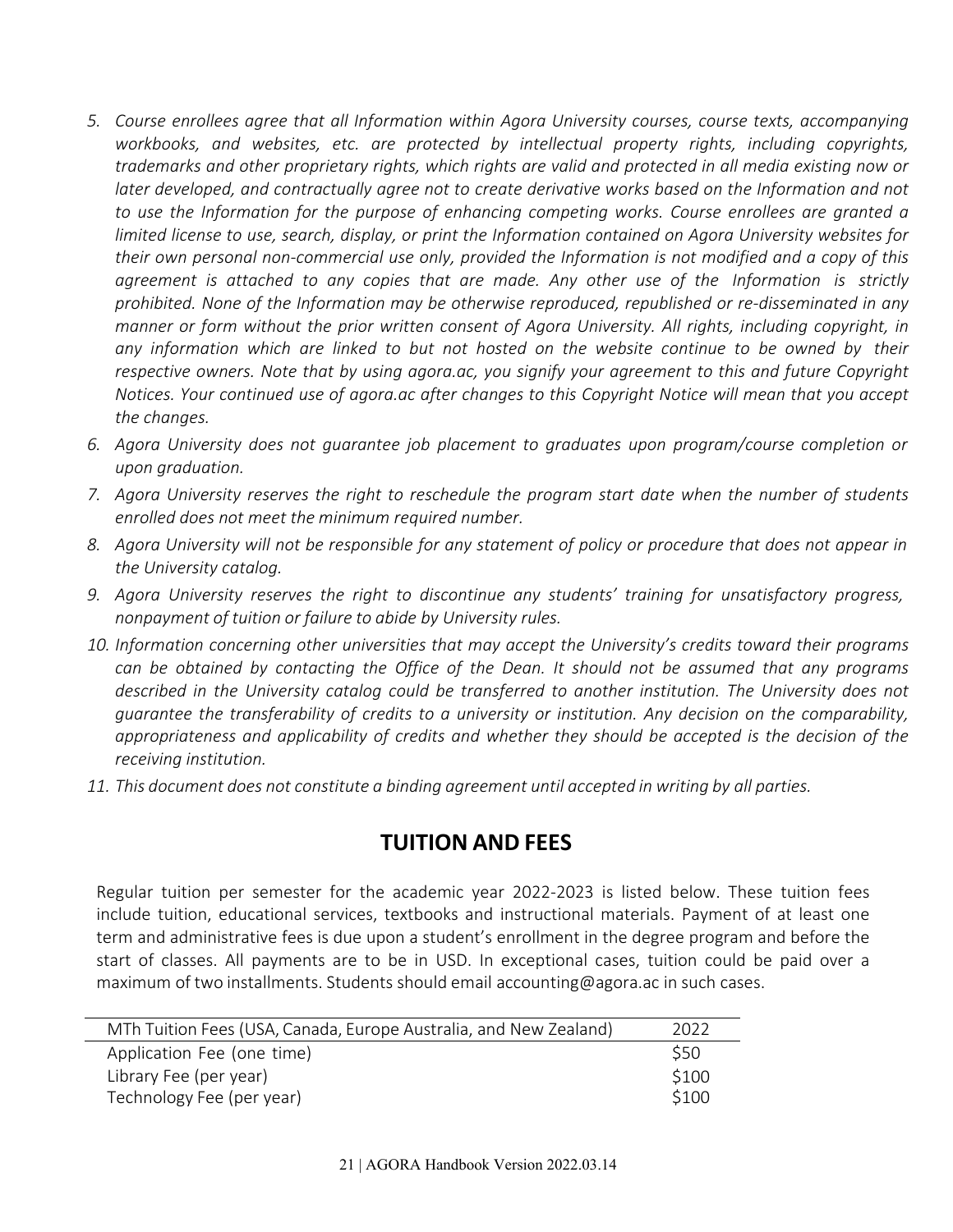| Tuition per Year          | \$3000 |
|---------------------------|--------|
| Tuition per Module        | \$600  |
| Graduation Fee (One time) | \$300  |

| MTh Tuition Fees (Middle East, Africa, and Asia) | 2022   |
|--------------------------------------------------|--------|
| Application Fee (one time)                       | \$25   |
| Library and Technology fees (per year)           | Waived |
| Tuition per Year                                 | \$3000 |
| Tuition per Module                               | \$600  |
| Graduation Fee (one time)                        | \$50   |

| MTS Tuition Fees (Worldwide for all regions) | 2022   |
|----------------------------------------------|--------|
| Application Fee (one time)                   | \$50   |
| Library Fee (one time)                       | \$100  |
| Technology Fee (one time)                    | \$100  |
| Tuition per year                             | \$3000 |
| Tuition per module                           | \$600  |
| Graduation Fee (One time)                    | \$300  |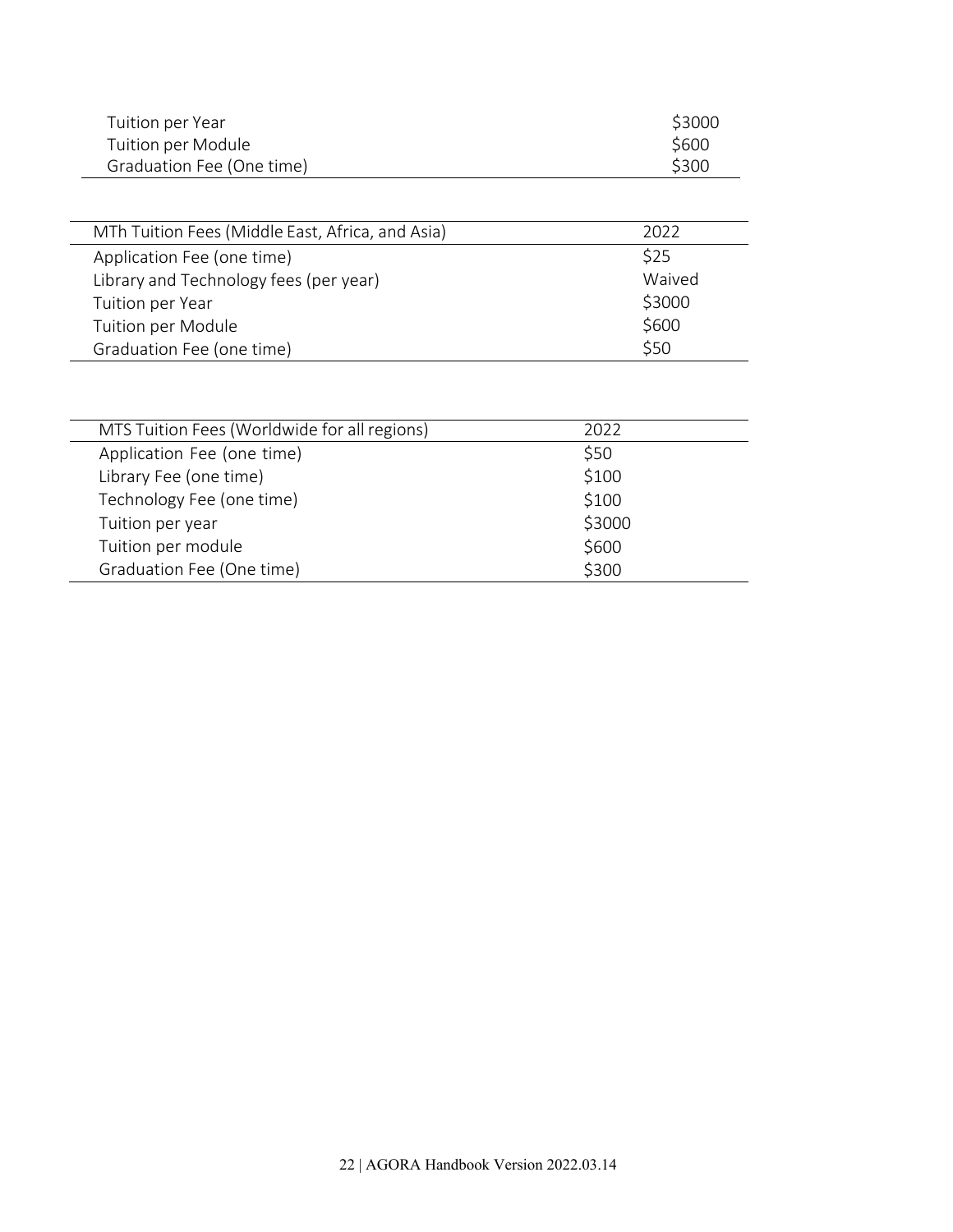#### <span id="page-22-0"></span>**Refund Policy**

Tuition is refunded if a student cancels their enrollment or withdraws from the program or from one or more courses. The refund is on a weekly basis as per the refund schedule below (please refer to the cancellation policy above for refunds such as the application fee).

Cancellation or withdrawal requests should be made in writing by sending an email to the Registrar at [registrar@agora.ac.](mailto:registrar@agora.ac)

No tuition refunds will be issued if a student does not finish a semester (and has not submitted a cancellation/withdrawal request), and tuition fees cannot be carried over to the next semester. Refunds will be issued using the same method of payment within 30 days from the date the University receives the student's withdrawal request.

#### **Refund schedule (***applicable to the program as a whole or to individual courses)***:**

|                           | Percent of tuition refunded after<br>start of |
|---------------------------|-----------------------------------------------|
| (Before start of classes) | 100%                                          |
| 1st week                  | 100%                                          |
| 2nd week                  | 100%                                          |
| 3rd week                  | 100%                                          |
| 4th week                  | 50%                                           |
| 5th week                  | 40%                                           |
| 6th week                  | 30%                                           |
| 7th week                  | 20%                                           |
| 8th week                  | 10%                                           |
| 9th week                  | 0%                                            |

#### **Sample Refund Calculation**

If a student sends a withdrawal request during the fifth week of the semester, the student will receive a refund of 40% of the tuition. For tuition of \$1,500 per semester, the refund amount would therefore by \$600 (\$1,500 x 40%).

#### <span id="page-22-1"></span>**Methods of Payment**

Tuition and fees can be paid electronically in USD. Invoices emailed to the students will have a payment link that provides the fastest, most secure, and convenient way for students to make payments.

23 | AGORA Handbook Version 2022.03.14 For students residing in Egypt, cash payments in EGP can be arranged at a fixed exchange rate. Payments can be made through the University's partner in Egypt, the Alexandria School Foundation.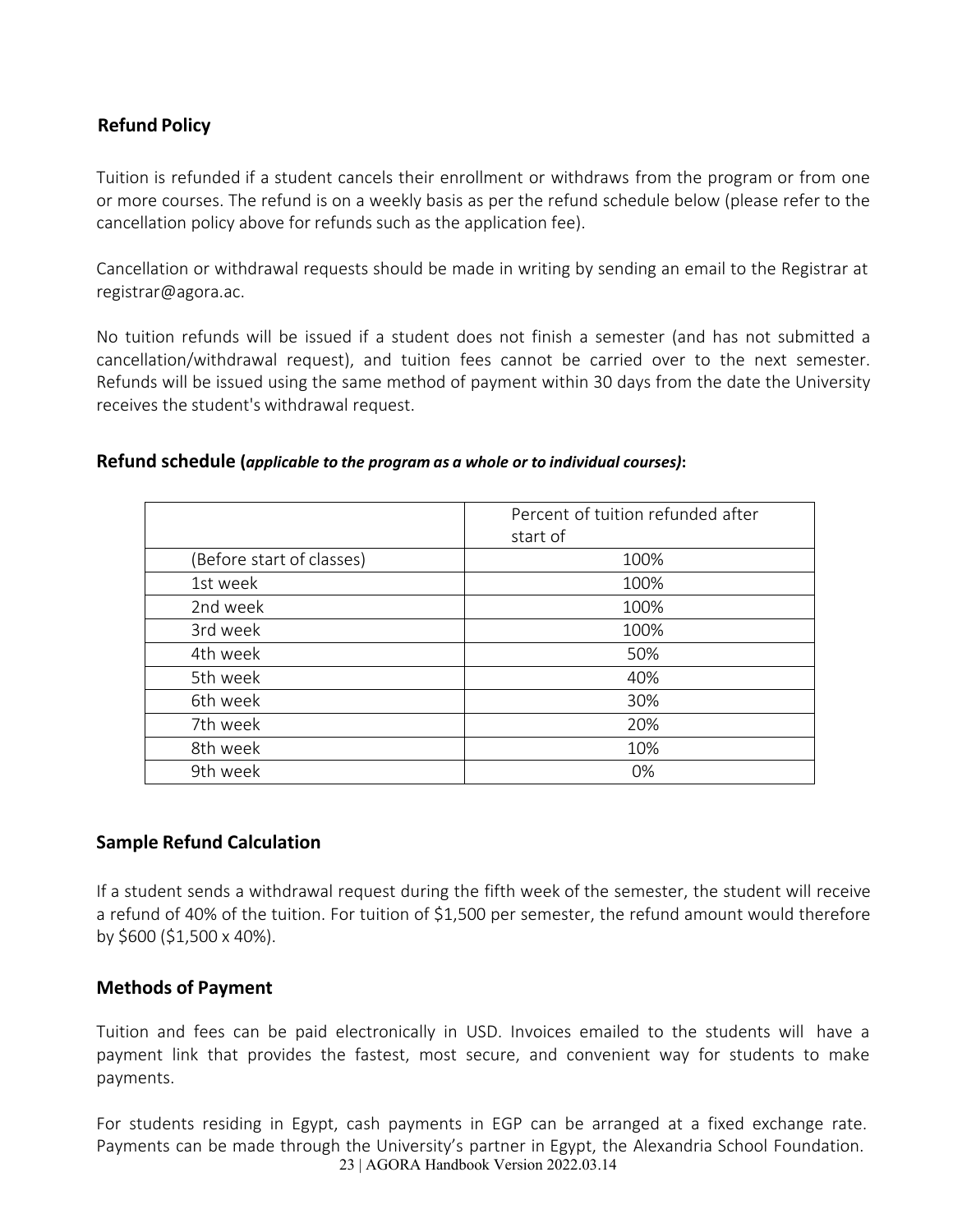For more information, please contact [admissions@agora.ac.](mailto:admissions@agora.ac)

#### **Enrollment Modes of Study**

Students may enroll in the master's programs as full-time or part-time students. To switch from one modality to the other, the student must submit a written request via email to the Registrar [\(registrar@agora.ac\)](mailto:registrar@agora.ac) which must also be approved by the Dean. The schedules pertaining to the two different modes as follows:

| Full Time         |                                |                     |                                |                     |                      |
|-------------------|--------------------------------|---------------------|--------------------------------|---------------------|----------------------|
| Term 1            | Term 2                         | Term 3              | Term 4                         | Term 5              | Term 6               |
| Intro to Theology | Liturgical Theology            | Pastoral Theology   | Thesis                         |                     |                      |
| Church History I  | Church History II              | Theology of Mission | Writing & Critical<br>Thinking |                     |                      |
| Old Testament     | New Testament                  | Patristics          |                                |                     |                      |
|                   |                                |                     |                                |                     |                      |
| Part Time         |                                |                     |                                |                     |                      |
| Fall              | Spring                         | Fall                | Spring                         | Fall                | $Spring +$<br>Summer |
| Intro to Theology | Writing & Critical<br>Thinking | Church History I    | Church History II              | Pastoral Theology   | Thesis               |
| Old Testament     | New Testament                  | Patristics          | Liturgical Theology            | Theology of Mission |                      |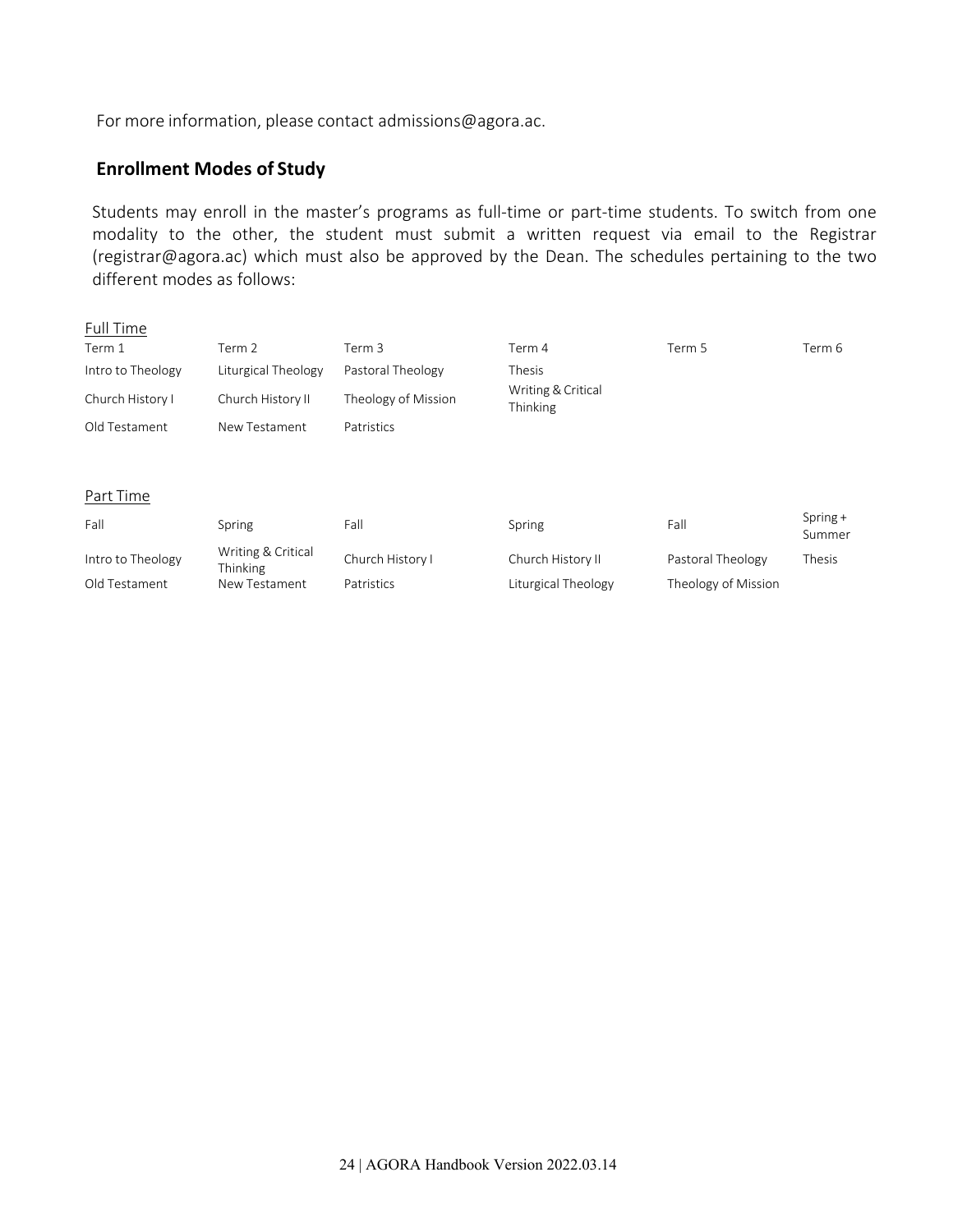# **IMPORTANT CONTACTS**

<span id="page-24-0"></span>Electronic mail is the best way to correspond with Agora Staff and Faculty. Since many instructors are part-time, they do not necessarily check their messages every day. If an instructor does not respond to a message within two days, or it is an urgent matter, please email the Agora University Director of Educational Services at [pablo@agora.ac,](mailto:pablo@aui.ac) or call us at 1-866-GO-AGORA.

| Administration              | <b>Student Services</b>          |
|-----------------------------|----------------------------------|
| Office of the Chancellor    | Office of Admissions             |
| frmichael@agora.ac          | admissions@agora.ac              |
| Office of the CEO           | Office of the Registrar          |
| emmanuel@agora.ac           | registrar@agora.ac               |
| ceo@agora.ac                |                                  |
| Office of the COO           | Office of Finance and Accounting |
| sylvana@agora.ac            | accounting@agora.ac              |
| Office of the CFO           | Office of Information Technology |
| amir@agora.ac               | support@agora.ac                 |
| Office of HTC Dean          | <b>Agora University Press</b>    |
| michael@agora.ac            | aupress@agora.ac                 |
| Office of Wealth Management |                                  |
| bassem@agora.ac             |                                  |
| Office of Public Relations  |                                  |
| avram@agora.ac              |                                  |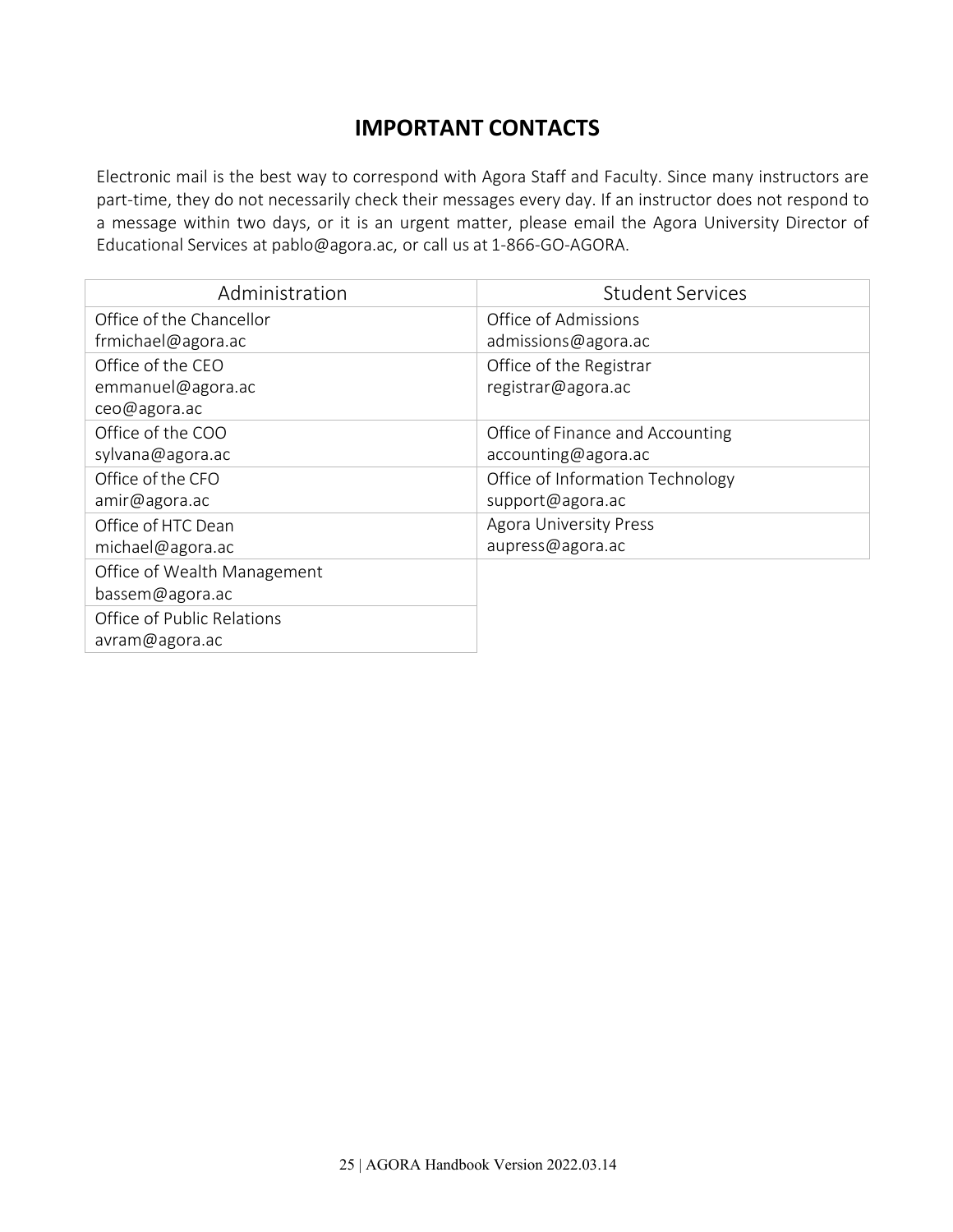# **HOLY TRANSFIGURATION COLLEGE**

<span id="page-25-0"></span>Established in 2015 as Holy Transfiguration College (HTC), Agora University initiated innovative, interdisciplinary Master's degree programs aimed at community-building through Orthodox Christian tradition thought across divergent domains. In March 2017, the institution was renamed Agora University, designating HTC as the Department of History, Philosophy and Religion. HTC aims to be the nucleus of Agora University's vision to be a pioneering institute dedicated to the humanities from an Eastern Christian perspective. HTC continues to focus on developing interdisciplinary venues between the Eastern Christian tradition and the humanities. HTC is committed to providing high quality Orthodox Christian foundations while also maintaining a vigorous tradition of high-quality research on subjects pertaining to the intersection between theology and the humanities.

Our world-class faculty come from renowned institutions worldwide including University of Oxford, University of St. Andrews, University of Aberdeen, UCLA, King's College London, University of Toronto and Claremont Graduate University. Our diverse student body comes from all over the world including USA, Canada, Egypt, Ethiopia, India, and Iraq with various professional experiences ranging from engineering, medicine, social work to physics and ministry.

## **FACULTY**

#### <span id="page-25-1"></span>**Ani Shahinian, D.Phil.** *[Ani.Shahinian@agora.ac](mailto:Ani.Shahinian@aui.ac) Lecturer on Armenian Studies and Apologetics*

Ani Shahinian holds a D.Phil. from the Oriental and Theology Faculties at the University of Oxford. Her doctoral research examines the political, social, economic, and ecclesiastical history of Armenia and applies innovative approaches and strategies to understand complex, enduring issues. She has lectured and held seminars in several faculties at the University of California, Los Angeles (UCLA), including courses on Philosophy of Mind, Political Philosophy, Holocaust and Genocide Studies, and International Relations. Shahinian's academic and professional interests meet at the intersections between the disciplines, where she endeavors to bridge different fields by exposing entwined questions of technology, ethics, and sustainability in uncertain environments. Prior to her academic career, Shahinian worked for the United States Department of Justice (DOJ), where she assisted with investigations and prosecutions of human trafficking cases and criminal civil rights abuses. While working at the DOJ, she detected parallels between contemporary and historical human rights violations, and the evolving significance of the role of notional ethics. These realizations impelled her to seek answers hidden in history. Her academic career continues this journey of investigation and discovery, directing her research interests toward innovative methodologies to problem solving for our current world.

#### **Fr. Andreas Andreopoulos, Ph.D.** *[FrAndreas@agora.ac](mailto:FrAndreas@aui.ac) Visiting Professor of Eastern Christianity and Spirituality*

Dr. Andreas Andreopoulos is Reader in Orthodox Christianity at the University of Winchester, UK. He studied in Greece, Canada and the UK, obtaining his PhD in Theology and Art at Durham University. Since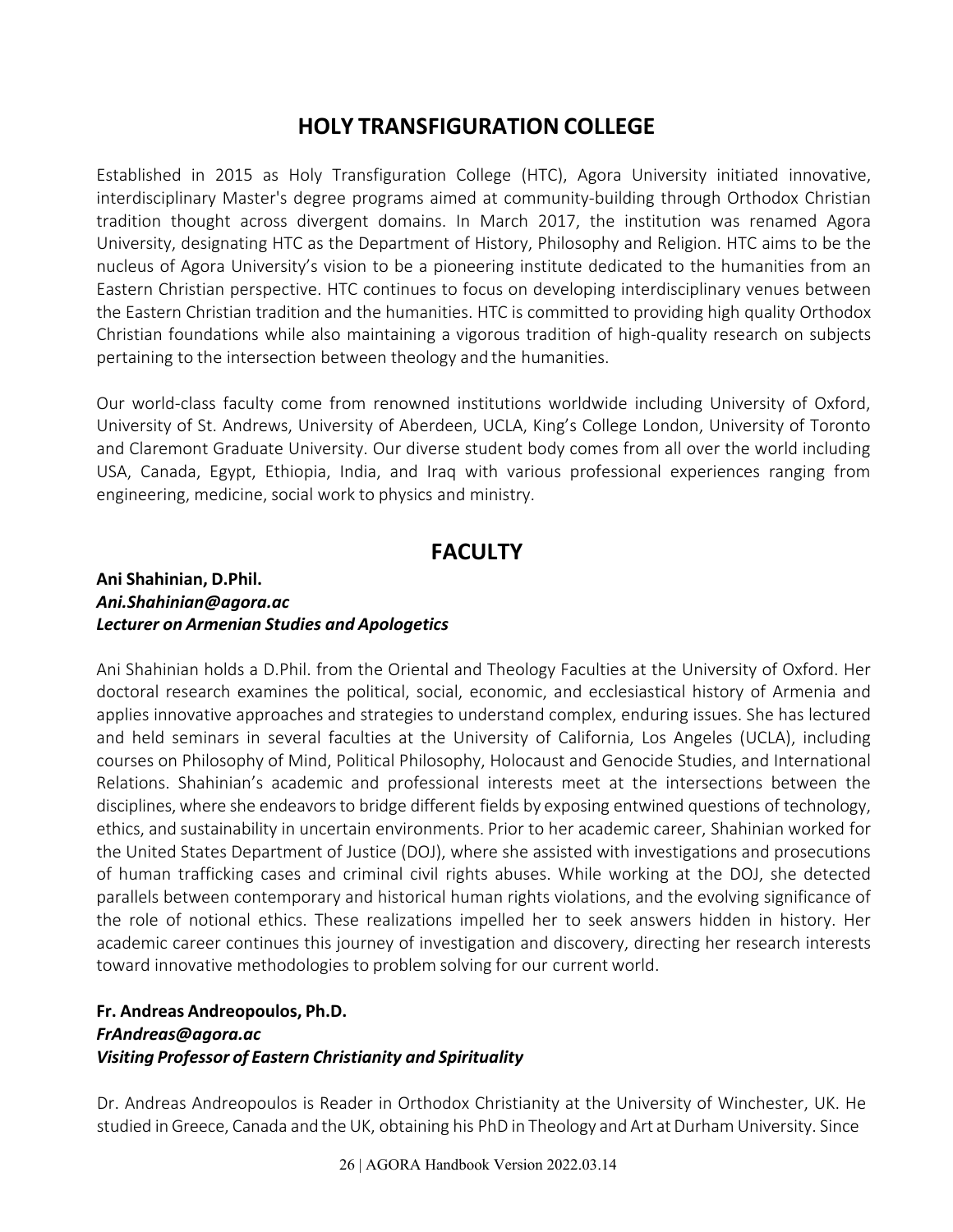then, he has worked all over the UK, America and Canada, in addition to delivering conference papers and lectures across the world. Dr. Andreopoulos has been at the University of Winchester since 2010 and is Program Leader for the MTh Orthodox Studies.

#### **Brian Butcher, Ph.D. [Brian.butcher@agora.ac](mailto:Brian.butcher@aui.ac) Visiting Professor of Liturgical Theology and Early Christianity**

Dr. Butcher is currently a sessional lecturer in the Toronto School of Theology and a Fellow of the Metropolitan Andrey Sheptysky Institute of Eastern Christian Studies, relocated in 2017 to the University of St. Michael's College from Saint Paul University in Ottawa. From 2011-2017, he taught courses at the latter in both Eastern and Western Christian traditions, after stints at Simon Fraser University, Catholic Pacific College/Trinity Western University and Corpus Christi College—all in Vancouver. Liturgical Theology After Schmemann: An Orthodox Reading of Paul Ricoeur, Brian's first major book, was published in 2018 by Fordham University Press. His professional associations include membership in the American Academy of Religion—where he is a member of the steering committee for the Eastern Orthodox Studies Unit—as well as the Society of Oriental Liturgy, the International Society for Orthodox Church Music, and the North American Academy of Liturgy. A subdeacon in the Ukrainian Greco-Catholic Church, he also conducts the Ottawa-based Sheptytsky Institute Choir. He enjoys taekwondo, training for triathlons, performing Celtic and other folk music, and cooking.

### **Emmanuel Gergis, Ph.D.** *[Emmanuel@agora.ac](mailto:Emmanuel@aui.ac) Associate Professor of Dogmatics and Systematic Theology*

Dr. Emmanuel Gergis is Co-founder and Chief Executive Officer of Agora University. Prior to his academic career, he worked for two decades as Vice President of Technology and Chief Technology Officer in government and private sectors where he successfully led multi-million-dollar projects. After finishing his International Baccalaureate at the Mahindra United World College of India, he studied Business Administration at Concordia University. He holds a Master of Arts degree in Applied Orthodox Theology from the University of Balamand in Lebanon with a focus on Patristic Theology and the Christology of St. Cyril of Alexandria. He also holds a Master of Letters degree in Divinity from the University of St. Andrews in Scotland where his thesis focused on the Theological Anthropology of Gregory of Nyssa and Ephrem the Syrian. Emmanuel completed his doctorate in Systematic and Historical Theology from the University of Aberdeen in Scotland where he focused on Coptic epistemology, the unitary reality of Christ, and the theology of T. F. Torrance. He is an author, translator and lecturer on contemporary Patristic topics including Orthodox Systematic Theology, Theological Anthropology, Trinitarian Theology and Personhood, Theological realism and Coptic Christianity.

#### **Fr. Jacob Joseph, Ph.D. [frjacob@agora.ac](mailto:frjacob@agora.ac) Associate Professor of Christian Mission**

Fr. Dr. Jacob Joseph, a Syrian Orthodox Priest, is a visiting lecturer at Agora University. Before joining his theological studies, he completed a Bachelor of Arts and a Master of Arts in English Literature from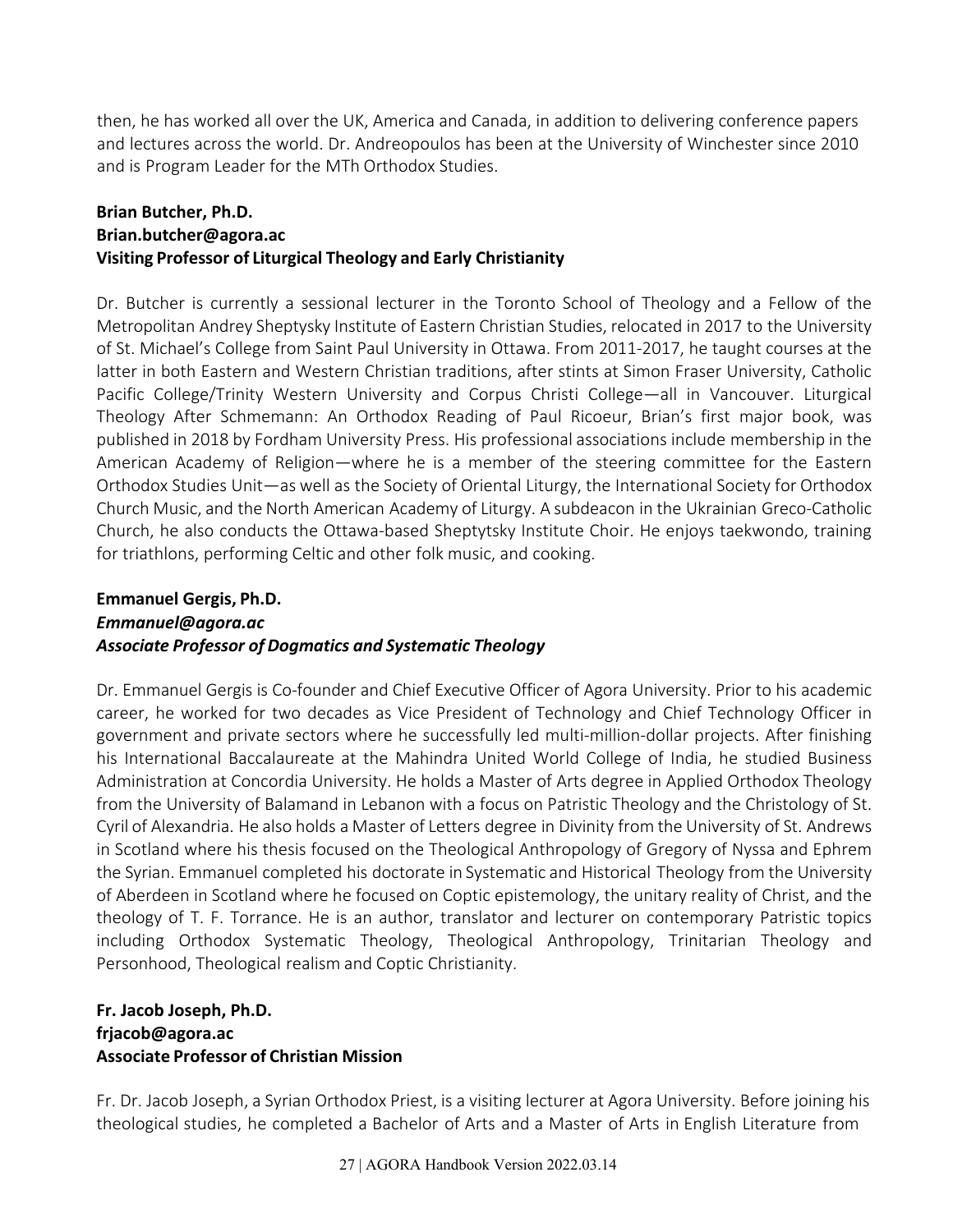Mahatma Gandhi University, India, and Kerala University, India, respectively, and worked as a lecturer in India. After securing his Bachelor of Divinity and Master of Theology from Serampore University, Calcutta India, he served the church both in India and abroad in various capacities as a National Youth Director (USA and Australia), Director of the Holy Cross College of Management and Technology, Puttady, Kerala, India, Editor of Vision Journal, Mumbai, India and Mission Director, Latur, Maharashtra, India. Fr. Joseph completed his Ph.D. in Christology of St. Severus and Social Margins in India (Patristic Theology and Contextual Mission) from the University of Divinity, Melbourne, Australia. His research interests focus on Patristic, Liturgical, Missional, and Contextual Theology. Currently, he also serves as a lecturer (sessional) at St. Athanasius Coptic Theological Seminary, Melbourne, in Patristic Theology and Orthodox Mission Theology and as a visiting lecturer at Malankara Syrian Orthodox Theological Seminary, Ernakulam, India in Ecumenical and Mission Theology.

#### **Joseph Youssef, Ph.D. [jyoussef@agora.ac](mailto:jyoussef@aui.ac) Associate Professor of Anthropology of Religion**

Dr. Joseph Youssef is Associate Professor of the Anthropology of Religion at Agora University. He holds a Master of Arts degree in Anthropology from the University of Toronto. Joseph completed his doctorate in Anthropology from the University of Toronto where he focused on Coptic Orthodox Monasticism and its influence on Coptic laity. His research examines questions of exemplarity, virtue, and political theology, both in Egypt and the Coptic Diaspora in North America. His research interests include: Exemplarity, Monasticism, Asceticism, Transnationalism, Diaspora, Morality and Ethics, Political Theology, and Pilgrimage.

#### **Mary Ghattas, Ph.D. (ABD)** *[Mary.Ghattas@agora.ac](mailto:Mary.Ghattas@aui.ac) Assistant Professor of Church History and Coptic Studies*

Mary Ghattas is a PhD Candidate earning her degree in the history of Christianity, with a regional emphasis on the Middle East. Her Master's thesis examined ecclesial diplomatique in Medieval Egypt and Nubia. Her research projects explore the interstices between ecclesiastical relations and state politics in the East, the role that history and historiography play in shaping communal memory and narrative, and consequently, healing communal memory through history. At Agora University, she teaches Church History II: Oriental Church History After Chalcedon and electives in Coptic Studies. She also serves as Director of Agora University Press. She is currently an Assistant Managing Editor for the Claremont Coptic Encyclopedia, helping to update and expand an invaluable online reference tool for Coptic Studies. Her publications include: Martyria and Loving the Enemy: An Orthodox Response to ISIS (2014), The Trinity in the Alexandrian Tradition: Patristic, Copto-Arabic, and Modern Theologians (2015), and Notes on the Enaton After the Arab Conquest and Its Localization (2018).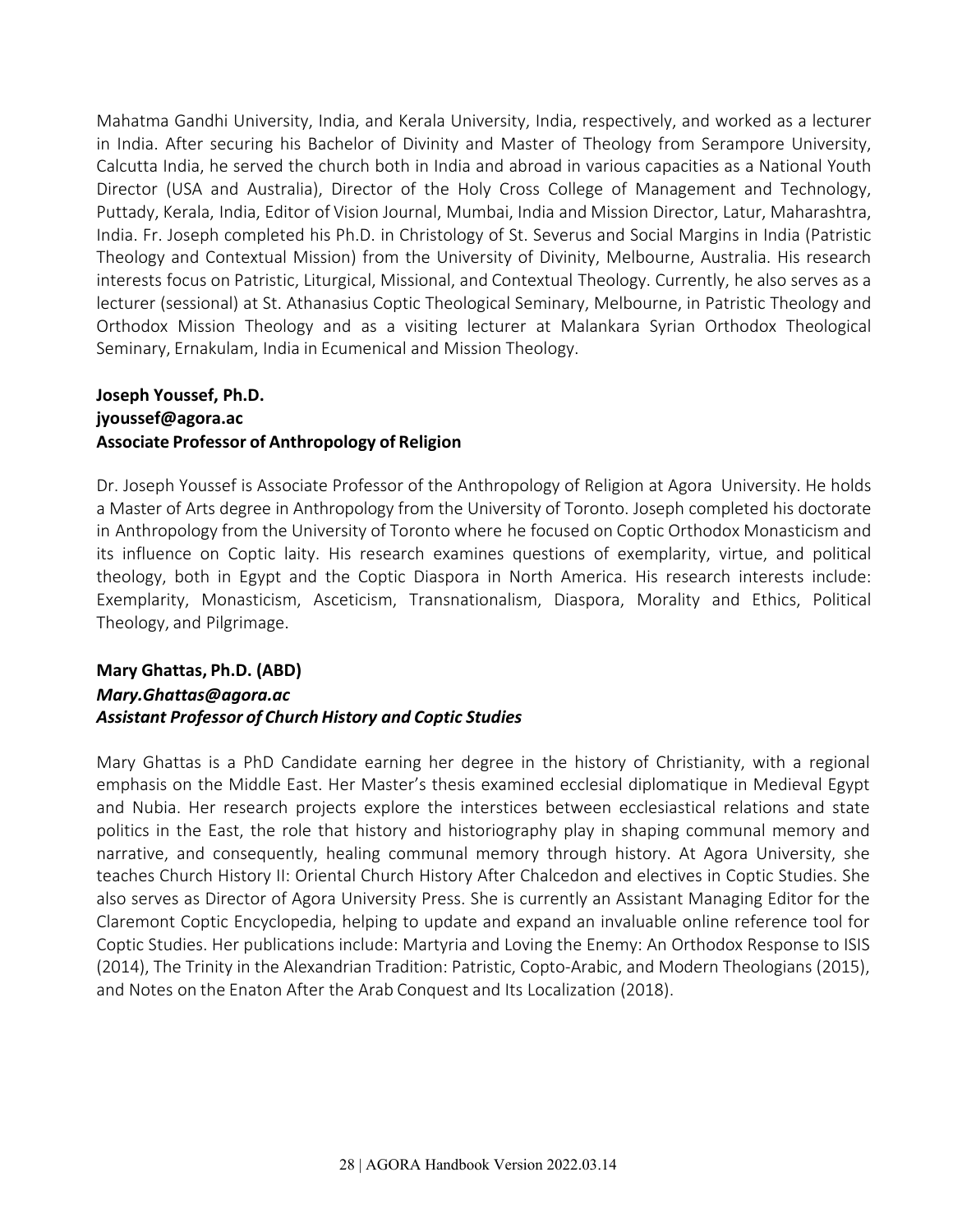#### **Fr. Mebratu Gebru, Ph.D. [frmebratu@agora.ac](mailto:frmebratu@aui.ac) Visiting Professor of Liturgical Theology**

Fr. Dr. Mebratu K. Gebru got his theological formation from the Holy Trinity Theological College of the Ethiopian Orthodox Church's Patriarchate in Addis Ababa. Upon the completion of his undergraduate studies at the college, he taught there as a graduate assistant instructor for about two years. In 2003 Fr. Gebru got a scholarship to pursue theological studies at master's level at the University of St. Michael's College in the University of Toronto. His master's thesis on the Christology of his own ecclesial tradition was revised and published by Gorgias Press, entitled: *Miaphysite Christology: An Ethiopian Perspective.* While working towards his Ph.D. in theology at the same university, he was ordained a priest in 2008 at St. Mary's Ethiopian Orthodox Cathedral in Toronto where he served as a youth educator. As he had developed a particular interest in the Ethiopian liturgy since he was pursuing undergraduate studies, such interest was ultimately demonstrated in his doctoral thesis which he wrote on the theological and sacramental dimensions of creation in the Ethiopian liturgical rite and successfully defended in April 2012. Aside liturgy, Fr. Gebru's research interest includes Ethiopian Christianity, Orthodox spirituality and ecclesiology.

#### **Michael Armanyous, M.D. [Michael.armanyous@agora.ac](mailto:Michael.armanyous@aui.ac) Associate Professor of Pastoral Theology and Spirituality**

Dr. Michael Armanyous is a prominent Psychiatrist and professor of psychiatry who holds his medical degree from Cairo University. He is a member of the Royal College of Psychiatrists in the United Kingdom. He holds a certificate in Adult psychiatry and substance abuse and a postgraduate degree in CBT from Royal Holloway University in London, UK. Dr. Armanyous is a distinguished lecturer on various topics including Orthodox Psychotherapy, Psychiatry, Spirituality and Pastoral Theology.

#### **Fr. Michael Sorial, D.Min. (Cand.)** *[Frmichael@agora.ac](mailto:Frmichael@aui.ac) Assistant Professor of Ecclesiology, Missiology and Youth Ministry*

Rev. Fr. Michael Sorial is Co-founder and Chancellor of Agora University. Since his ordination in 2005, and prior to his academic career, he also served as a Priest in the Coptic Orthodox Church. Prior to his ordination, Fr. Michael served in a dual role as US Director of Sales and Marketing and Director of Operations for a UK-based Biotech company. After completing his bachelor's in biology with a Minor in Business from the University of Texas, he completed a Master of Letters degree in Divinity from the University of St. Andres in Scotland, where he focused on Orthodox Ecclesiology, the incarnational theology of St. Athanasius of Alexandria, and the intersectionality with culture. Fr. Michael is currently working on his doctorate at Pittsburgh Theological Seminary.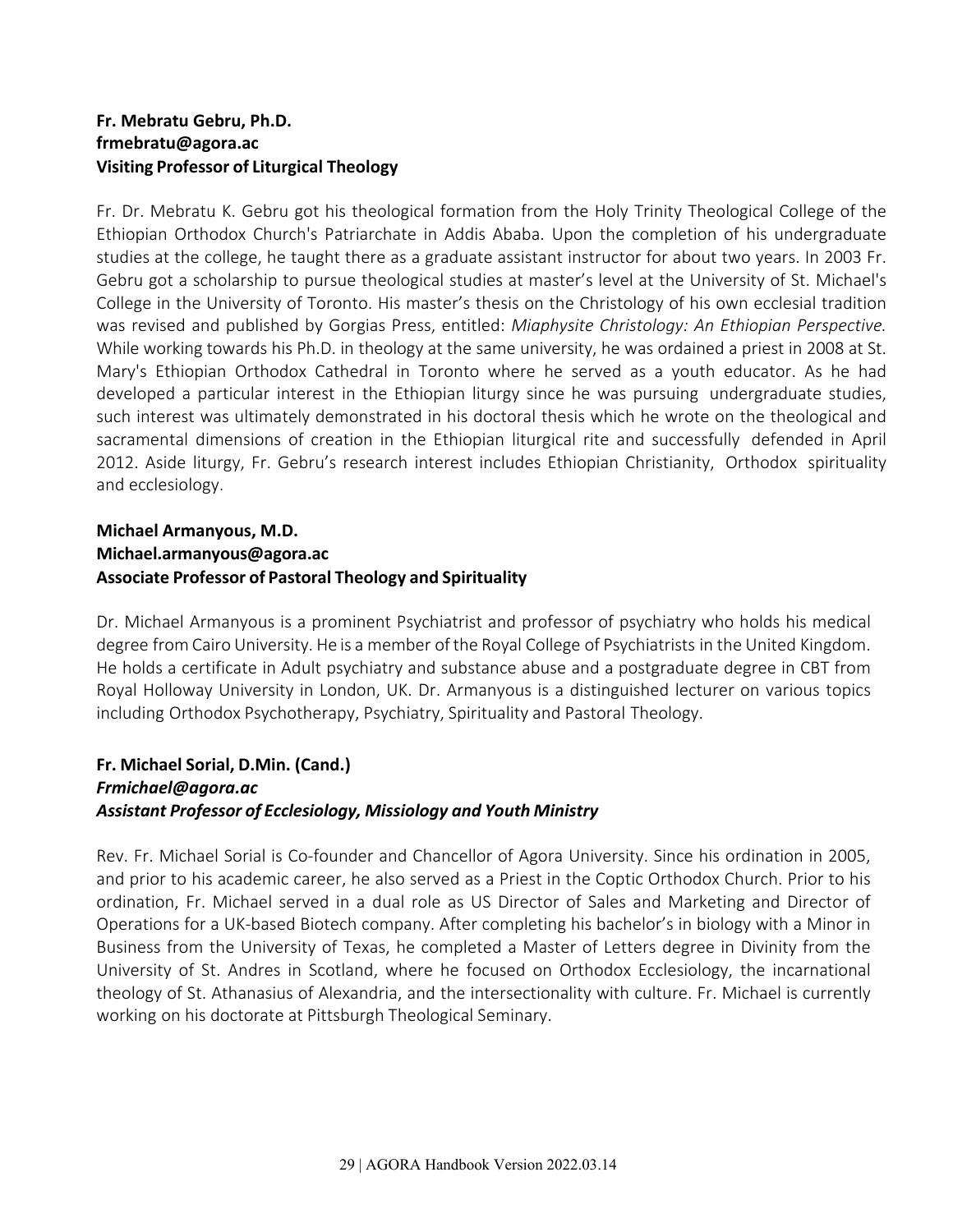#### **Michael Wingert, Ph.D.** *[Michael@agora.ac](mailto:Michael@aui.ac) Dean of Holy Transfiguration College Associate Professor of Old Testament and Syriac Studies*

Dr. Wingert's research focuses on ancient medicine, Semitic scriptural literature, the linguistic and philological background to Semitic languages in contact with neighboring speech communities, Northwest Semitic epigraphy, the philosophy of language, and ancient Near Eastern religions. At UCLA, Wingert developed a course for undergraduate students on the origins of medicine based on ancient Assyro-Babylonian and Egyptian medicine. Additionally, he was the lead research assistant on the Sinai Palimpsests Project for the UCLA Digital Library's partnership with the Early Manuscript Electronic Library, a project that digitizes and recovers the washed away texts from the library of St. Catherine's monastery in the Sinai of Egypt. At Agora University, Wingert teaches Introduction to the Old Testament, Suffering and the Scriptures, Healing and the Word, and electives in Syriac studies. In addition to his appointment at Agora, Wingert serves on the Syriac Orthodox Patriarchal committee for missions and has previously served on the advisory board for the Assyrian Arts Institute. He speaks Sureth (known by scholars as Northeastern Neo-Aramaic) with his family and is an advocate for the preservation of indigenous languages and cultures in the Middle East and beyond.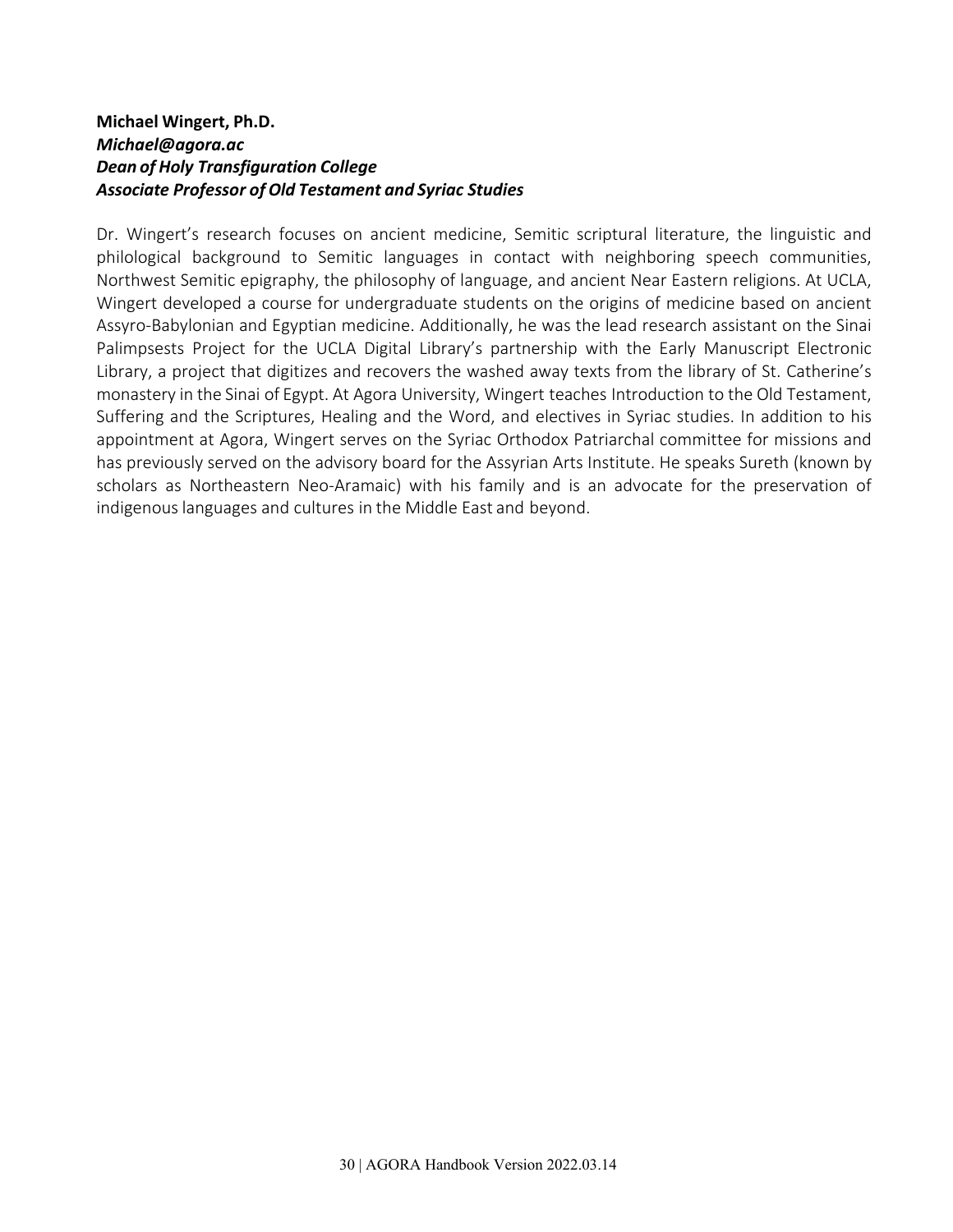# **Programs and Degrees**

<span id="page-30-0"></span>A growing number of learners are finding that online learning opens educational opportunities that normally would not be available. With online education and supervision through a strong teaching community, Agora University is an adequate solution for students who wish a flexible schedule for professional or family circumstances.

#### <span id="page-30-1"></span>**Master of Theology inOrthodox Theology (M.Th.)**

Agora University is offering a Master of Theology (M.Th.) in Orthodox Theology. Candidates for the M.Th. must successfully complete the first three terms of Graduate courses in Orthodox Theology. The candidate will then start research under the guidance of an advisor. The candidate will be expected to submit a research thesis of about 14,000 words in one term. The MTh program is 36 credit hours (27 Courses + 9 Thesis). The program is tailored to young professionals who have busy schedules yet are able to dedicate 10 to 15 hours of reading and writing per week. The program is designed to engage with roots of Eastern Christianity and make them relevant to our contemporary challenges. For full-time students, the program of study is 3 courses per term for 3 terms. For part-time students, the program of study is 2 courses per term for 5 terms. Each course is 16 weeks and requires an average of 2 research papers.

#### **Program Objectives**

<span id="page-30-2"></span>The M.Th. program is designed to offer a general introduction to Oriental Orthodox theology through the introductory graduate level study of church history, dogmatics, scripture, patristics, spirituality and liturgics. In addition to three semesters of academic study, students are afforded the opportunity to write a master thesis in a specialized area of study.

#### **Program Outcomes**

<span id="page-30-3"></span>The MTh program outcomes are intended to prepare students to:

- 1. Demonstrate a broad familiarity with Orthodox theology and history as expressed by the Orthodox Christian faith and tradition.
- 2. Articulate a holistic understanding of the Orthodox religious heritage.
- 3. Think theologically and critically about the Orthodox Christian tradition both historically and within contemporary church and society.
- 4. Communicate coherently, effectively, and persuasively in writing.
- 5. Construct in a thesis a coherent, sustained theological argument in an area of specialized study.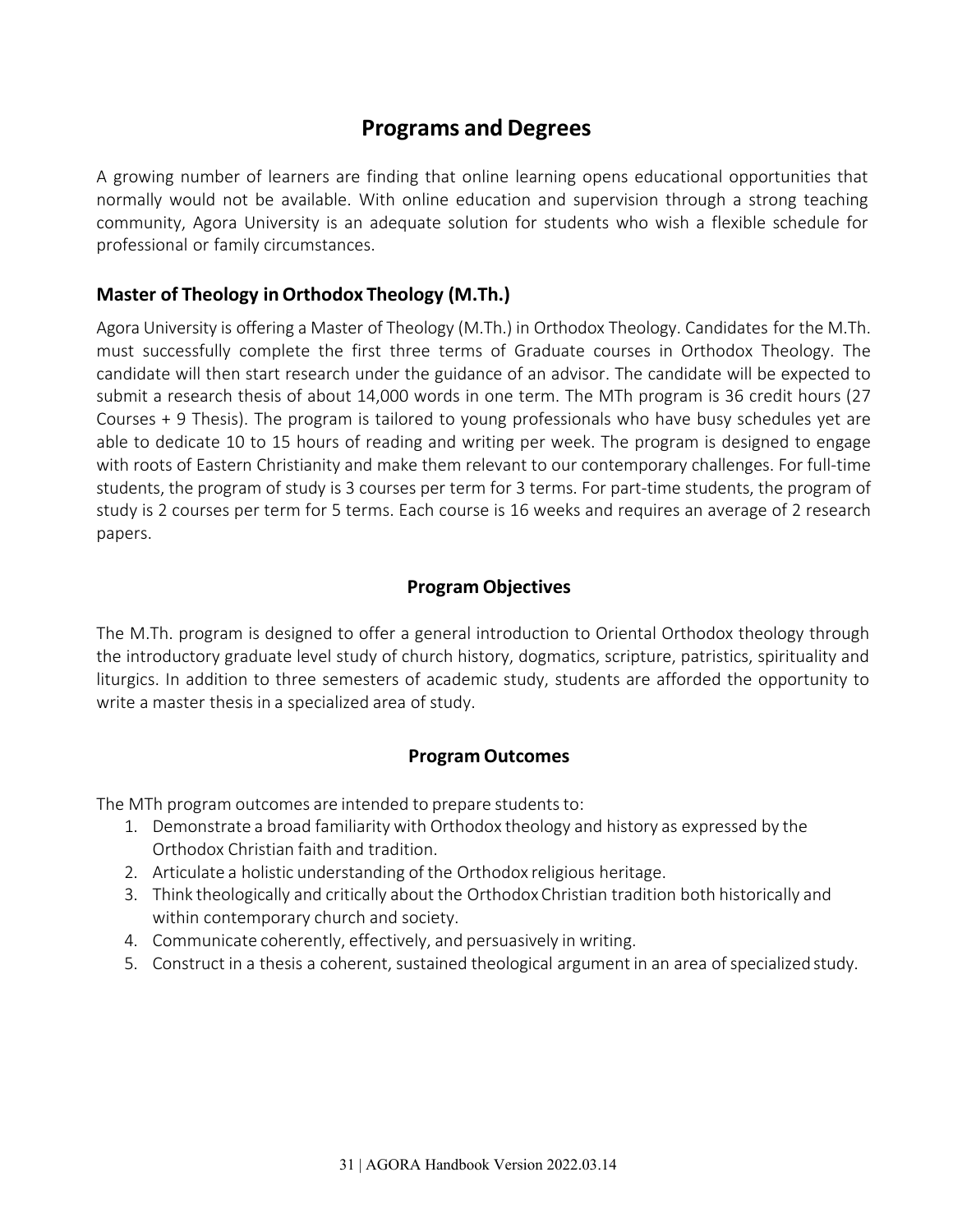#### **Courses Offered**

<span id="page-31-0"></span>Doctrine I: Introduction to Orthodox Theologyand Methodology 3 credits Description: This course explores an introductory discussion of the nature of theology. The aim of this course is to highlight the two-fold nature of theology both as an encounter of the human soul/heart and an expression of the human mind. Basic and fundamental themes and concepts of Orthodox theology will be discussed. Various sources, resources, and methodologies will be discussed to show the innercoherence of theological loci and their relevance to everyday life.

#### Church History I: The Early Church 3 credits 3 credits

Description: This course provides a survey of the history of the Christian Church from an Orthodox perspective from the coming of our Lord to the Council of Chalcedon (451). Topics to be covered include the Apostolic period, the Early Fathers, the Ecumenical Councils, and the development of the Church's ecclesiology noting the beginnings of East-West divergences.

#### Liturgical Theology: Sanctification of Life 3 credits 3 credits

Description: Here the student is introduced to the subject of Liturgical theology, Liturgical science and traditions. The readings emphasize the integral character of Baptism, Chrismation, and Eucharist constituting together the beginning of the Christian life. Also, it emphasizes the understanding of sacrament or mystery as an action of the Church, rather than a "private" rite. The course also focuses on the sacraments of penance, unction, marriage, and holy orders as well as on the liturgical services of Vespers, Matins, and the Eucharistic liturgy. It focuses on how the prayer of the Church transfigures the life of the Christian.

#### Holy Scripture I: Introduction to the Old Testament 3 credits 3 credits

Description: This course provides a survey of the Old Testament within the context of Orthodox Christian theology as well as modern biblical criticism. The course content is divided into three parts, each focusing on different aspects of Old Testament studies: Part 1 focuses on the introduction to Old Testament studies asthey are presented in the modern era; Part 2 is a (re)reading of the major portions of the Old Testament in light of the modern scholarly conversation; Part 3 looks at Byznato-Chalcedonian approach to the Old Testament in the modern era as a dialogue partner with our own Orthodox tradition within the non-Chalcedonian communion.

#### Church History II: The Oriental Church 3 credits 3 credits

Description: Council of Chalcedon to the present day by tracing key historical events and themes to gain a better understanding of the Oriental Orthodox Christian tradition and its legacy in the Middle Eastern religious mosaic. The examination of this trajectory provides an opportunity to delve into the Oriental Orthodox viewpoint of Christian history. Participants analyze historical themes in order to strengthen their knowledge of and develop an appreciation for this tradition.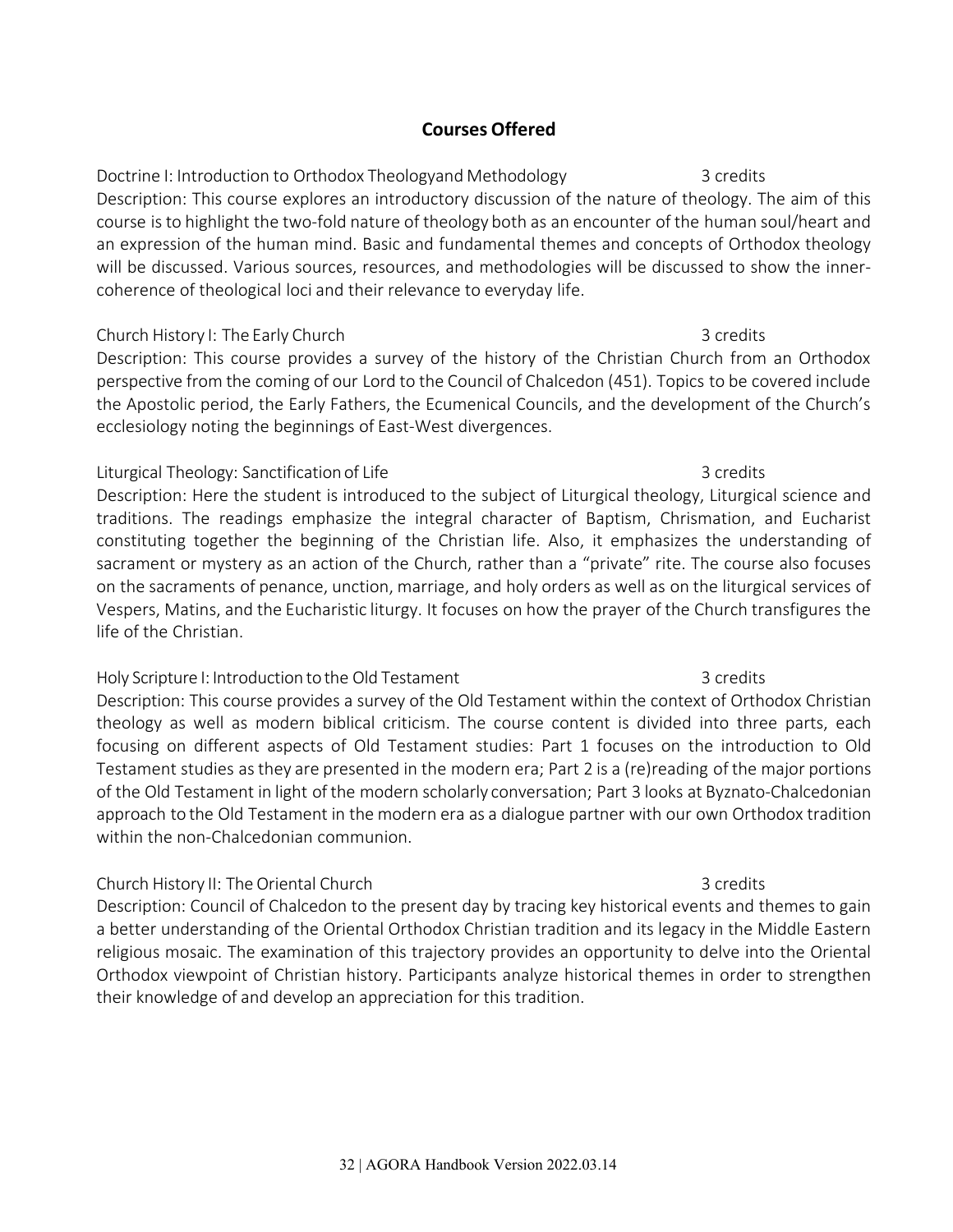#### Holy Scripture II: Introduction to the New Testament 3 credits 3 credits

Description: A survey of the New Testament, this course covers the life and redemptive work of our Lord and Savior Jesus Christ and the early development of the Church through the Acts of the Apostles and the Epistles. Readings outside of scripture set the historical background for the reading of the primary texts.

#### Pastoral Theologyand Spirituality 3 credits 3 credits

Description: The purpose of this course is to help the student understand the basics of pastoral care, with an emphasis on "foundations," covering both theories and types of personalities and various methods in pastoral care. It will also help the student to discern the most important elements of the Spiritual life in the Eastern Christian experience. The course will highlight the importance of prayer and encounter as a key to theology and the different aspects of spiritual life.

#### Patristics: Greek, Latin and Syriac Fathers 3 credits 3 credits

Description: This course surveys the Church Fathers of the East and the West. Despite the emphasis of the course on the Fathers who wrote in Greek and Latin, it will touch on the Fathers who wrote on other languages like Syriac, Coptic, and Arabic. This Course also introduces the student to the historical context of the various Church Fathers. It also aims to give biographic information about those Fathers, their writings, how their thoughts were shaped, and what contributed to their formation. It then explores the literature of the various Fathers, the specific characteristics of each of them, and the contribution of the literature on the overall Christian thought that was preserved by the Church. Introducing the Patristic literature would require us to be introduced to the heretical teachings that urged the Fathers to confront them by their orthodox teachings.

#### The Theology of Mission 3 credits 3 credits

Description: This course explores the theological evolution of Christian Mission with particular emphasis on Orthodox theology of mission. It provides an account of multiple ranges of biblical, theological, and liturgical perspectives of the theology of mission. By analyzing the works of Orthodox mission theologians, the course explains the relevance of the Orthodox mission theology in today's global and local contexts. It furnishes relevant missional narratives from various historical contexts for illustrating the Orthodox mission practices. The course also examines the salient features of mission theology in other Christian traditions to encourage a more comprehensive understanding of the theology of Orthodox Christian mission.

#### Master Thesis Writing **9 credits** 9 credits

Description: Students will research, write and submit their 14,000-word Master thesis under the guidance of a supervisor from the Faculty. The University will assign a second reader. Typically, students have six months to complete and submit the dissertation.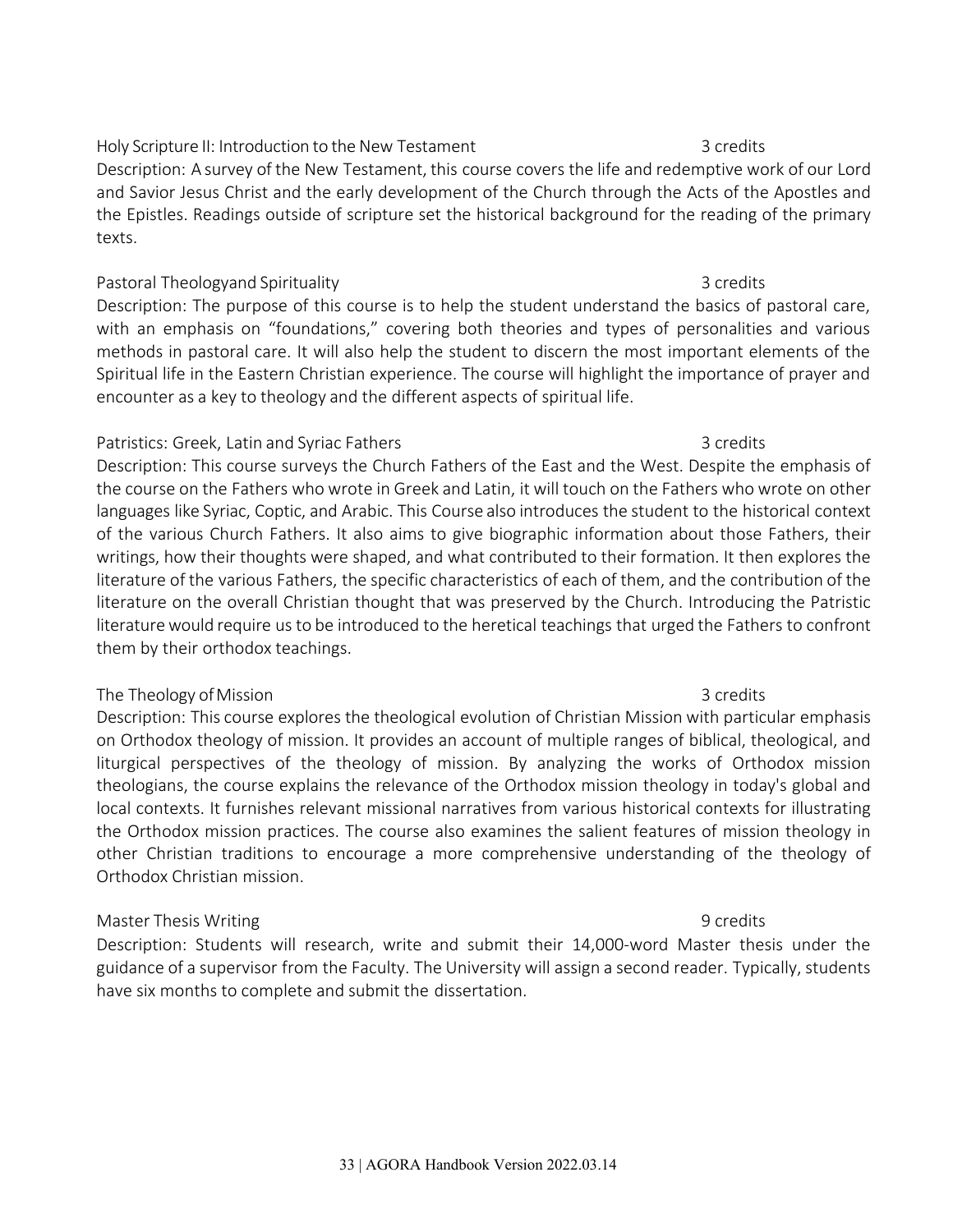#### <span id="page-33-0"></span>**Master of Theological Studies in the Christian East and the Contemporary World**

The Master of Theological Studies (MTS) in Eastern Christianity and the Contemporary World is a 36 credit hour graduate degree comprised of nine taught modules anda 14,000-word dissertation. Each term has three online modules where lectures, seminars, and other research related activities are provided.

Each module is comprised of 16 weeks of study. Within each week you will read required material in addition to researching other sources. Typically, each module will require that you submit 2 research papers. An average paper is 3000 words. It is possible to register for studying a-la-carte modules. For example, you can take one or two modules if you are interested in a topic but are not planning on pursuing the MTS degree.

At the end of your taught modules and upon satisfaction of the academic requirements, you will then advance to independent research where you will write your 14,000-word Master dissertation. The dissertation topic must be approved by one of the faculty members of Agora University who will act as a first reader. Agora University will then appoint a second reader based on the topic. Typically, students have six months to complete and submit the dissertation. There are nine 3 credit modules and a 9 credit hour thesis.

### **Program Objectives**

<span id="page-33-1"></span>The student will utilize the knowledge and skills attained through studying the theological foundations of Orthodox Christianity as a hermeneutic to understand contemporary issues, to challenge inaccurate or unsupported claims, to make careful comparisons across time, space, and culture, and to take an informed position as students at an international university and as global citizens.

### **Program Outcomes**

<span id="page-33-2"></span>The MTS program outcomes are intended to prepare students to:

- 1. Equip studentswith the framework and tools to engage with contemporary challenges from Eastern Christian Wisdom.
- 2. Demonstrate a basic knowledge of the specified theological discipline.
- 3. Exhibit a focused knowledge in a chosen theological discipline.
- 4. Conduct research and construct a theological argument.
- 5. Communicate coherently, effectively, and persuasively in writing.
- 6. Interpret and apply theological knowledge in relation to contemporary issues.
- 7. Construct in a thesis a coherent, sustained theological argument in an area of specialized study.

### **Courses Offered**

<span id="page-33-3"></span>The Christian Doctrine of God and Diversity 3 credits 3 credits

Description: The Christian faith confesses a Trinitarian God who is a diversity of persons in unity. This doctrine must present Christians with a model of appreciating diversity while also being rooted in a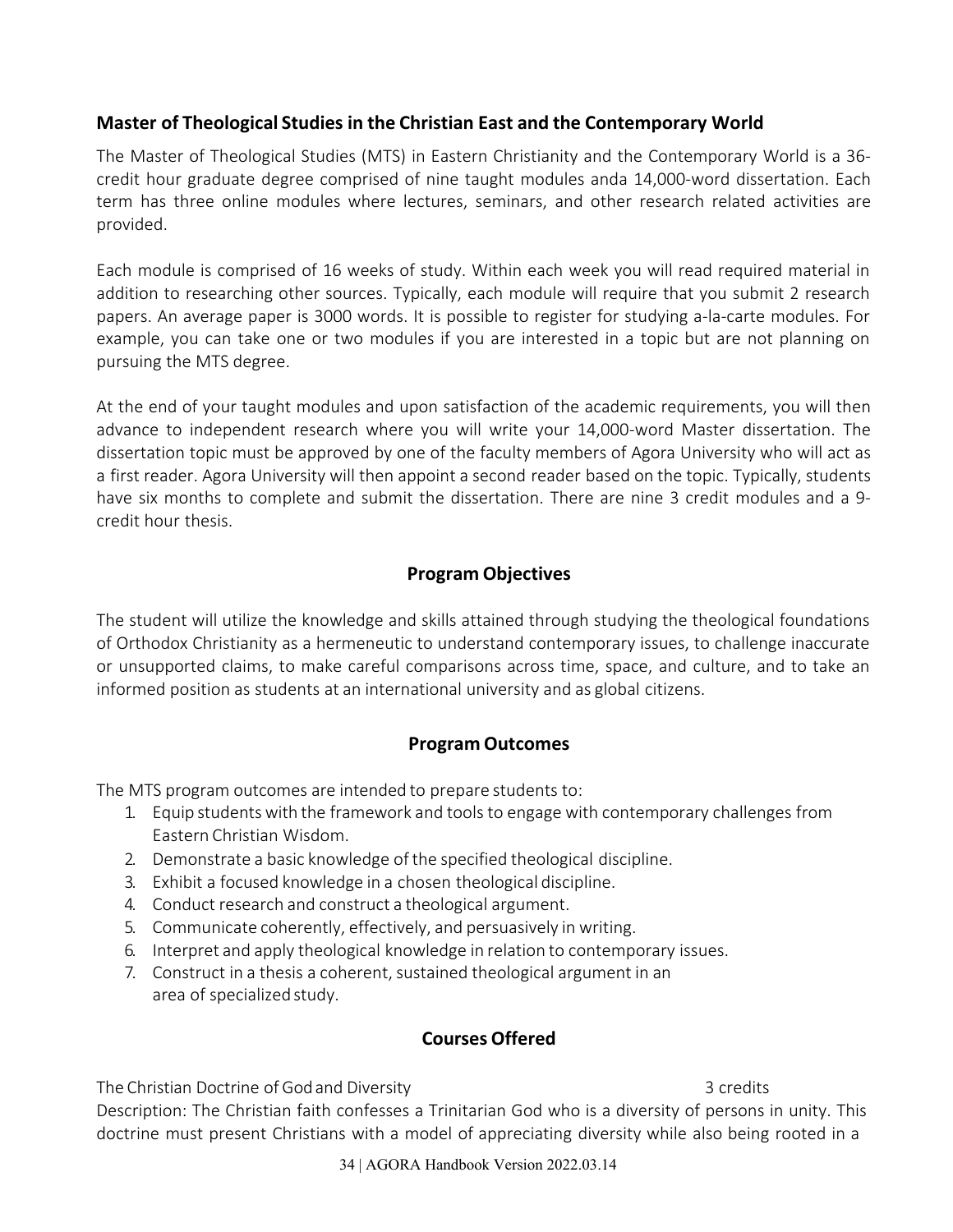unity. This course traces the development of the Christian doctrine of God and related themes from Scripture to the 20th century. The course pays close attention to significant texts in the Christian tradition to discussions of the doctrine of the trinity and its relationship to diversity. We explore how our Trinitarian faith should be lived daily by reflecting on contemporary challenges surrounding diversity of religion, sexuality, culture, and biodiversity.

#### Suffering and the Scriptures 3 credits 3 credits

Description: In this course, we will be examining the phenomenon of human suffering as our approach to encountering the scriptures, focusing on the Old Testament. By exploring the notion of suffering in the human condition, we will unlock some of the more important points of Christian theology that will provide us with the exegetical framework for reading, understanding, and integrating the Old Testament narrative into our lives.

#### Healing and the Word 3 credits

Description: This course looks at the matter of the textualization of the incarnation event as the remedy for the ailing human condition and is a companion piece to the course Suffering and the Scriptures. In this course, students will approach the message of the Gospel from the lens of healing, examining the formation of the New Testament in light of the early Christian movement amidst the backdrop of the emergence of rabbinical Judaism and the transition from Hellenic to Roman rule in the region.

### From Cult to Culture: Retrieval and Re-appropriation in Orthodox Liturgy Today 3 credits

Description: This course examines the fundamental elements of Eastern Christian worship as it developed in the early centuries of the Church, in order to historically ground subsequent theological discussion of contemporary renewal. After several weeks exploring the common repository of Orthodox liturgical tradition, we consider examples of current scholarship on the extant Rites in use among the Orthodox and Eastern Catholic Churches: Armenian, West Syrian, Coptic, Ethiopian, East Syrian and Byzantine. The selected readings showcase key scholars in the field, highlight the value of comparative and interdisciplinary methodologies, and illustrate the challenges of integrating history and theology with pastoral practice. The final weeks invite students to synthesize what they have learned by means of reflection on their own identity as worshippers in the modern world—with all its challenges: how does the beauty of the Lex Orandi ("rule of prayer") relate to the truth of the Lex Credenda ("rule of belief"), while also cultivating the goodness of an authentic spirituality, that is, a faithful and fruitful Christian Lex Vivendi ("rule of living")?

#### Church, Culture and Tradition 3 credits 3 credits

Description: Church, Culture, and Tradition is a 3-credit module, which aims to investigate the meaning of the Church and its diverse expressions through a study of ecclesiology, Tradition and culture. The module will start by defining the term 'Tradition' followed by an overview of the true identity of the Church and its expression within different contexts throughout history. The module will then discuss our contemporary context and the appropriate ways of engaging with a theology of incultration by incarnating in a multi-cultural and pluralistic society.

#### An Orthodox Approach to Theology and The Arts 3 credits 3 credits Description: What is beauty? Why does it matter so? How does it relate to the Christian experience of

God and the Church's interpretation of divine revelation? What role should the arts play in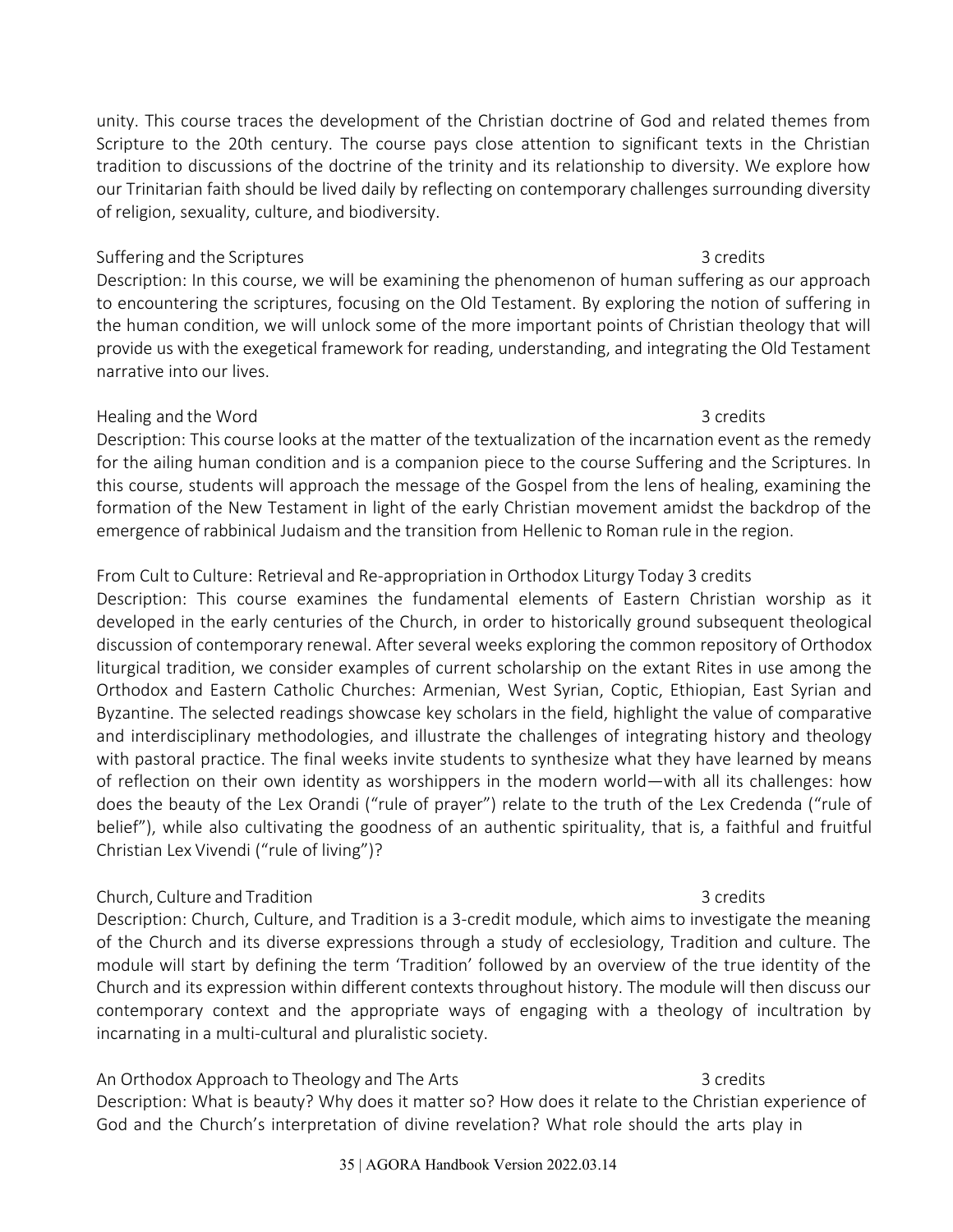contemporary Orthodox faith and witness? This course engages such perennial questions (and more) through a survey of the sources, themes and media characteristic of Eastern Christian aesthetic theory and practice, drawing also upon pertinent Western dialogue partners.

#### Anthropology of Asceticism 3 credits 3 credits

Description: One definition of asceticism is that it is a practice of bodily discipline and self-deprivation, usually for religious purposes. Some ascetical practices include prayer, fasting, prostration, and nightvigil. While asceticism plays an important role in cultivating morality in Christianity generally speaking, reducing these practices as simply reflections of religious belief diminish their broader social importance. In order to understand asceticism, this course uses anthropological tools to contextualize the wider conditions that influence how ascetical practices come to be understood in different Orthodox Traditions. What do people of various socio-cultural and Orthodox Traditions understand asceticism to be? How are ascetic practices linked to the wider-socio-political conditions of respective communities? How can we understand morality in relation to asceticism? Using ethnographic and historical examples, the course considers these questions as they relate to a wide range of Orthodox contexts. It offers an overview of the ways in which anthropological analyses of ascetical life can provide scholars new perspectives with which to make sense of larger questions of theology, religious identity, politics, imagined community, nationhood, and belonging.

#### Human Will and Divine Will 3 credits and Divine Will 3 credits and Divine Will 3 credits

Description: In this course, we will be examining the human will, divine will, and the paradox notion that arises from discussions on the freedom of the human will. The approach to the topic is grounded in how this phenomenon is envisioned in scriptures, then interpreted by church fathers, and medieval archimandrites in different schools of philosophical thought. By exploring the notion of human will (human desire) and divine will, the course offers venue into how to think about larger questions ofwhat it means to be human, especially in our current technological world.

#### Theology and Encounter: Navigating the Christian Reality **3** credits 3 credits

Description: This course explores the epistemological grounds for understanding Christianity's view of concrete truth. The concrete reality of truth in Christianity is fully revealed through a life of encounter and rational expression. While encounter is a mystical experience, theological expression is a colorful tradition that utilizes a spectrum of human philosophies and ideologies. This course traces the commonality of the Christian encounter while investigating the diversity of theological expression fr om ancient times until our post-modern frames of mind.

#### Master Dissertation 9 credits

Description: Upon satisfaction of the academic requirements, you will then advance to independent research where you write your 14,000-word Master dissertation. The dissertation topic must be approved by one of the faculty members of Agora University who will act as a first reader. Agora University will then appoint a second reader based on the topic. Typically, students have six months to complete and submit the dissertation.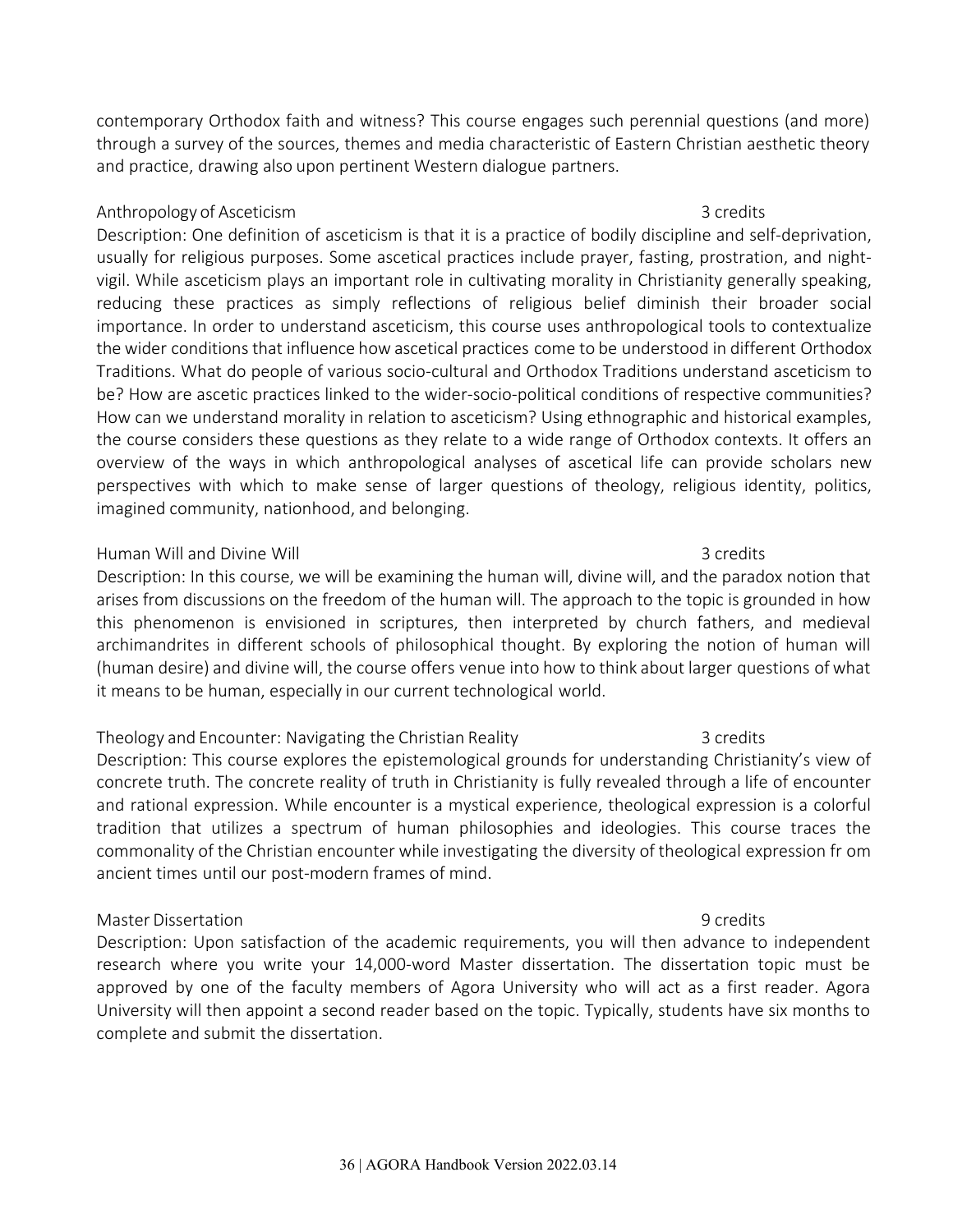# **UNIVERSITY POLICIES**

#### <span id="page-36-0"></span>**Code of Ethics**

Agora University is committed to maintaining the highest ethical standards and to upholding the public's trust. We recognize that our behavior affects not only our own individual reputation, but also that of Agora University. Accordingly, this Code of Ethics forms the ethical principles that will guide all members of the university community in all decisions and activities. These principles are:

Respect: Wewill nurture a climate of care, concern, fairness, and civility toward others while recognizing and embracing each individual's dignity, freedom, and diversity even in the face of disagreement.

Honesty and Integrity: We will act and communicate truthfully and candidly. We will uphold the university's values and make decisions based on the greater good, conducting ourselvesfree of personal conflicts or appearances of impropriety and self-dealing.

Communication: We will openly share information with stakeholders regarding the processes used in developing policies and making decisions for the university.

Stewardship: We will use university resources in a wise and prudent manner in order to achieve our educational mission and strategic objectives. We will not use university resources for personal benefit or gain.

Excellence: We will conduct all university affairs diligently, exercising due professional care and striving to meet the high expectations we have set for ourselves as well asthe expectations of those we serve.

Responsibility and Accountability: We will be trustworthy and answerable for our conduct, decisions and obligations and will comply with all applicable laws, regulations, policies and procedures. We recognize our obligation to report unethical conduct to appropriate authorities.

#### <span id="page-36-1"></span>**Academic Grievance Policy**

Academic Grievances and Complaints

Students are free to speak with professors to express concerns about final grades. If a student does not feel his or her professor has resolved the issue satisfactorily, he or she may express in writing a grievance or complaint to the dean. (If the complaint is against his or her dean, the student may appeal directly to the Chief Executive Officer, as described below.)

Submitting an Inquiry/Complaint to the Office of the Chief Executive Officer

When the Office of the CEO receives a formal letter of inquiry/complaint, the CEO will convene an Administrative Hearing Committee to consider the inquiry/complaint. The Administrative Hearing Committee will conduct an appropriate investigation and will render a written explanation/decision within 30 days of the filing of the inquiry/complaint to both the student who made the complaint and the Dean. The office of the Dean will keep a record of all student complaints and documentation of how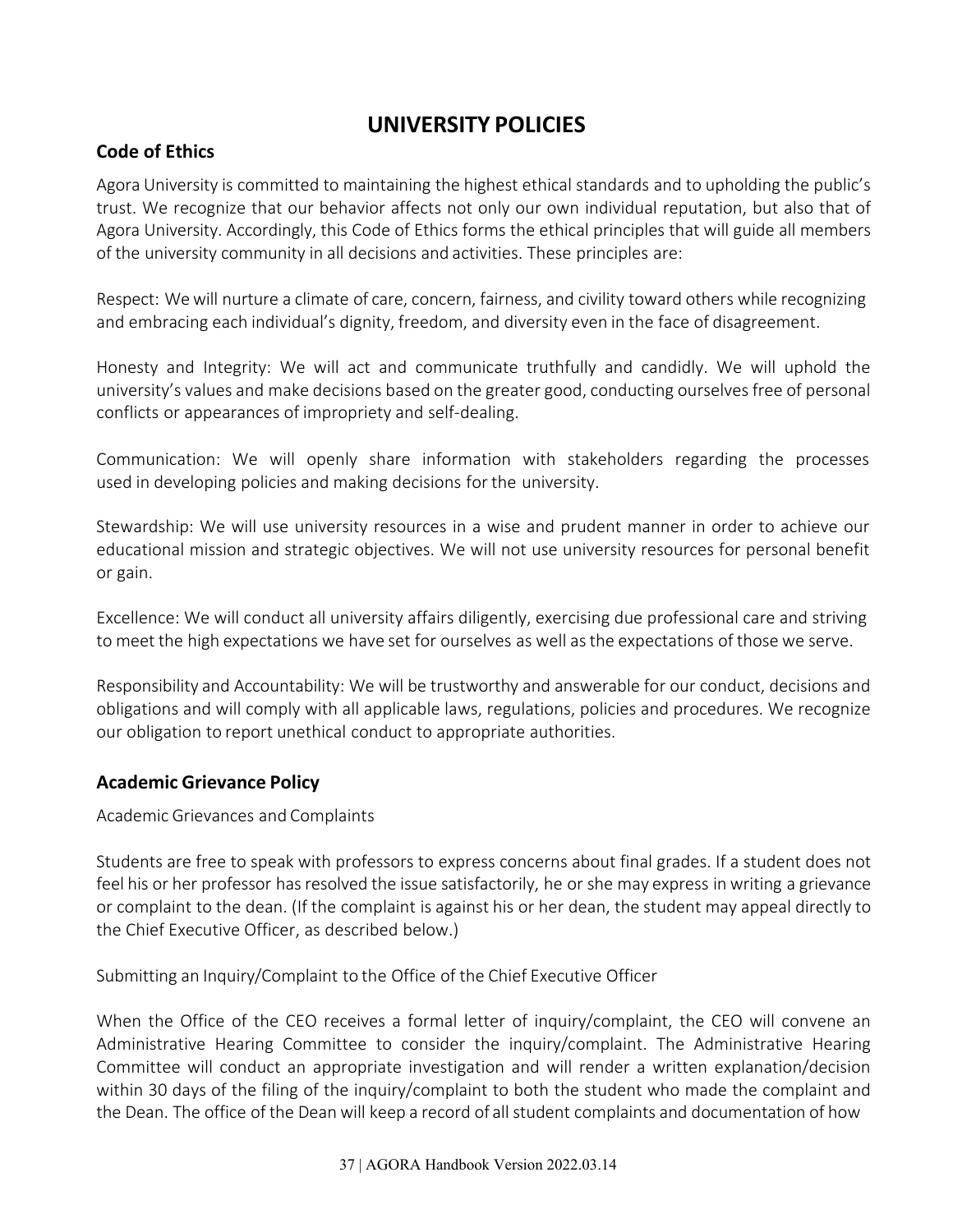they were handled. The decision of the CEO is final.

#### <span id="page-37-0"></span>**Non-Academic Grievance Policy**

Agora University takes all complaints very seriously. All complaints are treated in confidence, including those associated with bullying, racial and religious vilification, sexual harassment and unlawful discrimination allegations made by students.

NOTE: These complaints may be formal or informal, where formal complaints are communicated in writing and an informal complaint is one considered to be unwritten.

#### Sexual Harassment

Sexual Harassment is defined as unwelcome sexual advances, unwelcome requests for sexual favors, and other verbal, nonverbal, or physical conduct of a sexual nature when a person's submission to such conduct is implicitly or explicitly made the basis for employment decisions, academic evaluation, grades or advancement, or other decisions affecting participation in a University program (quid pro quo), or when such conduct creates a hostile working environment. When complaints address the matter of sexual harassment, the university will allocate 60 days to investigate the matter.

#### Registering a Complaint

Option One: The complainant may initially raise an informal complaint (unwritten) with the appropriate university official (regularly, the Registrar). Following receipt of the informal complaint, the issue will be reviewed by the Dean within three (3) business days and a response will be provided to the complainant within five (5) business days. Depending on the nature of the complaint, the Dean may choose to meet with the CEO to gain further information and resolution of the complaint raised. The Registrar will raise the complaint directly with the Dean if the complaint is perceived to be of an extreme, threatening, or criminal nature.

Option Two: In the event that the complainant is not satisfied with the outcome, he/she may submit a formal complaint in writing. As an alternative to the Option One informal complaint, the complainant may opt to go directly to the formal second stage. The formal written complaint must be received by the Registrar within 10 business days of the complainant receiving feedback. The formal complaint will be reviewed and addressed within three (3) business days and a response will be provided to the complainant within five (5) business days.

If not satisfied with the decision of the Registrar, the complainant may submit the complaint in writing to the Dean within 10 business days of receipt of the formal complaint decision. The complaint will be addressed within 15 business days of receipt of the complaint, and a response will be given within 30 business days. Complaints should be resolved within 30 days of the initial date of response from the Dean.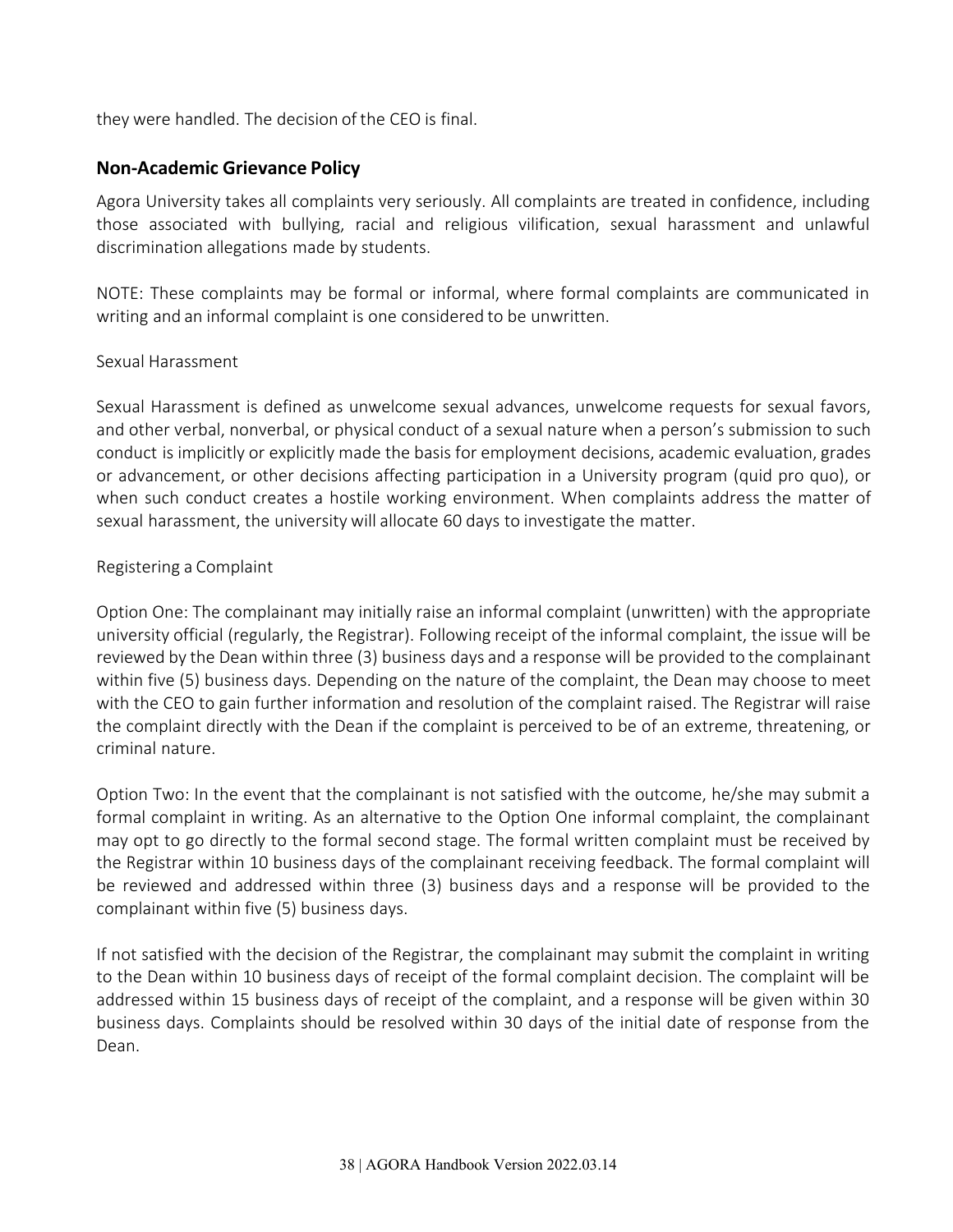#### <span id="page-38-0"></span>**Filing a Grievance**

If the complaint cannot be resolved after exhausting the university's grievance procedure, the student may file a complaint with the State Council of Higher Education of Virginia (SCHEV). The student may file a written complaint with SCHEV, 101 N. 14th St, James Monroe Building, Richmond, VA 23219 by submitting an online form at the following<https://www.surveymonkey.com/r/StudentComplaintForm> The university will not retaliate against the student for submitting a complaint with SCHEV.

#### <span id="page-38-1"></span>**Academic Integrity Policy**

Agora University Faculty holds primary responsibility for ensuring that academic honesty is maintained in their classes. Individual students also share in this responsibility. Agora University students are required to refrain from all acts of academic dishonesty.

Procedures for Dealing with Violations of Academic Dishonesty

Actions taken by a faculty member who has evidence that a student has committed an act of academic dishonesty, shall, after speaking with the student, take one or more of the following disciplinary actions:

- 1. Issue an oral reprimand.
- 2. Give the student an "F" grade or zero points or a reduced number of points on all or part of a particular paper, project or examination.

If the act of academic dishonesty results in a "F" grade or zero points being awarded to the student for that particular paper, project, or examination, and this result affects the student's overall grade in the class, then the student shall be issued the proper grade, as affected by the specific "F" or zero grade, by the faculty member. For any incident of academic dishonesty resulting in the instructor's issuance of an "F" or zero points – the instructor shall assess the severity of the student's misconduct and determine whether the incident should be immediately reported to the Dean. If the Academic Dean notes that multiple Academic Dishonesty Reports have been filed for particular students, from multiple instructors, however, then the Dean shall seek the suspension of the student for one full calendar year. If, upon this student's return from the one-year suspension, the Dean receives any further reports of academic dishonesty concerning this student, the Dean shall recommend the student be expelled permanently. The Dean shall keep the faculty member and Division Dean reasonably informed of the status of the student discipline process and outcome.

Examples of academic dishonesty conduct warranting the imposition of disciplinary probation, suspension or expulsion include, but are not limited to, the following:

- 1. Taking an examination for another student or having someone else take an examination for oneself.
- 2. Altering a graded examination/assignment and returning it for additional credit.
- 3. Having another person or a company do research and/or writing of a report.
- 4. Stealing or attempting to steal an examination or answer key.
- 5. Printing an online exam without the express authorization of the instructor.
- 6. Stealing or attempting to change official academic records.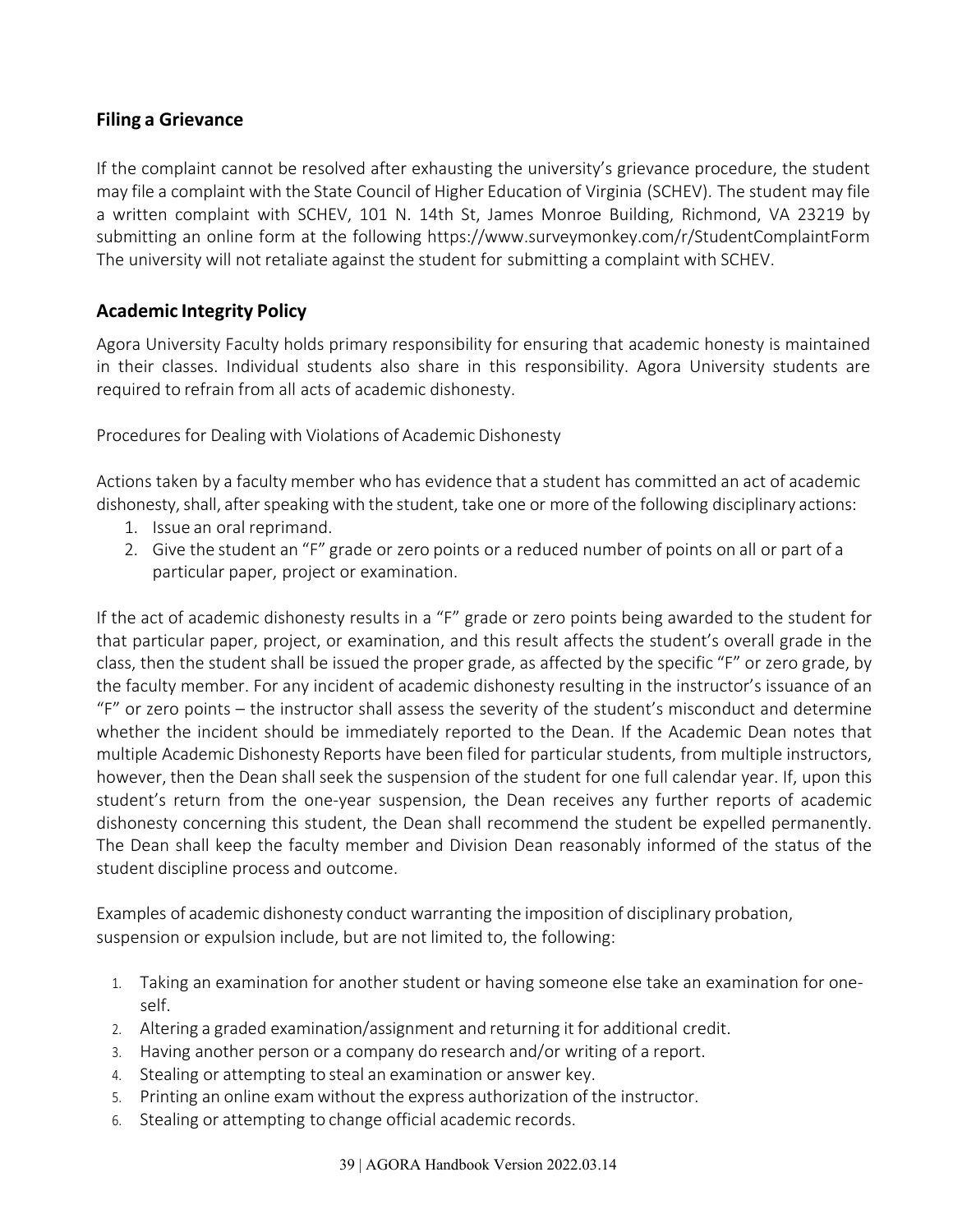- 7. Forging or altering grades.
- 8. Obtaining answers from another student before or during an examination.
- 9. Falsely reporting or claiming to have experienced technical difficulties with online instructional tests, quizzes, or assignments.
- 10. Knowingly allowing another student to copy one's work.
- 11. Using unauthorized materials, such as notebooks, or other items,without the instructor's consent during an examination or placement test.
- 12. Sharing answers for a take-home or on-line examination unless otherwise authorized by the instructor.
- 13. Receiving help in creating a speech, essay, report, project or paper unless otherwise authorized by the instructor.
- 14. Turning in a speech, essay, report, project or paper done for one class to another class unless specifically authorized by the instructor of the second class.
- 15. Misreporting or altering the data in research projects.
- 16. Offering another person's work as one's own: copying a speech, essay, report, discussion board posting, project or paper from another person or from books, websites, or other sources.
- 17. Using outside sources (books, or other written sources) without giving proper credit (by naming the person and putting any exact words in quotation marks).
- 18. Intentionally impairing the performance of otherstudents and/or a faculty member.
- 19. Collusion when any student knowingly or intentionally helps another student perform an act of academic dishonesty. Collusion in an act of academic dishonesty will be disciplined in the same manner as the act itself.

#### <span id="page-39-0"></span>**Academic Progress Policy**

Agora University offers two master's programs:

- 1. Master of Theology (All MTh courses have to be taken in order)
- 2. Master of Theological Studies 9 Courses

#### Maintaining Satisfactory Progress

Since all coursework for a Master of Theology degree must be completed within four years (for Fulltime) and six years (for Part-time), and 9 courses are required, Full-time students who want to obtain a degree should plan on taking at least three courses per year, while Part-time students should plan on taking at least two courses per year. Since a GPA of 2.5 is required for graduation, you should aim for a grade of B- or better in all of your classes. Most courses require you to log in to the website at least once or twice a week, either to participate in a forum or to submit a written assignment.

#### Incompletes

A student will be given an Incomplete grade when all the following conditions apply:

- 1. whenever required course work is missing,
- 2. when that missing work would result in the student receiving a lower final grade and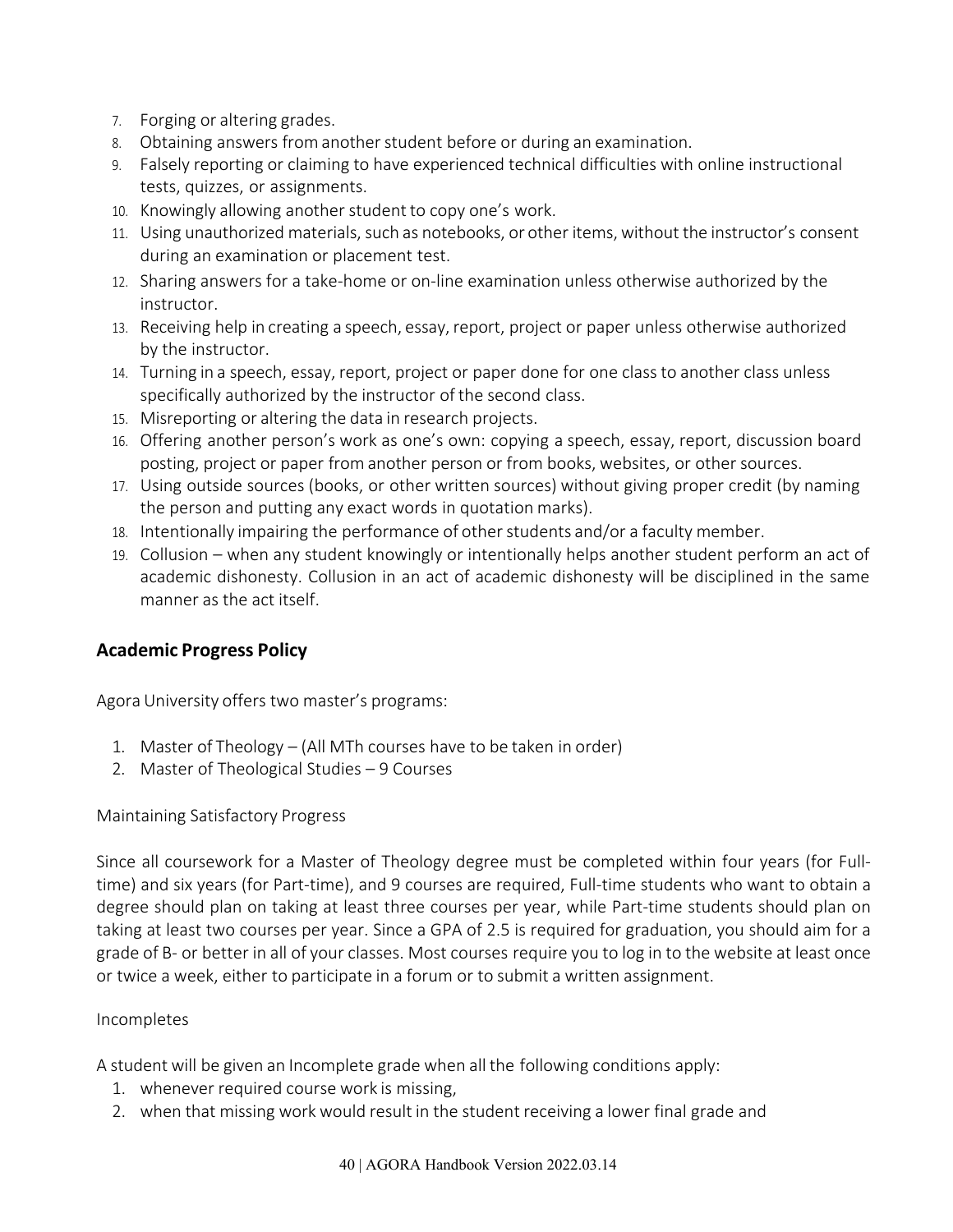3. when the student has formally requested an extension.

In all other instances, a regular letter grade is given with the missing work counted as "zero" or "fail." If the extension is granted, all missing course work must be made up in consultation with the instructor within three weeks after the final paper was due, unless otherwise arranged. In cases of health or other personal difficulties, a grade of W may also be given. Students cannot register for more courses if they have an incomplete.

#### Withdrawing from Courses

Courses may be dropped any time prior tothe due date of the final examination or paper. These requests should be conveyed in writing to the Registrar and the instructor(s).

If a student drops a course before the seventh week, a grade of W will be assigned whether or not the student is passing. If the withdrawal is initiated after materials have been posted for the seventh week of the semester, a mark of W for Withdrawal will be assigned if the instructor informs the Registrar that the student had a passing grade at the date of the official withdrawal. A mark of F will be assigned if 1) the student is failing at the time of withdrawal and 2) the student withdraws after the seventh lecture is posted.

#### *Agora University certifies that students who cancel after paying in full, but are not eligible for a refund, receive all materials, kits, and equipment, as applicable.*

#### Course Re-Takes

We do not allow students to take an examination again. We do allow students to take a course again (if they pay the tuition again), and only the highest grade is then counted in the GPA.

#### Academic Leave of Absence

If health or other unforeseen circumstances make it impossible for you to continue your studies for six months or more, please contact the Registrar for a leave of absence. There is no charge for this, and it will extend the length of time you have to complete your degree. The granting of a leave of absence indicates a continuing relationship with the University and allows students to resume studies at a specific time without reapplying for admission to the University. A leave of absence generally does not exceed four semesters in length.

#### Academic Probation

Although a GPA of at least 2.5 is required for the degree, students are not put on academic probation unless their GPA falls below 2.5. Academic probation serves as a warning that a student is in danger of academic disqualification. A student who has not achieved both a term and cumulative grade point average of 2.5 (B-) or higher at the close of a semesterwill be placed on academic probation. The student will be notified of this probationary status.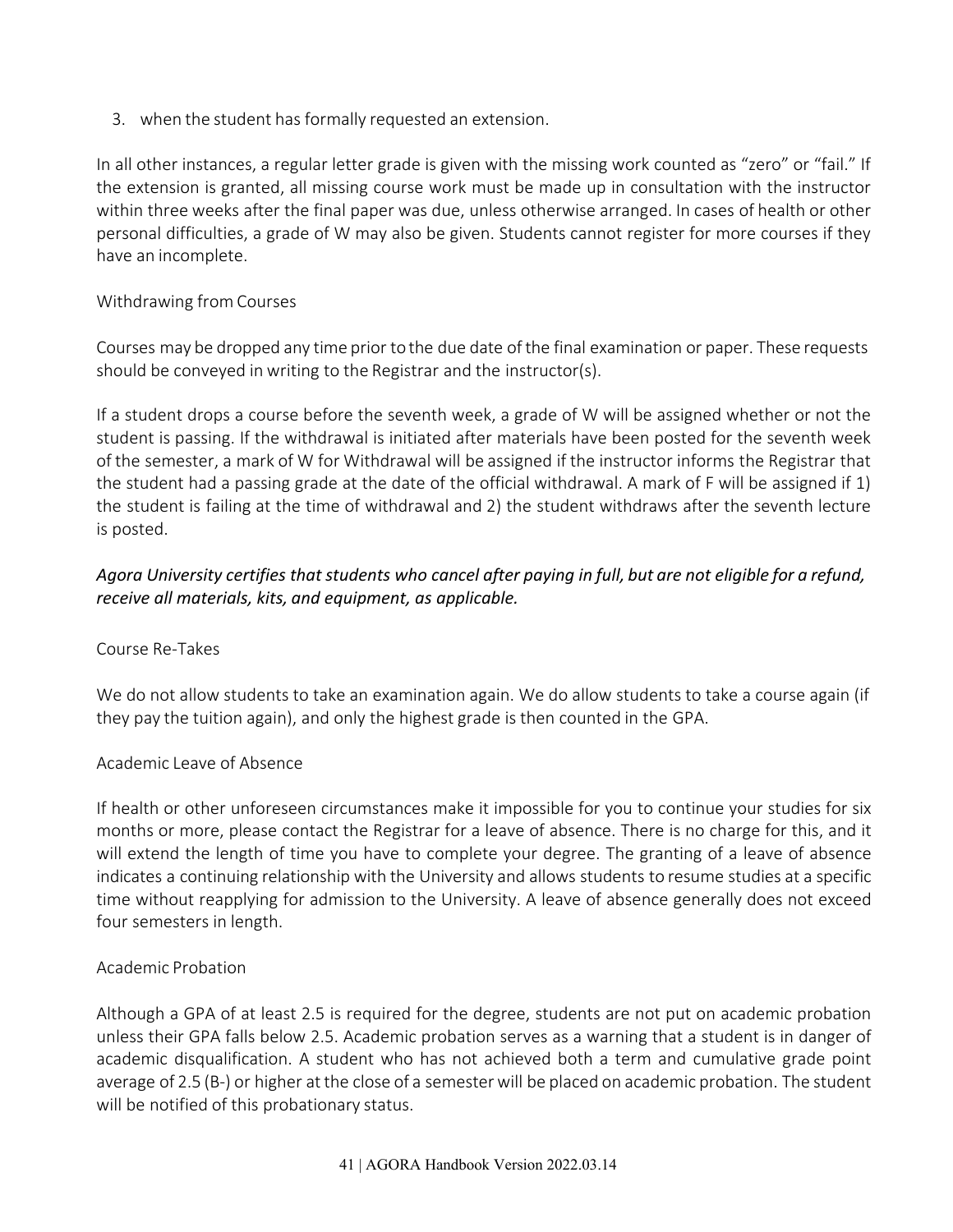#### Academic Disqualification

A student becomes academically disqualified and may not continue enrollment under any of the following conditions:

- 1. A student fails in six or more hours of coursework in any given year.
- 2. A student on academic probation fails to achieve both a termand cumulative grade point average of (B-) or higher.

The student will be notifiedwithin one week of any disqualification. The Dean maywaive academic disqualification if individual circumstances warrant such action.

#### Appeal of Disqualification

A student who becomes disqualified may appeal the disqualification by filing an appeal to the Registrar within two weeks of the date of notification of disqualification. After the appeal has been considered by the Dean, the Registrar will notify the student of the decision. Once this decision has been made, no further appeal is allowed.

Disqualified students are not eligible for readmission until at least three semesters have elapsed. If readmitted, the student will be on academic probation and will be expected to satisfy the requirements for removal from probation by the end of the term.

#### <span id="page-41-0"></span>**Cancellation Policy**

A student requesting cancellation of their enrollment within 7 calendar days after signing an enrollment agreement is entitled to a full refund of all amounts paid.

A student requesting cancellation more than 7 calendar days after signing an enrollment agreement, but prior to beginning a course or program, is entitled to a refund of all monies paid minus: (i) the application fee, and (ii) the library fee.

Cancellation requests should be made in writing by sending an email to the Registrar [\(registrar@agora.ac\)](mailto:registrar@agora.ac).

Note: Agora University will issue a full refund for courses or programs that have been cancelled by the University.

#### <span id="page-41-1"></span>**Grading Policy**

The work of all students at Agora University is reported in grade format. A final grade for each student registered in a course is assigned by instructors as required.

Graduate Courses

The following grades are used to report the quality of graduate student work at Agora University: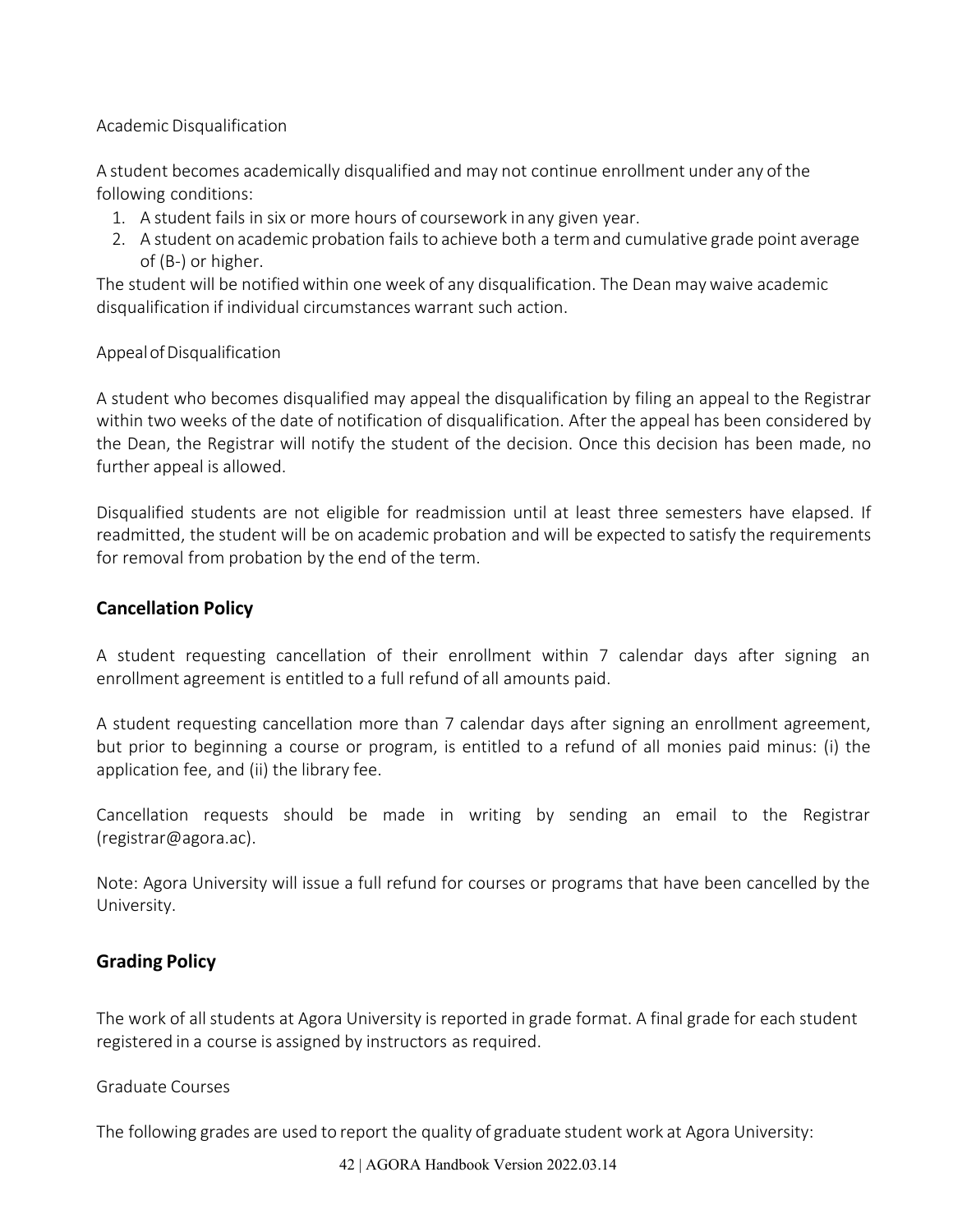- A Superior Achievement
- B Satisfactorily demonstrated potentiality for professional achievement in field of study

C Passed the course but without doing work indicative of potentiality for professional achievement in field of study

- F Fail
- P Pass (achievement at grade C level or better)
- I Incomplete
- IP In Progress

The grades A, B, and C may be augmented by a plus (+) or minus (-) suffix. The grades A, B, and P signify satisfactory progress toward the degree. Students may apply a C grade toward graduate degrees unless otherwise prohibited by the program requirements. However, courses in which a grade of C is received must be offset by higher grades in the same term for students to remain in good academic standing. A grade of F yields no unit nor course credit.

#### **Grade Points**

Grade points per unit are assigned by the Registrar as follows:

| Letter Grade | <b>100 Point Scale</b> | GPA            |
|--------------|------------------------|----------------|
| A+           | 97-100                 | 4              |
| Α            | 93-96                  | 4              |
| А-           | 90-92                  | 3.7            |
| B+           | 88-89                  | 3.3            |
| В            | 84-86                  | 3              |
| В-           | 80-82                  | 2.7            |
| C+           | 77-78                  | 2.3            |
| C            | 74-76                  | $\overline{2}$ |
| $C -$        | 70-72                  | 1.7            |
| D+           | 66-68                  | 1.3            |
| D            | 64                     | 1              |
| D-           | 60-62                  | 1              |
| F            | Below 60               | 0              |

#### **Equivalency Guide**

A plus (+) or minus (-) suffix added to a grade increases or decreases the grade-point value, except in the case of A+, which carries the same number of grade points as the A grade. Courses in which students receive a grade of P may count toward satisfaction of degree requirements, but these grades, as well as I and IP are disregarded in determining the grade-point average. (After the removal of an I grade and assignment of a letter grade, units and grade points are included in subsequent grade point averages.

#### Grade-Point Average

The grade-point average is determined by dividing the number of grade points earned by the number of units attempted. The total grade points earned for a course equals the number of grade points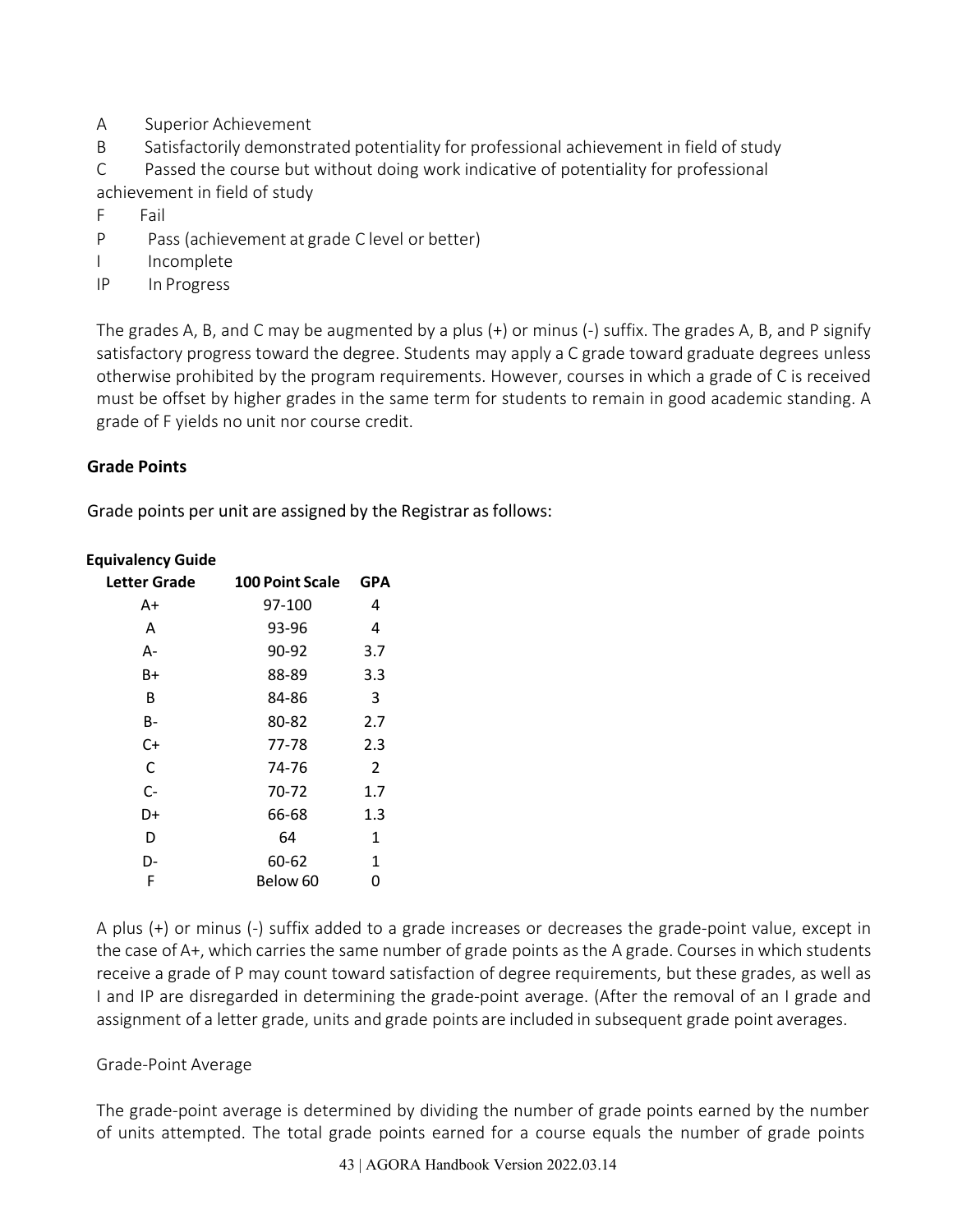assigned times the number of course units. For example, if a student takes three four-unit courses and receives grades of A-, B-, and C+, then the GPA for the term equals the total grade points (34.8) divided by the total course units (12). The GPA is 2.9. For satisfactory standing, students must maintain a Baverage (2.5 GPA).

Only grades earned at Agora University are calculated in the student's GPA. Grades earned at another institution do not affect the GPA at Agora University.

#### **Incomplete Grades**

Once a grade of Incomplete (I) is assigned, it remains on the transcript along with the passing grade students may later receive for the course. The instructor may assign the grade I when work is of passing quality but is incomplete for a good cause (such as illness or other serious problem). It is the student's responsibility to discuss with the instructor the possibility of receiving an Incomplete as opposed to lower mark impacted by the Incomplete (to include an F grade).

If a grade of (I) is assigned, students may receive unit credit and grade points by satisfactorily completing the coursework as specified by the instructor. Students should not re-enroll in the course; if they do, it is recorded twice on the transcript. If the work is not completed within one year's time, the I lapses to an F.

#### **Correction of Grades**

All grades except I are final when filed by the instructor in the end-of-term course report. After grades have been submitted, a grade change may be made only in case of a clerical or procedural error or other unusual circumstances. No grade may be revised by re-examination or, with the exception of grades of I, by completing additional work. Students who are dissatisfied with a grade should review their work with the instructor and receive an explanation of the grade assigned. All grade changes are recorded on the transcript.

#### <span id="page-43-0"></span>**Proctoring Policy**

On occasion, professors may opt to offer students an opportunity to sit an oral examination. The professor teaching the course will proctor the examination via Zoom (or similar platform) and utilize a rubric shared in common by all university courses for oral examinations. These rubrics serve as a direct means of measuring student achievement in accordance with course and program outcomes. The professor will be required to verify student identity through both video and audio activation of the online platform.

Instructors planning on offering oral examinations should include this policy on their syllabus and upload a blank copy of the oral exam rubric to the course module.

### **Graduation Policy**

Students must have a minimum GPA of 2.5 in order to graduate. A student cannot graduate if there are any outstanding obligations to the University, such as Tuition fees. Students are considered graduates when the thesis has been completed, and a diplomawill be sent to the student. Formal Agora University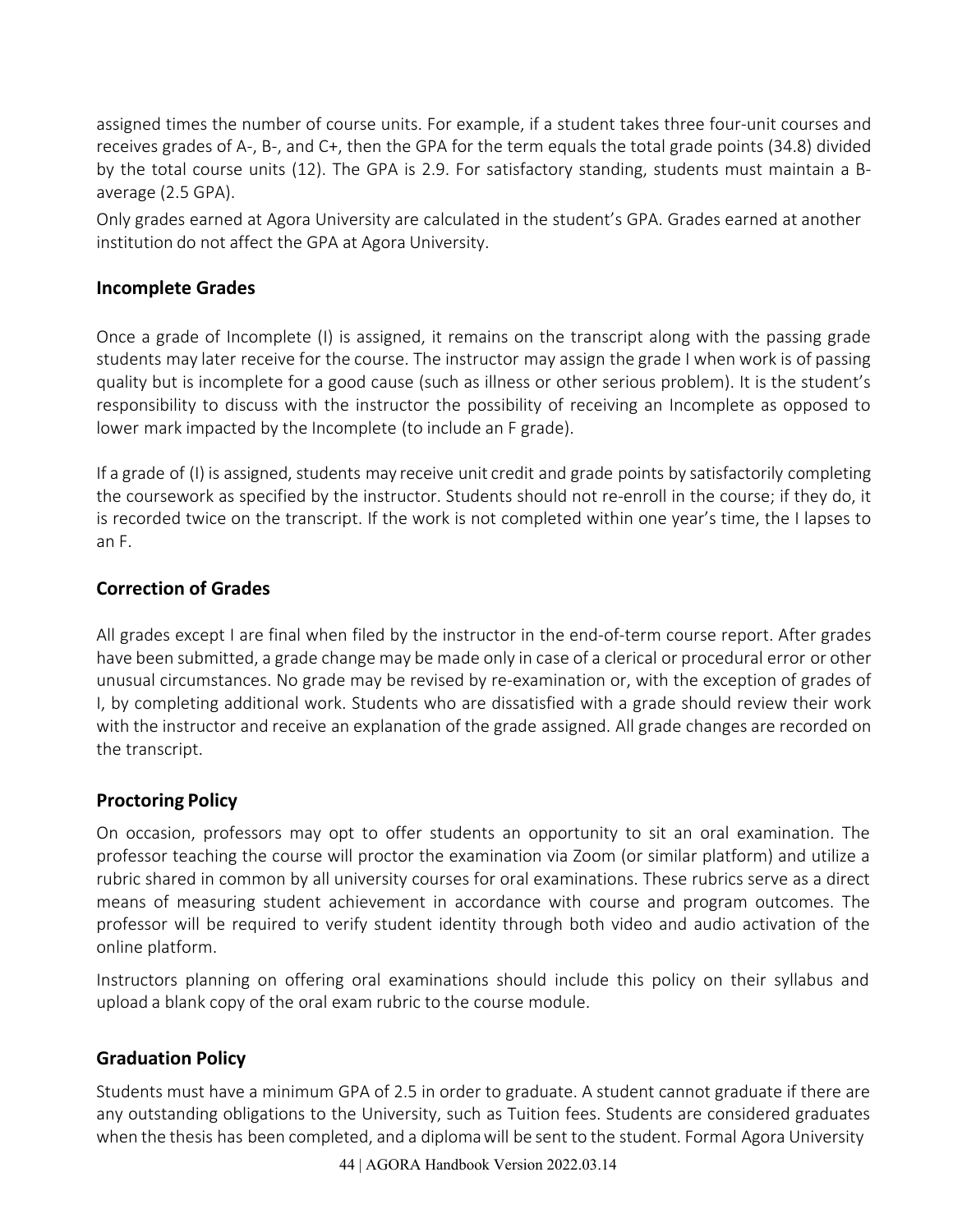graduation ceremonies will be held once a year, for all students who completed the degree requirements since the previous ceremony. Attendance is not required.

#### <span id="page-44-0"></span>**Non-Discriminatory Policy**

<span id="page-44-1"></span>Agora University admits students of any race, color, gender, national and ethnic origin to all the rights, privileges, programs, and activities generally accorded or made available to students at the University. It does not discriminate on the basis of race, color, gender, national and ethnic origin in its educational policies, admissions policies, scholarships, and any other organization-administered programs.

#### **Privacy Policy**

Agora University recognizes that the protection of the rights of persons requires adherence to clearly formulated institutional policies governing the maintenance of student records. The privacy and confidentiality of all student records shall be preserved. Officers of administration, members of the faculty and staff of the University are bound to respect the rights of a student by holding in confidence information they acquire in the course of their work.

The Family Educational Rights and Privacy Act (FERPA) of 1974 is a federal law which defines permanent educational records as files, documents and other recorded materials which contain information directly related to a student and which are maintained by Agora University or a person acting in an official capacity for the University.

Educational records do not include those maintained by instructional, supervisory, administrative and educational personnel in the sole possession of information which is not accessible or revealed to any other person. Additionally, educational records do not include records of a student 18 years of age or older or those of a student attending an institution of post-secondary education that are created or maintained by a physician, psychiatrist, psychologist or other recognized professional or paraprofessional personnel in connection with the provision of treatment to the student unless specifically requested by the student. Records of students as employees are not part of the education record unless the employment results from the employee's status as a student. Educational records do not include alumni records.

The Registrar coordinates the inspection and review procedures for student records which include personal, academic and financial files as well as placement records. The FERPA affords students certain rights with respect to their educational records. They are; The right to inspect and review the student's educational records within 45 days of the day the University receives an official request for access.

Students should submit to the Registrar a written request that identify the record(s) they wish to inspect. The Registrar will make arrangements for access with the custodian of the particular record and will notify the student of the time and place where the records may be inspected.

Official Agora University transcripts are released only when requested in writing or online through the Student Information System by the student. There is a fee for each copy. Transcripts will not be released for students who have failed to meet their financial obligations to the University. The University will not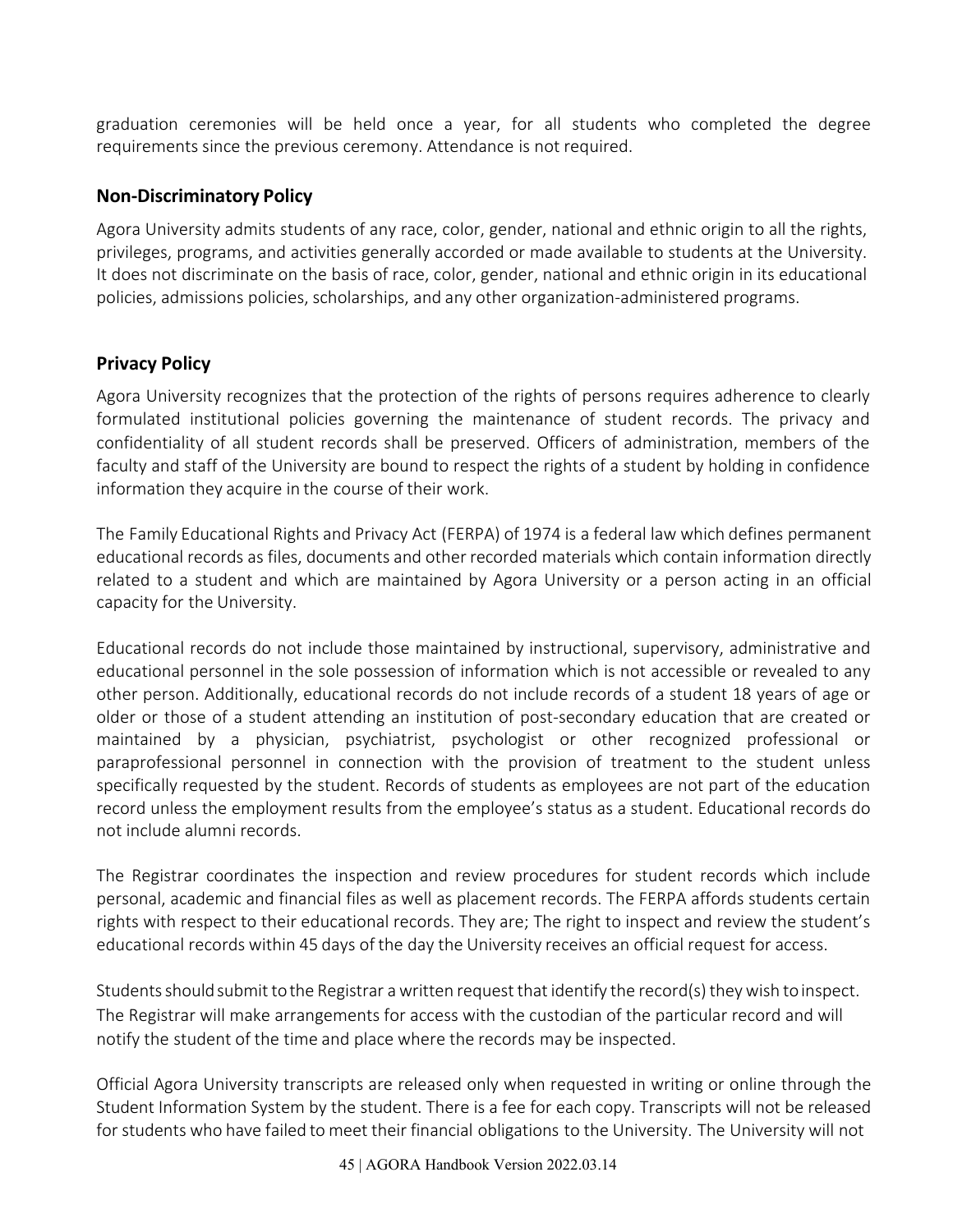allow transcripts from other institutions sent or delivered to Agora University to be copied or released to a student. Those documents must be requested from the originating institution. Students may have access to an unofficial transcript online by making a request through the Student Information System.

The right to request an amendment of the student's educational records that he/she believes is inaccurate or misleading. The student should write the Custodian responsible for the particular record, clearly identify the part of the record they want changed in 100 words or less and specify why it is inaccurate or misleading.

The Custodian of the record will notify the student of its decision to amend the record or deny the student request. If denied, the student may choose to appeal the decision to the appropriate executive official.

Agora University may disclose information on a student without violating FERPA through what is known as directory information. FERPA regulations define "directory information" as information contained in an education record of a student that would not usually be considered harmful or an invasion of privacy. This generally includes a student's name, address, telephone number, electronic mail address, photograph, date and place of birth, major field of study, dates of attendance, grade level, enrollment status (full/ part time, undergraduate or graduate), degrees, honors and awards received, other educational institutions attended and related information. Federal law (Solomon Amendment) also requires that institutions of higher education provide military recruiters the names, addresses, telephone numbers and birth dates of currently enrolled students.

A student may restrict the release of his/her directory information by making a request in writing to the Registrar within two weeks of the start of the first enrolled semester of the academic year. This request must be made on a yearly basis.

In certain situations, a student's consent is not required to disclose educational information. These exceptions include;

- to school officials who have legitimate educational interests;
- to Federal, State, and local authorities involving an audit or evaluation of compliance with education programs;
- to persons or organizations in connection with financial aid;
- to organizations conducting studies for or on behalf of educational institutions;
- to accrediting organizations;
- to parents of students for violations of any law or institutional rule related to the possession of alcohol or controlled substance;
- to comply with judicial order of subpoena
- health or safety emergency
- directory information;
- to the students themselves;
- results of disciplinary hearing to an alleged victim of a crime of violence;
- to the Attorney General of the United States in response to an ex parte order in connection with the investigation or prosecution of terrorism crimes.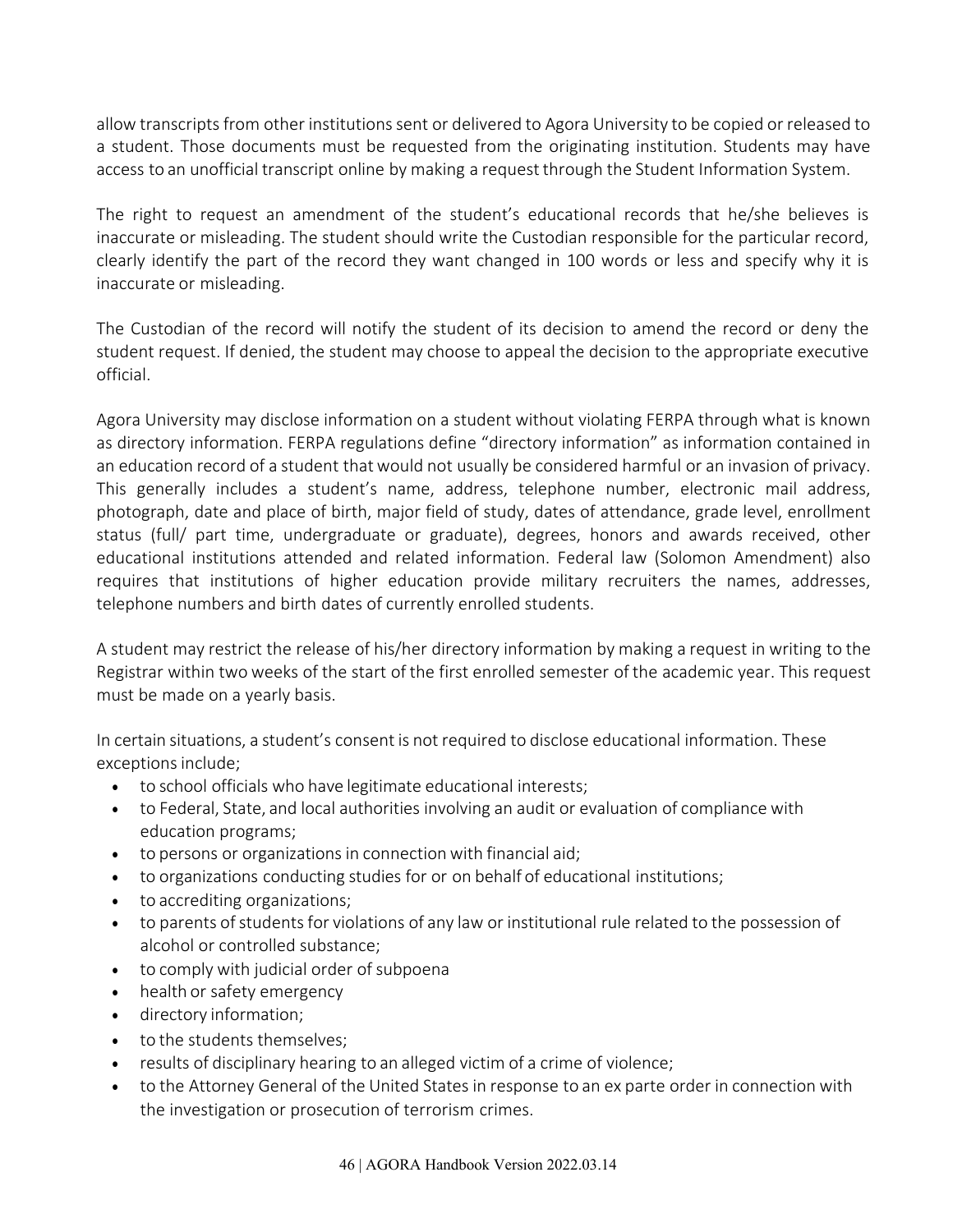Requests to disclose educational information will always be handled with caution and approached on a case-by-case basis. The determination as to whether or not a legitimate educational interest exists will be made by the custodian of the records. When the custodian of the record has any question regarding the legitimacy of the request, the custodian should withhold disclosure unless consent of the student is obtained.

The following is a list of the types of records that the University maintains, their custodian and their appropriate executive official.

| Type of Record          | Custodian                    | Appropriate Executive Official |
|-------------------------|------------------------------|--------------------------------|
| Academic Records        | Registrar                    | Academic Dean                  |
| Disciplinary            | Academic Dean                | CEO                            |
| <b>Financial Aid</b>    | Director of Finance          | CFO                            |
| Placement               | Registrar                    | Academic Dean                  |
| News Releases           | Director of Public Relations | Chancellor                     |
| <b>Student Accounts</b> | Director of Finance          | CFO                            |

\*\*Agora University uses highly encrypted cloud-based servers to ensure the protection of student records.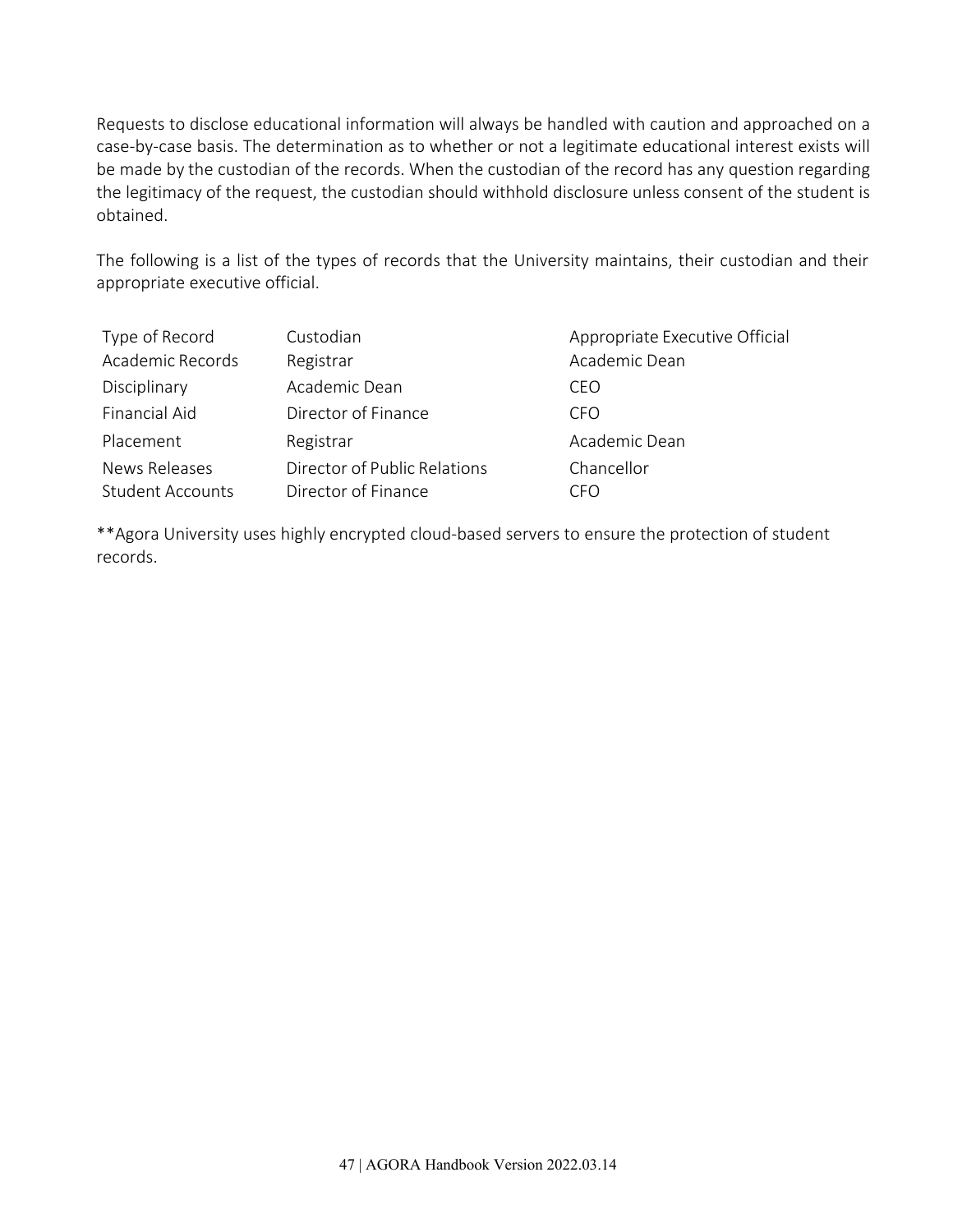#### <span id="page-47-0"></span>**Records Retention Policy**

Agora University's Records Retention policy establishes the types of University records and their retention period for records. It is based upon legal and operational requirements and provides a framework for the life cycle management of University records.

This policy is intended to assist the University in properly protecting and managing the records it needs to maintain, while eliminating the records that are no longer legally or operationally required. This will help to ensure that the University is following all applicable laws and regulations governing records retention and eliminating unnecessary records storage costs.

This policy responds to the various local, state, and federal statutes and regulations and internal policies that apply to records retention.

Roles and Responsibilities

#### *Office of the Dean*

The Office of the Dean is responsible for identifying the academic records to be retained and determining the period ofretention. The Office of the Dean must also make arrangements for the proper storage of the records and coordinate with outside vendors for that purpose, where appropriate. Finally, the Office of the Dean arranges for the handling of the disposal of records whose retention period has expired.

#### *Office of the CEO*

The Office of the CEO is responsible for providing guidance regarding the legal retention requirements for financial and administrative documents and coordinating document holds when litigation is ongoing, pending, threatened, or likely. The University's CEO will designate one or more individuals to serve as the point of contact.

#### Who Should Know This Policy

All University employees; All contractors who create, use, or store University records; All consultants who create, use, or store University records; All vendors who create, use, or store University records.

#### Exclusions and Special Situations

Any records relevant to pending or ongoing litigation, government investigation, or audit MUST BE RETAINED until such matters have been resolved, all appeals are exhausted, and the retention period has expired. All disposal of relevant records must cease, including the disposal of records according to approved retention periods, when such a document hold is in place. In cases where litigation is threatened or likely, consult the Office of the President to determine whether a litigation hold is required.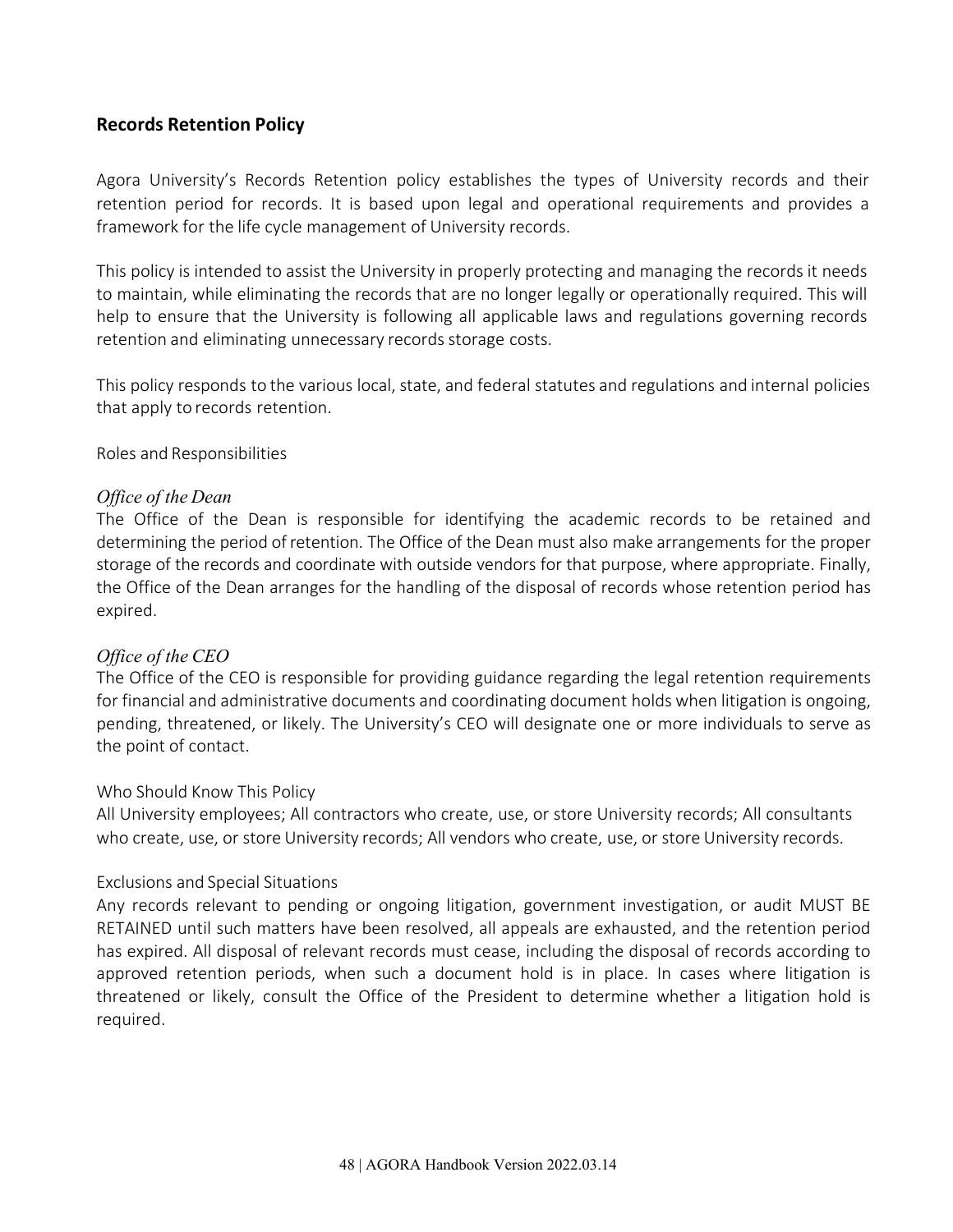#### **Policy Definitions**

Definition of a Record: Records are documents and parts of documents contained on any media and in any format that: are made or received by the organization; provide evidence of its operations; document business decisions; and/or have value requiring theirretention for a specific period of time.

Examples include, but are not limited to:

- Letters, memoranda and correspondence
- Policies, procedures and methods
- Invoices and receipts
- Purchase orders, contracts and certificates
- Tax forms
- Data stored in computers, data processing equipment, and off-line media
- Computer programs and documentation

#### <span id="page-48-0"></span>**Social Media and Email Policy**

Agora University expects each student to use social media responsibly and respectfully in ways that reflect the moral and ethical guidelines set forth by Agora University. Agora University is primarily an online institution; therefore, all courses and instructional materials and correspondence is conducted online. Please check your email account daily. We know life is busy, nonetheless, failure to be aware of updated policies, procedures or otherinformation does notrelieve you fromresponsibility or obligation.

#### *Solicitation*

Students, staff or outsiders may not sell to or survey the University community.

#### <span id="page-48-1"></span>**Speaking for the University**

Students should refer media inquiries to the Public Relations office which reports to the Office of the Chancellor, which can answer questions accurately and speak officially for Agora University. Students are not to release information or grant interviews to the news media without first checking with the Public Relations office or being asked by that office to do so. In addition, students are not to speak for the University on social media.

#### <span id="page-48-2"></span>**Student Identity Verification Policy**

Agora University's Student Identity Verification Policy is in compliance with the requirements set forth by the Higher Education Opportunity Act (HEOA). The HEOA requires that institutions offering online education have processes in place to ensure that the student registering for a course is the same student who participates in the course or receives course credit. The Act requires that institutions use one of the following three methods:

- A secure login and pass code;
- Proctored examinations; or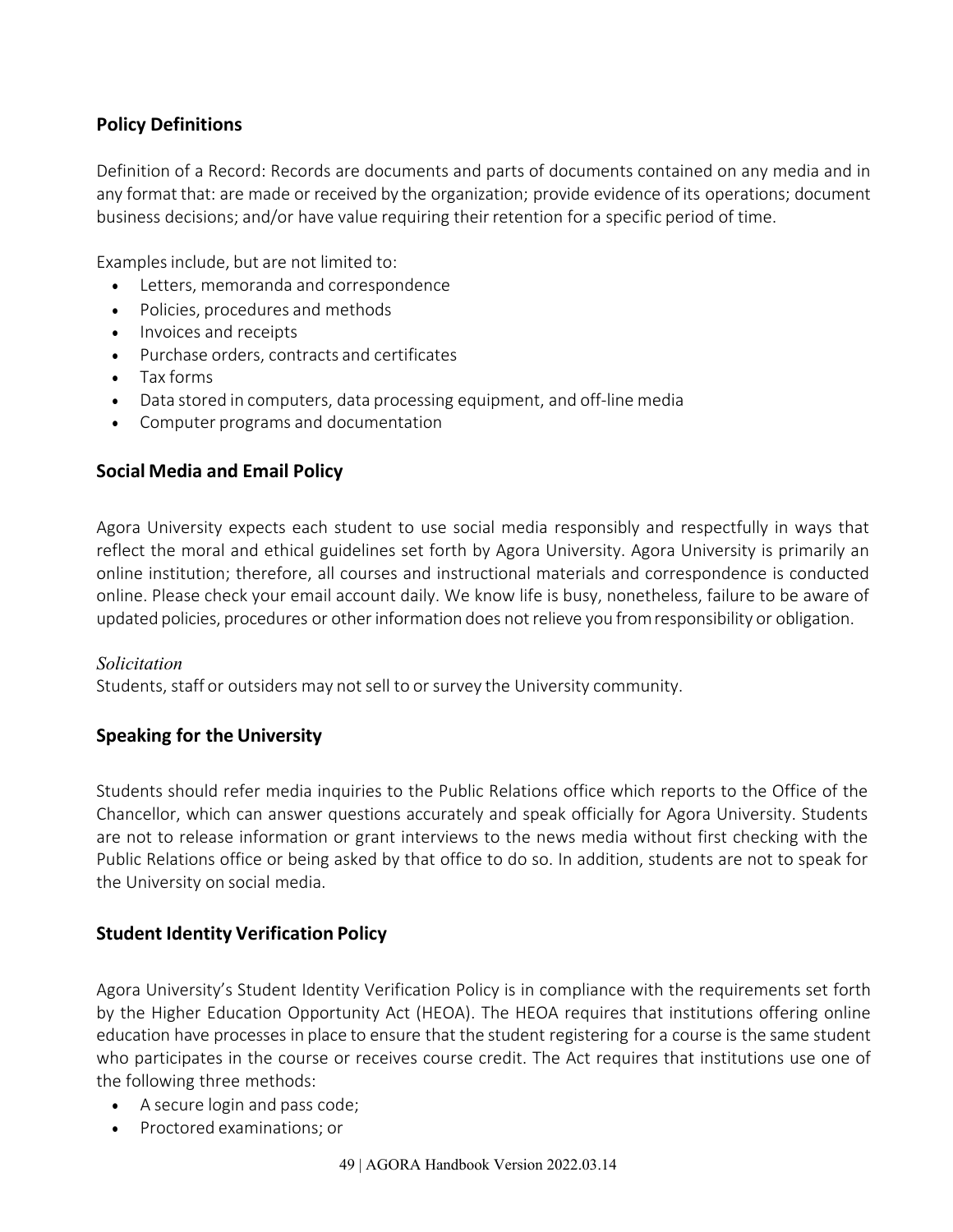• New or other technologies and practices that are effective in verifying student identification.

#### Student ID and Password

All students registered for coursework at Agora University are providedwith a secure user ID and password. Access to online coursesis controlled by the use of the secure User ID and password.

#### Learning Management System (LMS)

Agora University uses Moodle as its Learning Management System. Students access the LMS with their unique Student ID and Password. The unique User ID and password are used to verify that a student who registers for an online course or program is the same student who participates in and completes the course or program.

The small faculty to student ratio ensures close interaction between students and faculty and the ability of faculty to manage student identity via for any sudden change in academic performance, change in writing style, online discussions, or email inquiries. More importantly, constant contact between the students and faculty by phone, Skype, or other technological means assures the faculty of the student's identity.

Students enrolled in courses at Agora University are responsible for providing complete and true information in any identity verification process.

#### Verification of Identity

All students submit a personal photograph and a government-issued photo ID at the timeof admission. Staff and Faculty verify the identity of all students using Zoom for interviews, online lectures, academic advising and general inquiry live video sessions.

#### <span id="page-49-0"></span>**Transcripts and Records Policy**

Student records are confidential. The University cannot process a transcript request unless we receive a signed request or an onlinerequest through the Student Information System. Outstanding obligations to the University, such as Tuition fees, must be reconciled prior to release of student transcripts. Send all requests to the Registrar and include instructions on where the transcript should be mailed. We will retain your academic records permanently. You are allowed one free transcript for your own records. You may request official transcripts by visiting https://sis.agora.ac/portal/login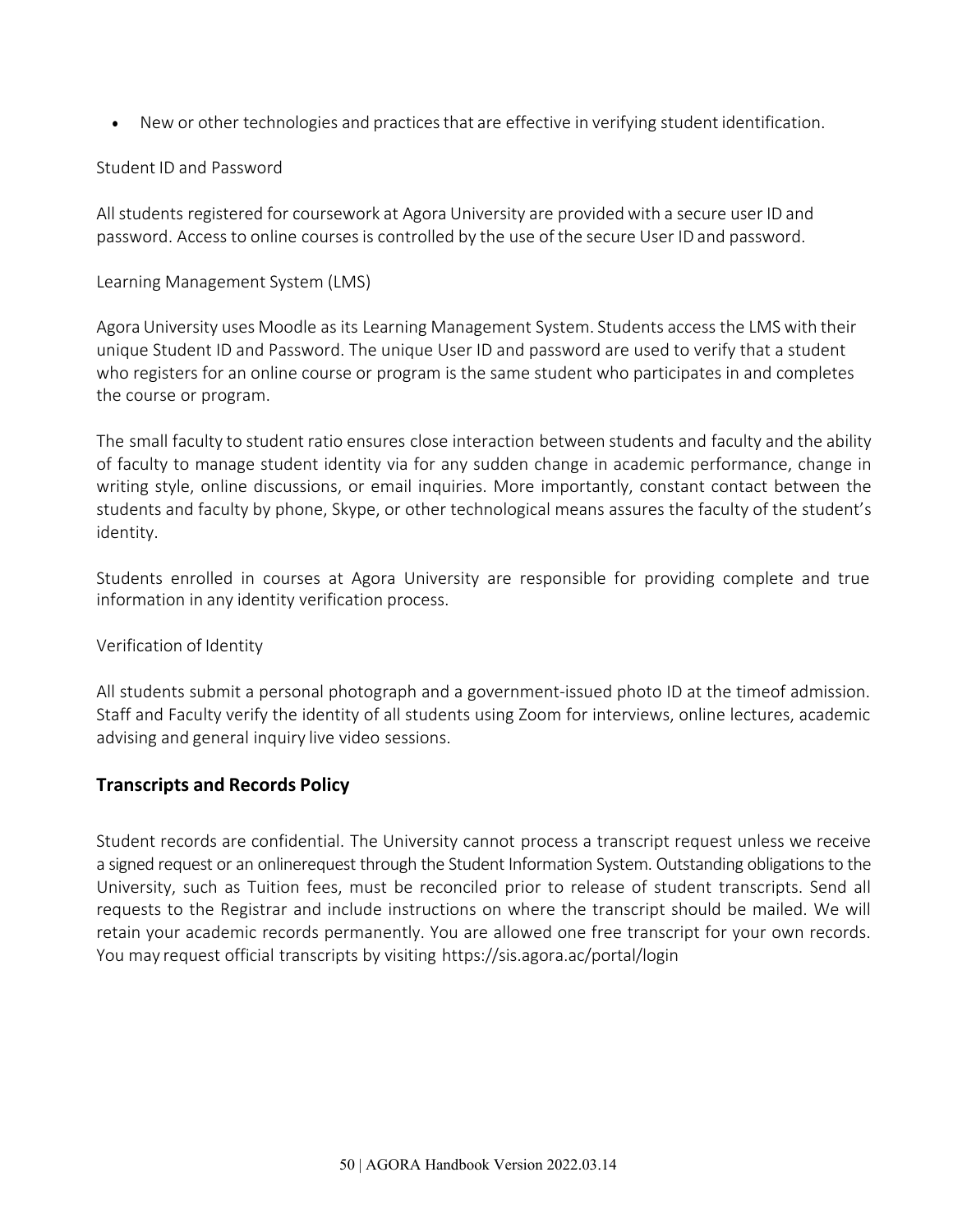# **Student Services**

#### <span id="page-50-1"></span><span id="page-50-0"></span>**Library and Technology**

Virtual Librarian Agora University has an online Virtual Librarian available to students during the following hours:

Librarian Service Hours Monday - Friday (7AM EST to 9PM EST) Saturday - Sunday (12PM EST to 7PM EST)

All students will have access to Electronic Databases including ATLA Religion and Periodicals, ProQuest, Cengage and other digital resources.

All our students will have access to our online platform LMS (https://lms.agora.ac). The programs we are offering are mainly based on regular Internet access to the LMS, and this will require both a basic competence in skills related to Internet use and easy access to suitable computer. Each module has a designated website granting immediate access to vital information, electronic resources of various sorts, and providing a site for regular on-line tutorials.

### <span id="page-50-2"></span>**Change of Contact Information**

If your information changes, please login to https://sis.agora.ac/portal/login to update your information.

#### <span id="page-50-3"></span>**Student ID Cards**

Agora University can issue Student ID cards which might be helpful for local library use or other student services and discounts. If you are interested, please send an email to the Registrar's office. Student ID cards fee is \$25 payable to Agora University. Student IDs are valid for two years and are renewed based on the registration status of the student.

#### <span id="page-50-4"></span>**Graduation Ceremony**

Upon graduation, all students are issued their diplomas and transcripts via the postal service. However, Agora University organizes a graduation ceremony once a year at its headquarters in Springfield, VA for those interested in attending. The Graduation Ceremony is not required.

#### <span id="page-50-5"></span>**Alumni Network**

Establishing a community is an integral part of Agora University's Mission. We invite all our graduates to join our Alumni Network which provides our students and faculty to stay connected and provide support to the University community. Please contact our alumni coordinator at [alumni@agora.ac.](mailto:alumni@aui.ac)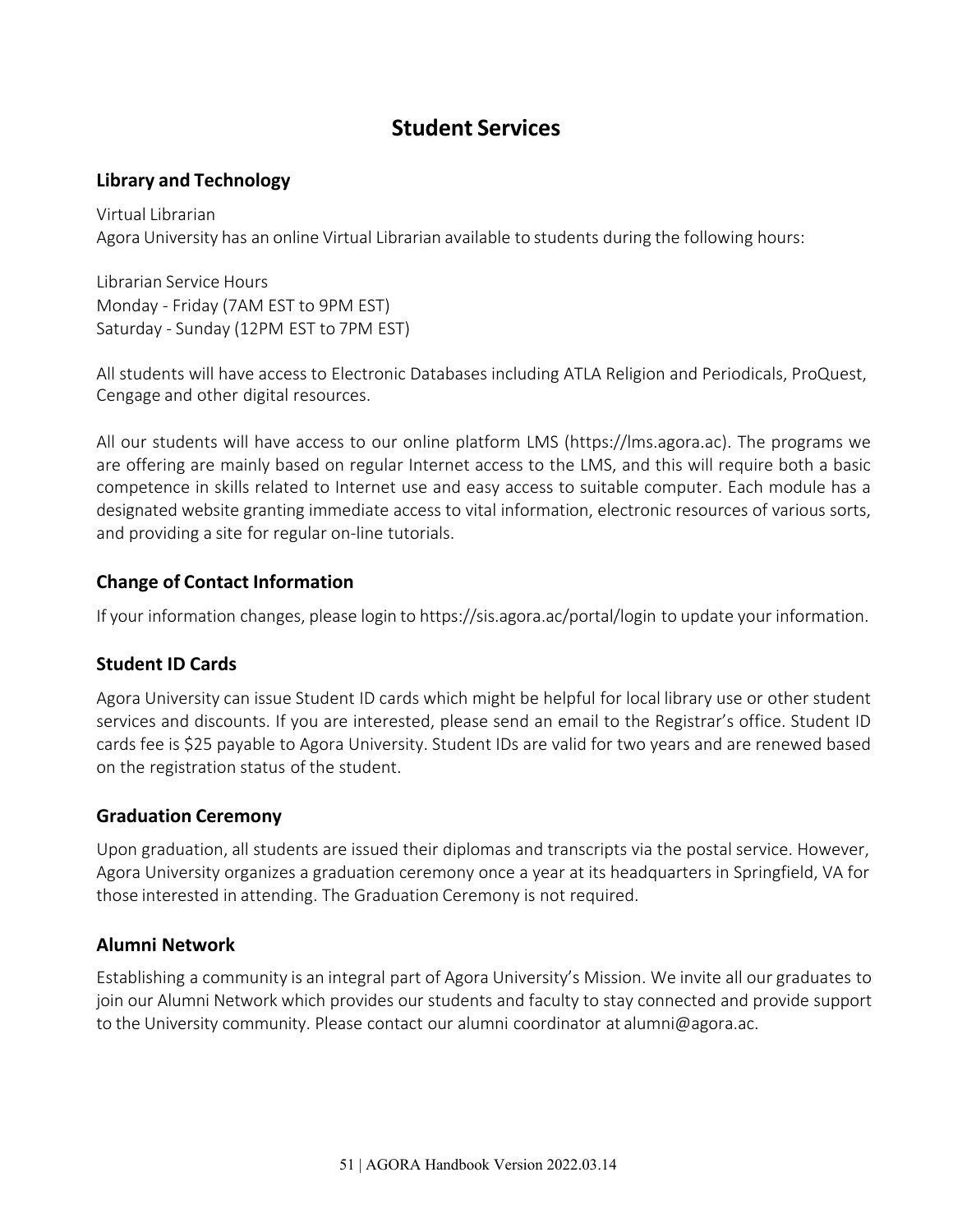# **Student Community**

<span id="page-51-0"></span>Accomplishing the educational mission of Agora University requires an edifying community atmosphere and an environment that promotes spiritual growth. The student handbook is one way by which Agora University establishes a context for the student experience and indicates what we value.

The Keyword in our University is "Community". We would encourage you to consider ways and opportunities toimpact the world and correspondwith the modern challenges that face oursociety in the spirit of Early Christian Wisdom.

Students are to attend each class for which they are registered. In addition, students are expected to respect both professors and fellow students and exhibit deportment that helps create a positive learning environment in each classroom.

Agora University wants all students to achieve their highest academic potential and makes faculty and academic support resources available to assist each student in meeting his or her academic goals. Students, however, are ultimately responsible for their own academic success and should take the initiative to ask for assistance as needed.

Faculty— Students needing assistance with aspecific course should first seek the help of the professor. Maintaining continued contact with a professor and staying informed of one's academic status in a course is highly recommended.

Registrar— The Registrar is knowledgeable about the degree the student is pursuing and available to help the student plan his or her semester course sequence, course load and class schedule.

Students and faculty are brothers and sisters in one family, and we expect each to treat the other with respect both in and out of the classroom. Appropriate discourse in a reasoned fashion is part of the education process, and strong opinions informed by fact, logic, spiritual maturity and insight are valued. Students are not only welcome but invited to discuss any matter with their professors in and out of class in the spirit of appropriate decorum and mutual respect.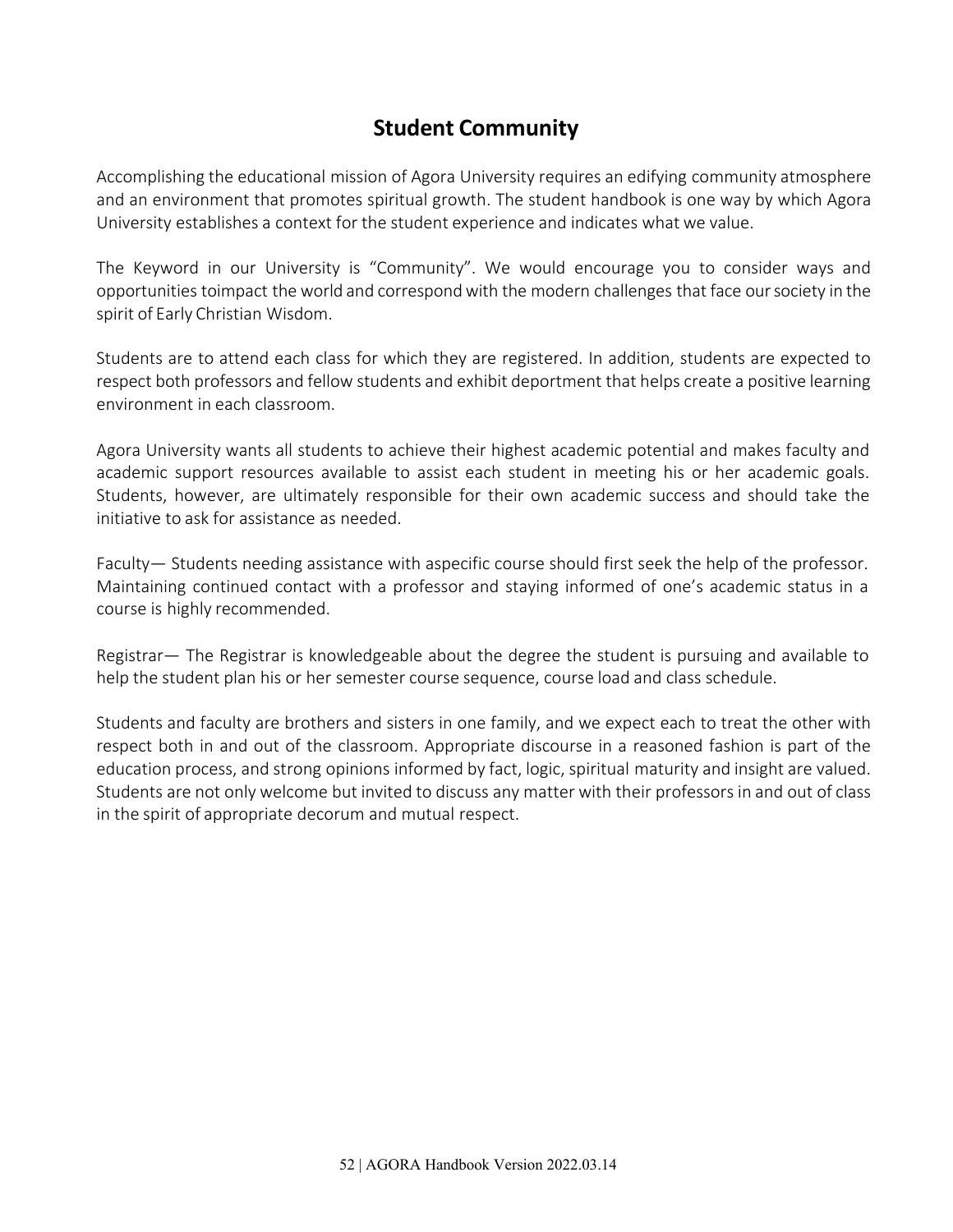# **Quick Guide to Research and Writing**

#### <span id="page-52-1"></span><span id="page-52-0"></span>**Critical Use of Sources**

Identify your sources:

- Books (textbooks)
- Encyclopedia Articles (The Oxford Dictionary of the Christian Church)
- Monographs
- Journal Articles
- Book Reviews
- Collection of Essays (Festschrift, Oxford/Cambridge Handbooks, Conference Papers)
- Primary Sources (Manuscript, liturgy, letters, church records, Systematic theologian)

#### <span id="page-52-2"></span>**Getting the Most out of your Sources**

- Don't rely on your memory
- Take notes
- Notebook summary from books you read
- Recording your notes on ideas and synthesis
- Use Post-it notes
- Always ask, why am I using this book or article, what do I hope to gain from it?

#### <span id="page-52-3"></span>**Primary Sources**

- Who is the author?
- What was his background?
- Was the source intended for publication (or was it a private letter, or a sermon?)
- Who were the intended audience?
- Do we know when it was written, and what was happening in the author's world at that date?

#### <span id="page-52-4"></span>**Secondary Sources**

- Who is the author? (he or she may be an eminent professor, or a very new post-doc, publishing a first article, or somewhere in between. (Do not suppose that new scholars are less important)
- Where is the work published?
- When wasit written? It matters whether the book you are reading was written in 1969 or 2009.
- It is important to note that at some time you need to stop reading and start writing!

#### <span id="page-52-5"></span>**Academic Presentation**

All essays should be word-processed, and set out with either 1.5 or double spacing. Footnotes or endnotes are included in the word count, but bibliographies are not.